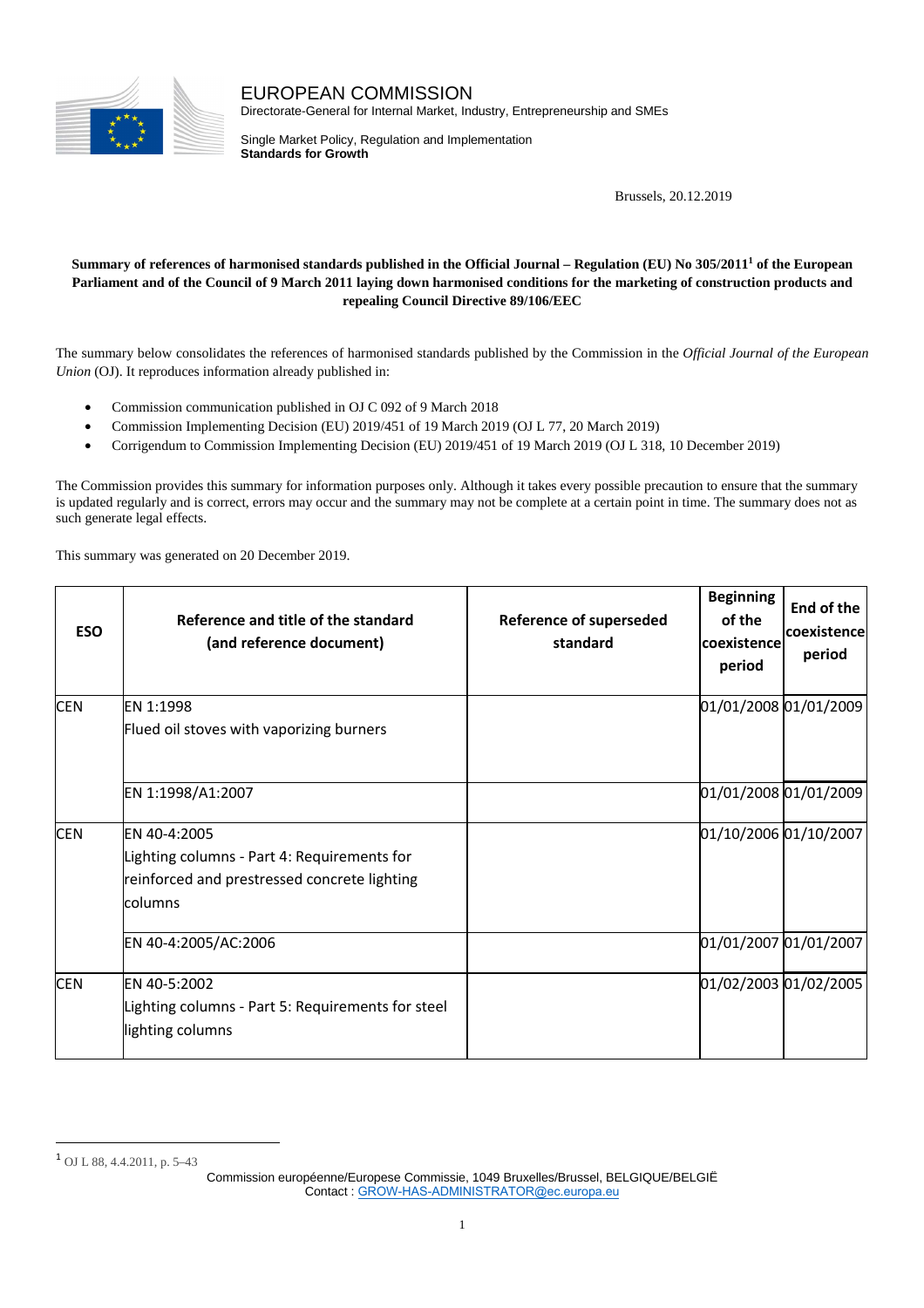| <b>ESO</b> | Reference and title of the standard<br>(and reference document)                                                    | <b>Reference of superseded</b><br>standard | <b>Beginning</b><br>of the<br>coexistence<br>period | End of the<br>coexistence<br>period |
|------------|--------------------------------------------------------------------------------------------------------------------|--------------------------------------------|-----------------------------------------------------|-------------------------------------|
| <b>CEN</b> | EN 40-6:2002<br>Lighting columns - Part 6: Requirements for<br>aluminium lighting columns                          |                                            | 01/02/2003 01/02/2005                               |                                     |
| <b>CEN</b> | EN 40-7:2002<br>Lighting columns - Part 7: Requirements for fibre<br>reinforced polymer composite lighting columns |                                            | 01/10/2003 01/10/2004                               |                                     |
| <b>CEN</b> | EN 54-2:1997<br>Fire detection and fire alarm systems - Part 2:<br>Control and indicating equipment                |                                            | 01/01/2008 01/08/2009                               |                                     |
|            | EN 54-2:1997/AC:1999                                                                                               |                                            | 01/01/2008 01/01/2008                               |                                     |
|            | EN 54-2:1997/A1:2006                                                                                               |                                            | 01/01/2008 01/08/2009                               |                                     |
| <b>CEN</b> | EN 54-3:2001<br>Fire detection and fire alarm systems - Part 3: Fire<br>alarm devices - Sounders                   |                                            | 01/04/2003 01/06/2009                               |                                     |
|            | EN 54-3:2001/A1:2002                                                                                               |                                            | 01/04/2003 30/06/2005                               |                                     |
|            | EN 54-3:2001/A2:2006                                                                                               |                                            | 01/03/2007 01/06/2009                               |                                     |
| <b>CEN</b> | EN 54-4:1997<br>Fire detection and fire alarm systems - Part 4:<br>Power supply equipment                          |                                            | 01/10/2003 01/08/2009                               |                                     |
|            | EN 54-4:1997/AC:1999                                                                                               |                                            | 01/06/2005 01/06/2005                               |                                     |
|            | EN 54-4:1997/A1:2002                                                                                               |                                            | 01/10/2003 01/08/2009                               |                                     |
|            | EN 54-4:1997/A2:2006                                                                                               |                                            | 01/06/2007 01/08/2009                               |                                     |
| <b>CEN</b> | EN 54-5:2017+A1:2018<br>Fire detection and fire alarm systems - Part 5: Heat<br>detectors - Point heat detectors   | EN 54-5:2000<br>EN 54-5:2000/A1:2002       | 20/03/2019 31/08/2022                               |                                     |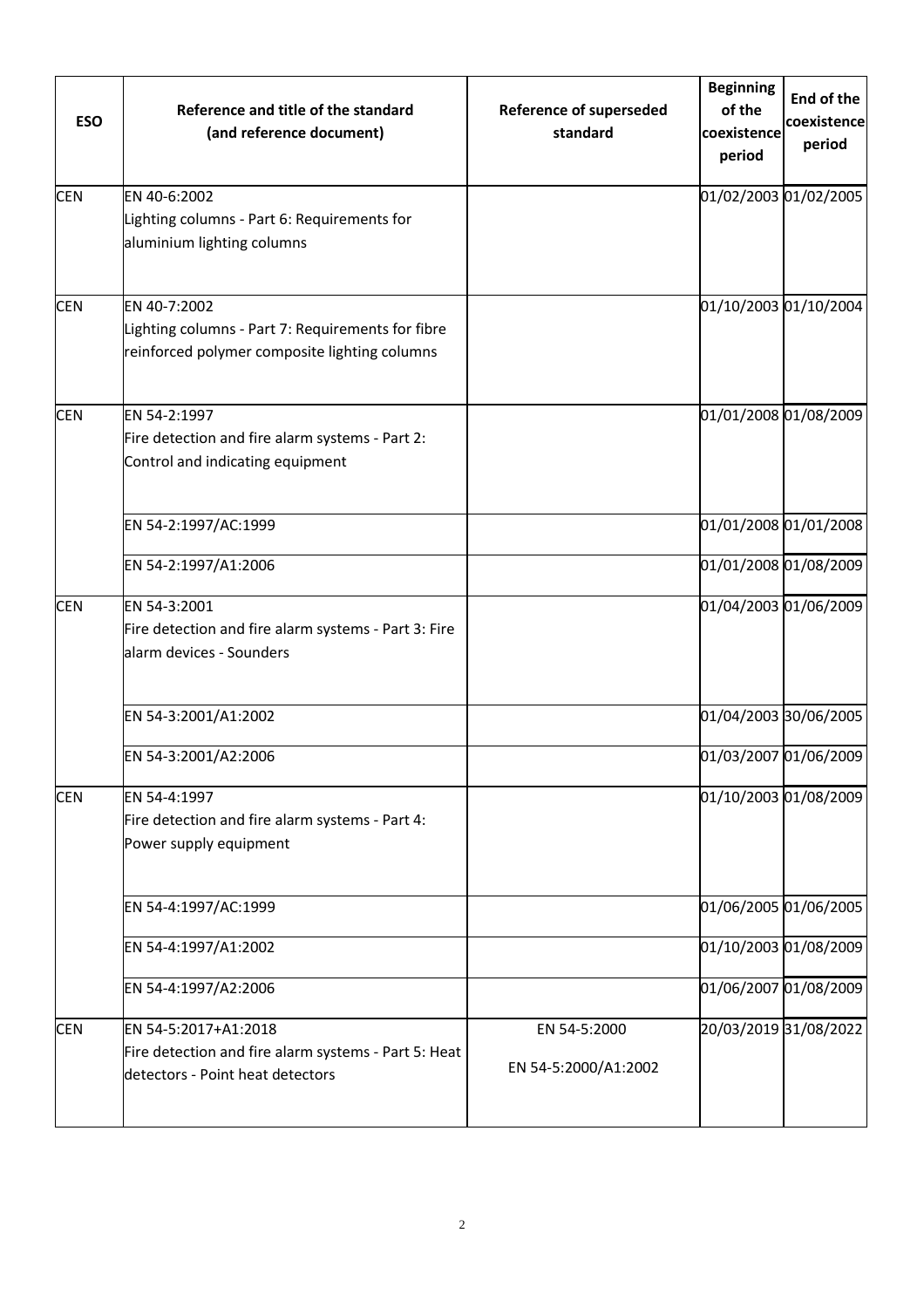| <b>ESO</b> | Reference and title of the standard<br>(and reference document)                                                                                                                      | <b>Reference of superseded</b><br>standard                   | <b>Beginning</b><br>of the<br>coexistence<br>period | End of the<br>coexistence<br>period |
|------------|--------------------------------------------------------------------------------------------------------------------------------------------------------------------------------------|--------------------------------------------------------------|-----------------------------------------------------|-------------------------------------|
| <b>CEN</b> | EN 54-7:2018<br>Fire detection and fire alarm systems - Part 7:<br>Smoke detectors - Point smoke detectors that<br>operate using scattered light, transmitted light or<br>ionization | EN 54-7:2000<br>EN 54-7:2000/A1:2002<br>EN 54-7:2000/A2:2006 | 20/03/2019 31/08/2022                               |                                     |
| <b>CEN</b> | EN 54-10:2002<br>Fire detection and fire alarm systems - Part 10:<br>Flame detectors - Point detectors                                                                               |                                                              | 01/09/2006 01/09/2008                               |                                     |
|            | EN 54-10:2002/A1:2005<br>EN 54-11:2001                                                                                                                                               |                                                              | 01/09/2006 01/09/2008                               | 01/09/2006 01/09/2008               |
| <b>CEN</b> | Fire detection and fire alarm systems - Part 11:<br>Manual call points                                                                                                               |                                                              |                                                     |                                     |
|            | EN 54-11:2001/A1:2005                                                                                                                                                                |                                                              | 01/09/2006 01/09/2008                               |                                     |
| <b>CEN</b> | EN 54-12:2015<br>Fire detection and fire alarm systems - Part 12:<br>Smoke detectors - Line detectors using an optical<br>beam                                                       | EN 54-12:2002                                                | 08/04/2016 08/04/2019                               |                                     |
| <b>CEN</b> | EN 54-16:2008<br>Fire detection and fire alarm systems - Part 16:<br>Voice alarm control and indicating equipment                                                                    |                                                              |                                                     | 01/01/2009 01/04/2011               |
| <b>CEN</b> | EN 54-17:2005<br>Fire detection and fire alarm systems - Part 17:<br>Short-circuit isolators                                                                                         |                                                              | 01/10/2006 01/12/2008                               |                                     |
|            | EN 54-17:2005/AC:2007                                                                                                                                                                |                                                              | 01/01/2009 01/01/2009                               |                                     |
| <b>CEN</b> | EN 54-18:2005<br>Fire detection and fire alarm systems - Part 18:<br>Input/output devices                                                                                            |                                                              |                                                     | 01/10/2006 01/12/2008               |
|            | EN 54-18:2005/AC:2007                                                                                                                                                                |                                                              |                                                     | 01/01/2008 01/01/2008               |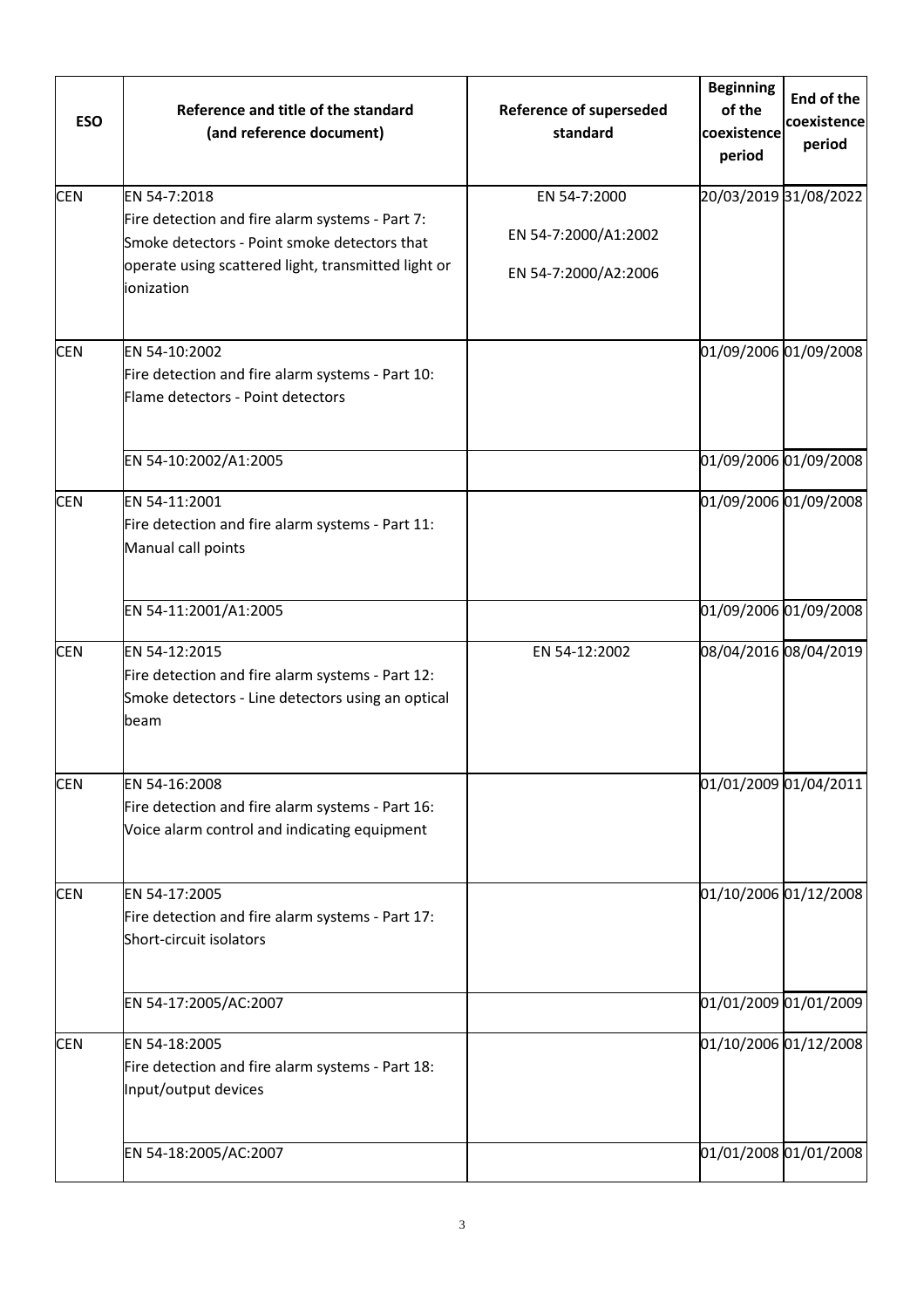| <b>ESO</b> | Reference and title of the standard<br>(and reference document)                                                                                                  | <b>Reference of superseded</b><br>standard | <b>Beginning</b><br>of the<br>coexistence<br>period | End of the<br>coexistence<br>period |
|------------|------------------------------------------------------------------------------------------------------------------------------------------------------------------|--------------------------------------------|-----------------------------------------------------|-------------------------------------|
| <b>CEN</b> | EN 54-20:2006<br>Fire detection and fire alarm systems - Part 20:<br>Aspirating smoke detectors                                                                  |                                            |                                                     | 01/04/2007 01/07/2009               |
|            | EN 54-20:2006/AC:2008                                                                                                                                            |                                            |                                                     | 01/08/2009 01/08/2009               |
| <b>CEN</b> | EN 54-21:2006<br>Fire detection and fire alarm systems - Part 21:<br>Alarm transmission and fault warning routing<br>equipment                                   |                                            |                                                     | 01/03/2007 01/06/2009               |
| <b>CEN</b> | EN 54-23:2010<br>Fire detection and fire alarm systems - Part 23: Fire<br>alarm devices - Visual alarm devices                                                   |                                            |                                                     | 01/12/2010 31/12/2013               |
| <b>CEN</b> | EN 54-24:2008<br>Fire detection and fire alarm systems - Part 24:<br>Components of voice alarm systems - Loudspeakers                                            |                                            |                                                     | 01/01/2009 01/04/2011               |
| <b>CEN</b> | EN 54-25:2008<br>Fire detection and fire alarm systems - Part 25:<br>Components using radio links                                                                |                                            |                                                     | 01/01/2009 01/04/2011               |
|            | EN 54-25:2008/AC:2012                                                                                                                                            |                                            |                                                     | 01/07/2012 01/07/2012               |
| <b>CEN</b> | EN 179:2008<br>Building hardware - Emergency exit devices<br>operated by a lever handle or push pad, for use on<br>escape routes - Requirements and test methods | EN 179:1997                                |                                                     | 01/01/2009 01/01/2010               |
| <b>CEN</b> | EN 197-1:2011<br>Cement - Part 1: Composition, specifications and<br>conformity criteria for common cements                                                      | EN 197-1:2000<br>EN 197-4:2004             | 01/07/2012 01/07/2013                               |                                     |
| <b>CEN</b> | EN 295-1:2013<br>Vitrified clay pipe systems for drains and sewers -<br>Part 1: Requirements for pipes, fittings and joints                                      | EN 295-10:2005                             |                                                     | 01/11/2013 01/11/2014               |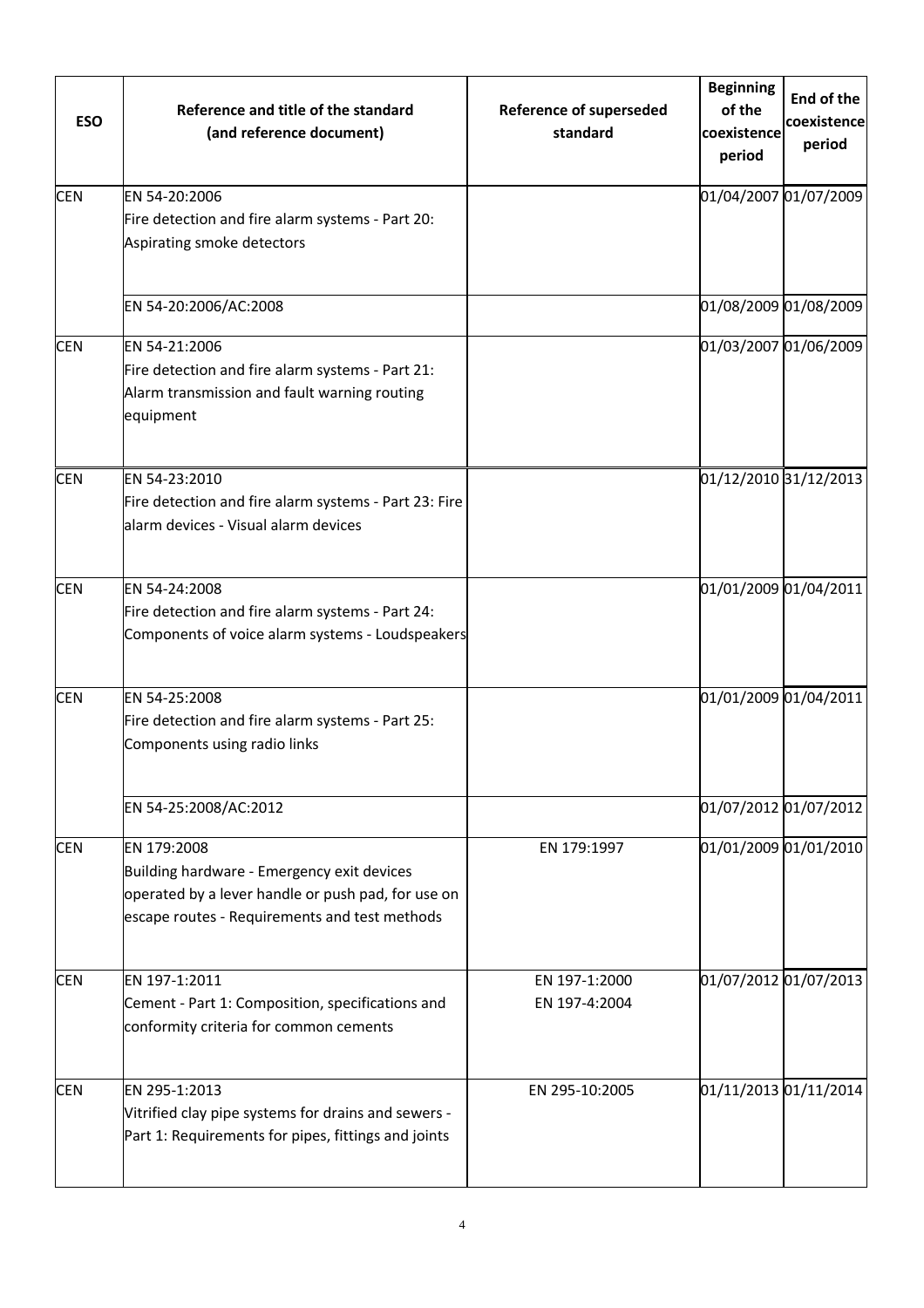| <b>ESO</b> | Reference and title of the standard<br>(and reference document)                                                                                    | <b>Reference of superseded</b><br>standard | <b>Beginning</b><br>of the<br>coexistence<br>period | End of the<br>coexistence<br>period |
|------------|----------------------------------------------------------------------------------------------------------------------------------------------------|--------------------------------------------|-----------------------------------------------------|-------------------------------------|
| <b>CEN</b> | EN 295-4:2013<br>Vitrified clay pipe systems for drains and sewers -<br>Part 4: Requirements for adaptors, connectors and<br>flexible couplings    | EN 295-10:2005                             |                                                     | 01/11/2013 01/11/2014               |
| <b>CEN</b> | EN 295-5:2013<br>Vitrified clay pipe systems for drains and sewers -<br>Part 5: Requirements for perforated pipes and<br>fittings                  | EN 295-10:2005                             |                                                     | 01/11/2013 01/11/2014               |
| <b>CEN</b> | EN 295-6:2013<br>Vitrified clay pipes systems for drain and sewers -<br>Part 6: Requirements for components of manholes<br>and inspection chambers | EN 295-10:2005                             |                                                     | 01/11/2013 01/11/2014               |
| <b>CEN</b> | EN 295-7:2013<br>Vitrified clay pipe systems for drains and sewers -<br>Part 7: Requirements for pipes and joints for pipe<br>jacking              | EN 295-10:2005                             |                                                     | 01/11/2013 01/11/2014               |
| <b>CEN</b> | EN 331:1998<br>Manually operated ball valves and closed bottom<br>taper plug valves for gas installations for buildings                            |                                            |                                                     | 01/09/2011 01/09/2012               |
|            | EN 331:1998/A1:2010                                                                                                                                |                                            |                                                     | 01/09/2011 01/09/2012               |
| <b>CEN</b> | EN 413-1:2011<br>Masonry cement - Part 1: Composition,<br>specifications and conformity criteria                                                   | EN 413-1:2004                              |                                                     | 01/02/2012 01/02/2013               |
| <b>CEN</b> | EN 416-1:2009<br>Single burner gas-fired overhead radiant tube<br>heaters for non-domestic use - Part 1: Safety                                    |                                            |                                                     | 01/12/2009 01/12/2010               |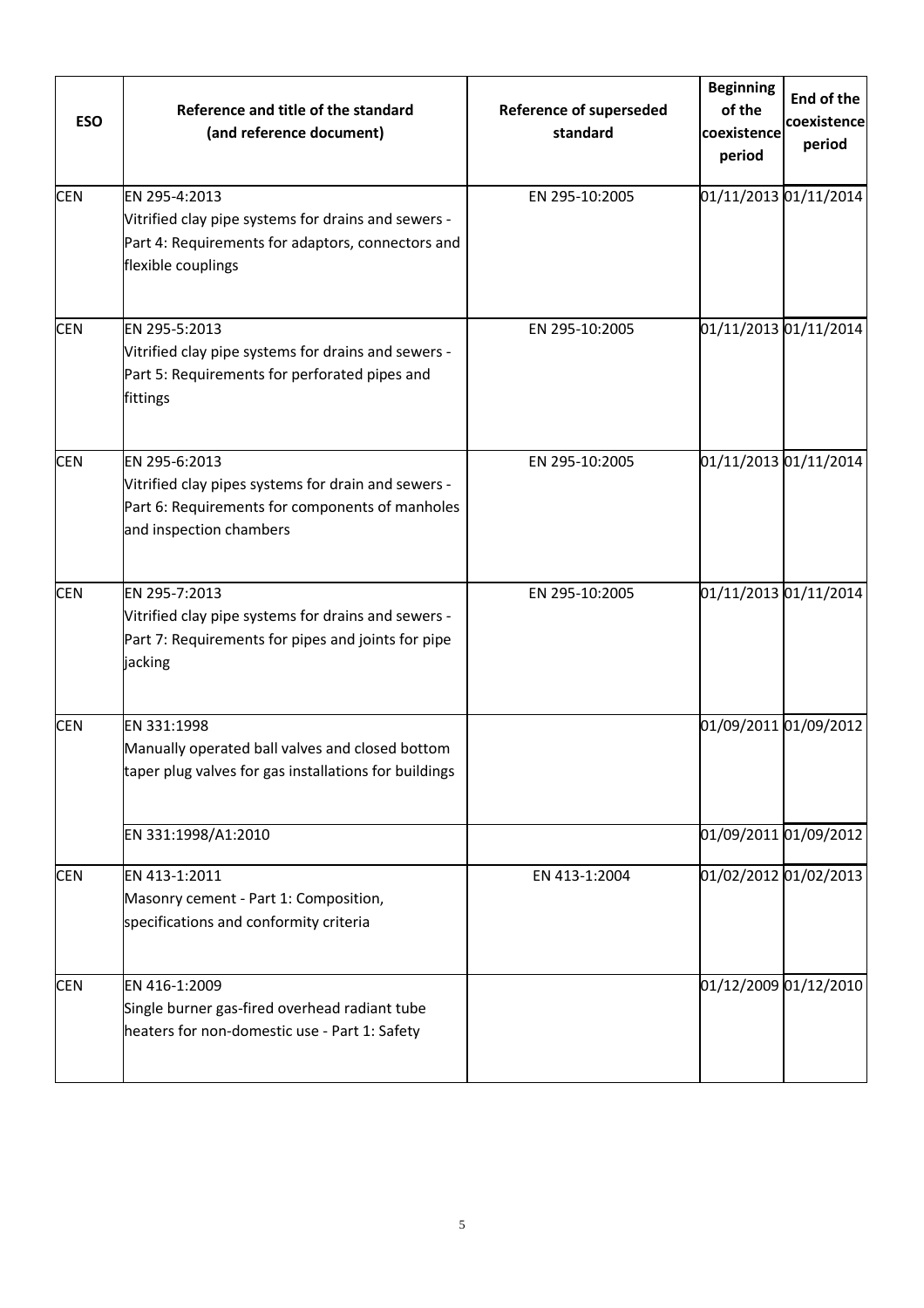| <b>ESO</b> | Reference and title of the standard<br>(and reference document)                                                                                                                                                                                 | <b>Reference of superseded</b><br>standard | <b>Beginning</b><br>of the<br>coexistence<br>period | End of the<br>coexistence<br>period |
|------------|-------------------------------------------------------------------------------------------------------------------------------------------------------------------------------------------------------------------------------------------------|--------------------------------------------|-----------------------------------------------------|-------------------------------------|
| <b>CEN</b> | EN 438-7:2005<br>High-pressure decorative laminates (HPL) - Sheets<br>based on thermosetting resins (Usually called<br>Laminates) - Part 7: Compact laminate and HPL<br>composite panels for internal and external wall and<br>ceiling finishes |                                            | 01/11/2005 01/11/2006                               |                                     |
| <b>CEN</b> | EN 442-1:2014<br>Radiators and convectors - Part 1: Technical<br>specifications and requirements                                                                                                                                                | EN 442-1:1995                              |                                                     | 13/11/2015 13/11/2016               |
| <b>CEN</b> | EN 450-1:2012<br>Fly ash for concrete - Part 1: Definition,<br>specifications and conformity criteria                                                                                                                                           | EN 450-1:2005+A1:2007                      | 01/05/2013 01/05/2014                               |                                     |
| <b>CEN</b> | EN 459-1:2010<br>Building lime - Part 1: Definitions, specifications<br>and conformity criteria                                                                                                                                                 | EN 459-1:2001                              | 01/06/2011 01/06/2012                               |                                     |
| <b>CEN</b> | EN 490:2011<br>Concrete roofing tiles and fittings for roof covering<br>and wall cladding - Product specifications                                                                                                                              | EN 490:2004                                | 01/08/2012 01/08/2012                               |                                     |
| <b>CEN</b> | EN 492:2012+A2:2018<br>Fibre-cement slates and fittings - Product<br>specification and test methods                                                                                                                                             | EN 492:2012                                |                                                     | 20/03/2019 20/03/2020               |
| <b>CEN</b> | EN 494:2012+A1:2015<br>Fibre-cement profiled sheets and fittings - Product<br>specification and test methods                                                                                                                                    | EN 494:2012                                | 08/04/2016 08/04/2017                               |                                     |
| <b>CEN</b> | EN 516:2006<br>Prefabricated accessories for roofing - Installations<br>for roof access - Walkways, treads and steps                                                                                                                            |                                            | 01/11/2006 01/11/2007                               |                                     |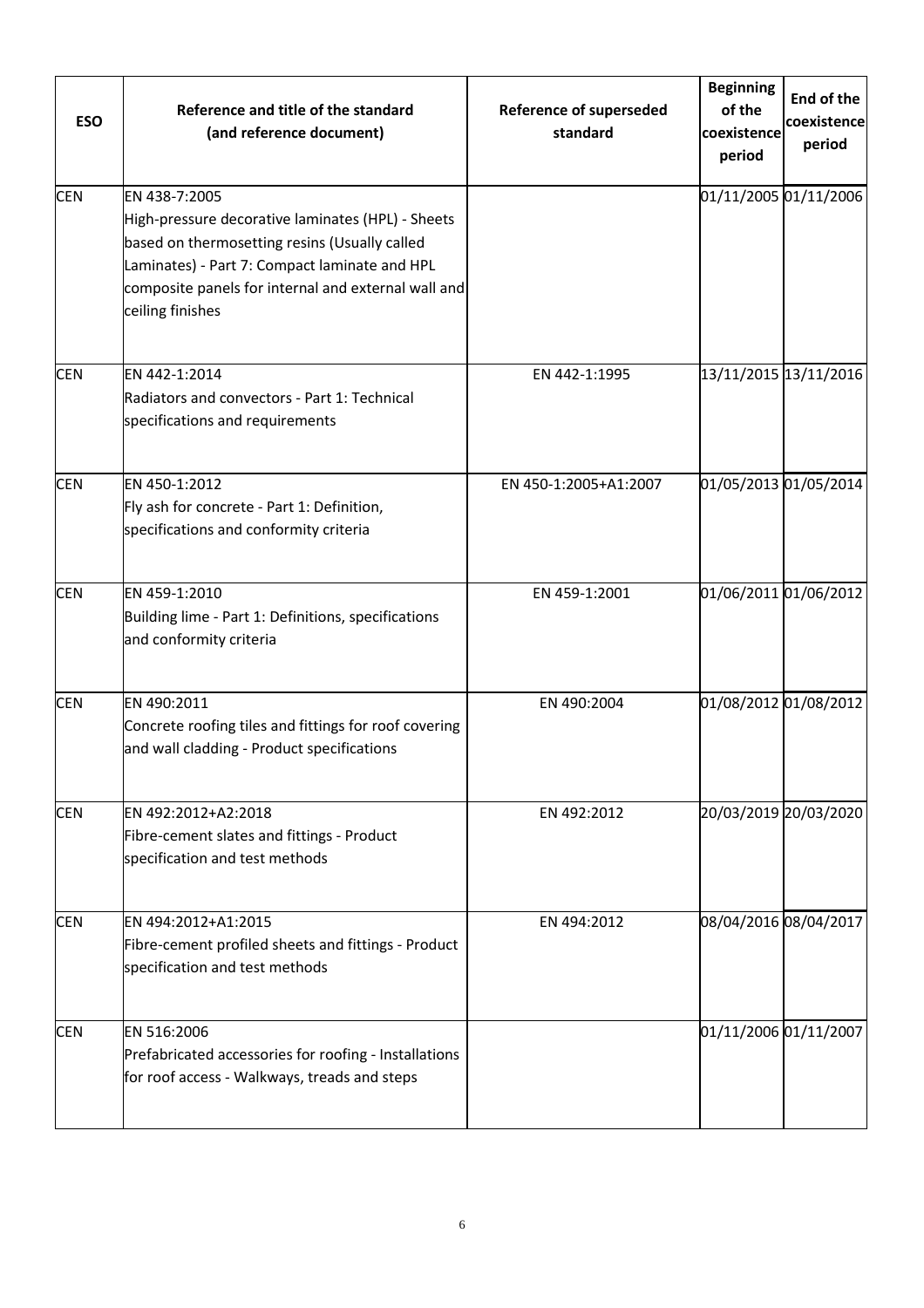| <b>ESO</b> | Reference and title of the standard<br>(and reference document)                                                                                   | <b>Reference of superseded</b><br>standard | <b>Beginning</b><br>of the<br>coexistence<br>period | End of the<br>coexistence<br>period |
|------------|---------------------------------------------------------------------------------------------------------------------------------------------------|--------------------------------------------|-----------------------------------------------------|-------------------------------------|
| <b>CEN</b> | EN 517:2006<br>Prefabricated accessories for roofing - Roof safety<br>hooks                                                                       |                                            |                                                     | 01/12/2006 01/12/2007               |
| <b>CEN</b> | EN 520:2004+A1:2009<br>Gypsum plasterboards - Definitions, requirements<br>and test methods                                                       | EN 520:2004                                |                                                     | 01/06/2010 01/12/2010               |
| <b>CEN</b> | EN 523:2003<br>Steel strip sheaths for prestressing tendons -<br>Terminology, requirements, quality control                                       |                                            |                                                     | 01/06/2004 01/06/2005               |
| <b>CEN</b> | EN 534:2006+A1:2010<br>Corrugated bitumen sheets - Product specification<br>and test methods                                                      | EN 534:2006                                | 01/01/2011 01/01/2011                               |                                     |
| <b>CEN</b> | EN 544:2011<br>Bitumen shingles with mineral and/or synthetic<br>reinforcements - Product specification and test<br>methods                       | EN 544:2005                                |                                                     | 01/04/2012 01/04/2012               |
| <b>CEN</b> | IFN 572-9:2004<br>Glass in building - Basic soda lime silicate glass<br>products - Part 9: Evaluation of conformity/Product<br>standard           |                                            |                                                     | 01/09/2005 01/09/2006               |
| <b>CEN</b> | EN 588-2:2001<br>Fibre cement pipes for drains and sewers - Part 2:<br>Manholes and inspection chambers                                           |                                            |                                                     | 01/10/2002 01/10/2003               |
| <b>CEN</b> | EN 598:2007+A1:2009<br>Ductile iron pipes, fittings, accessories and their<br>joints for sewerage applications - Requirements<br>and test methods | EN 598:2007                                |                                                     | 01/04/2010 01/04/2011               |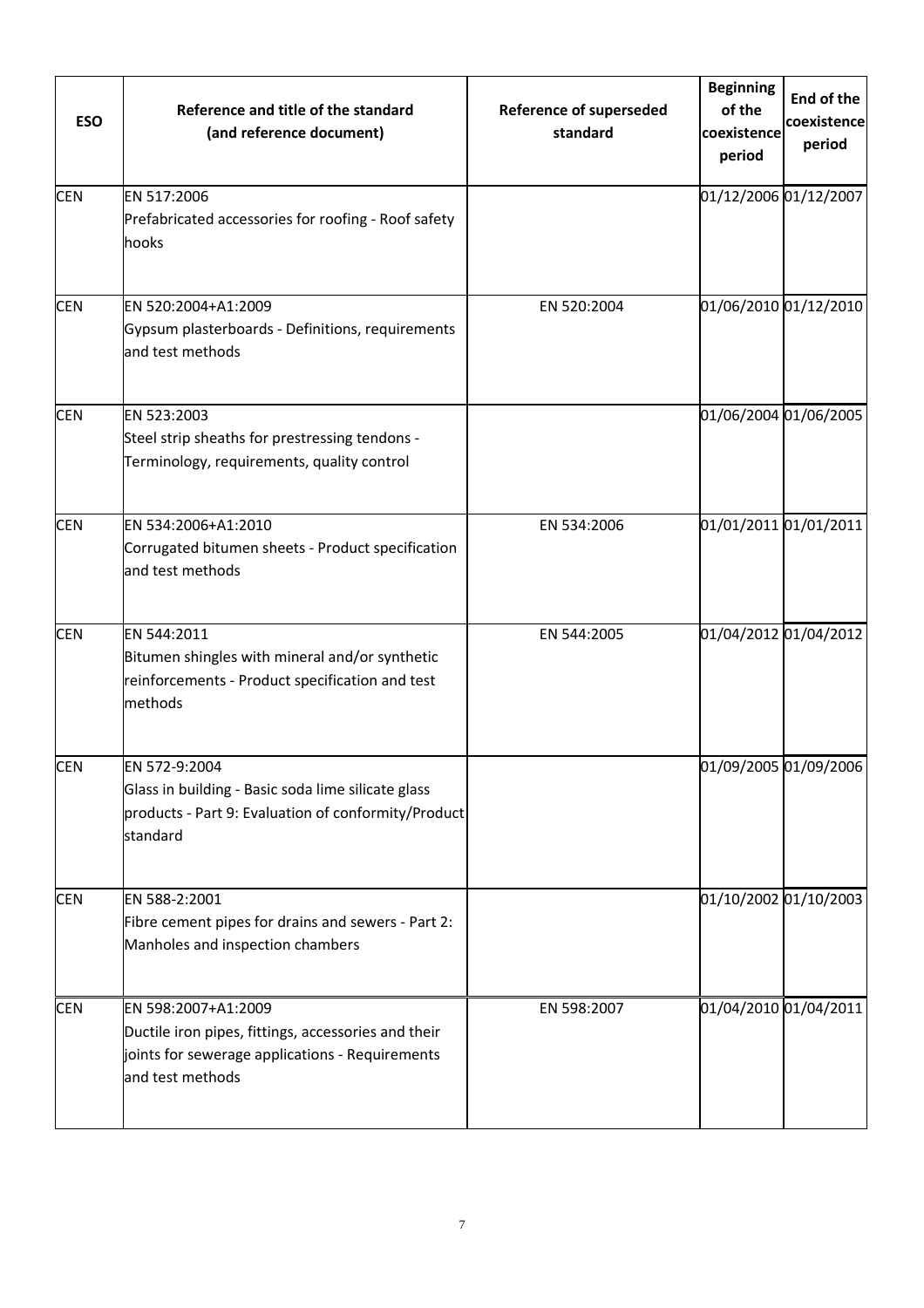| <b>ESO</b> | Reference and title of the standard<br>(and reference document)                                                                                                                                                                 | <b>Reference of superseded</b><br>standard | <b>Beginning</b><br>of the<br>coexistence<br>period | End of the<br>coexistence<br>period |
|------------|---------------------------------------------------------------------------------------------------------------------------------------------------------------------------------------------------------------------------------|--------------------------------------------|-----------------------------------------------------|-------------------------------------|
| <b>CEN</b> | EN 621:2009<br>Non-domestic gas-fired forced convection air<br>heaters for space heating not exceeding a net heat<br>input of 300 kW, without a fan to assist<br>transportation of combustion air and/or<br>combustion products |                                            |                                                     | 01/08/2010 01/08/2011               |
| <b>CEN</b> | EN 671-1:2012<br>Fixed firefighting systems - Hose systems - Part 1:<br>Hose reels with semi-rigid hose                                                                                                                         | EN 671-1:2001                              |                                                     | 01/03/2013 01/07/2013               |
| <b>CEN</b> | EN 671-2:2012<br>Fixed firefighting systems - Hose systems - Part 2:<br>Hose systems with lay-flat hose                                                                                                                         | EN 671-2:2001                              |                                                     | 01/03/2013 01/07/2013               |
| <b>CEN</b> | EN 681-1:1996<br>Elastomeric seals - Materials requirements for pipe<br>joint seals used in water and drainage applications<br>Part 1: Vulcanized rubber                                                                        |                                            |                                                     | 01/01/2003 01/01/2009               |
|            | EN 681-1:1996/A3:2005                                                                                                                                                                                                           |                                            |                                                     | 01/01/2008 01/01/2009               |
|            | EN 681-1:1996/A1:1998                                                                                                                                                                                                           |                                            |                                                     | 01/01/2003 01/01/2004               |
|            | EN 681-1:1996/A2:2002                                                                                                                                                                                                           |                                            | 01/01/2003 01/01/2004                               |                                     |
| <b>CEN</b> | EN 681-2:2000<br>Elastomeric Seals - Materials requirements for pipe<br>joint seals used in water and drainage applications<br>Part 2: Thermoplastic elastomers                                                                 |                                            |                                                     | 01/01/2003 01/01/2004               |
|            | EN 681-2:2000/A1:2002                                                                                                                                                                                                           |                                            |                                                     | 01/01/2003 01/01/2004               |
|            | EN 681-2:2000/A2:2005                                                                                                                                                                                                           |                                            |                                                     | 01/01/2010 01/01/2010               |
| <b>CEN</b> | EN 681-3:2000<br>Elastomeric seals - Materials requirements for pipe<br>joint seals used in water and drainage applications<br>Part 3: Cellular materials of vulcanized rubber                                                  |                                            | 01/01/2003 01/01/2004                               |                                     |
|            | EN 681-3:2000/A1:2002                                                                                                                                                                                                           |                                            | 01/01/2003 01/01/2004                               |                                     |
|            | EN 681-3:2000/A2:2005                                                                                                                                                                                                           |                                            |                                                     | 01/07/2012 01/07/2012               |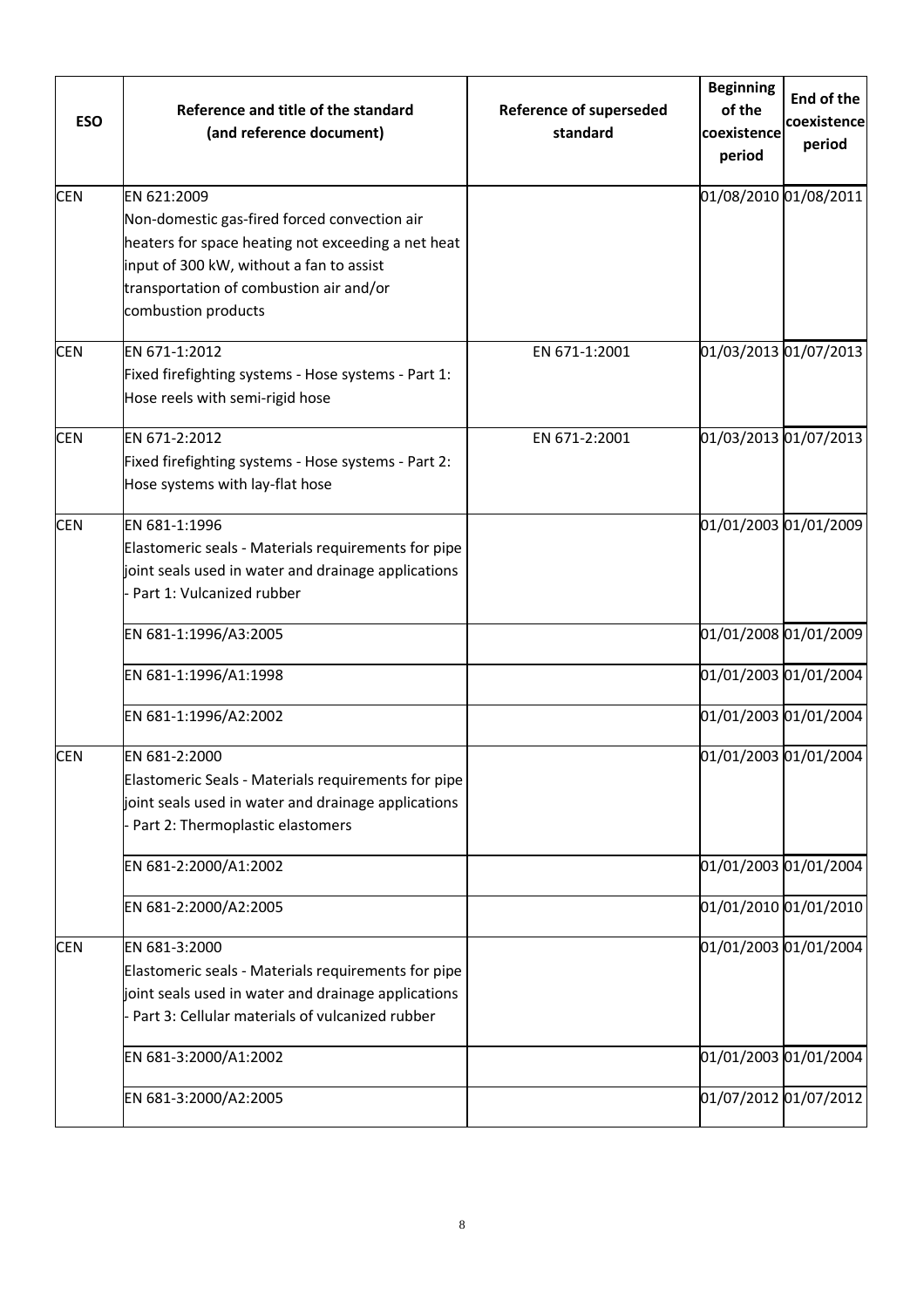| <b>ESO</b> | Reference and title of the standard<br>(and reference document)                                                                                                           | <b>Reference of superseded</b><br>standard | <b>Beginning</b><br>of the<br>coexistence<br>period | End of the<br>coexistence<br>period |
|------------|---------------------------------------------------------------------------------------------------------------------------------------------------------------------------|--------------------------------------------|-----------------------------------------------------|-------------------------------------|
| <b>CEN</b> | EN 681-4:2000<br>Elastomeric seals - Materials requirements for pipe<br>joint seals used in water and drainage applications<br>Part 4: Cast polyurethane sealing elements |                                            |                                                     | 01/01/2003 01/01/2004               |
|            | EN 681-4:2000/A1:2002<br>EN 681-4:2000/A2:2005                                                                                                                            |                                            | 01/01/2003 01/01/2004                               | 01/07/2012 01/07/2012               |
| <b>CEN</b> | EN 682:2002<br>Elastomeric Seals - Materials requirements for seals<br>used in pipes and fittings carrying gas and<br>hydrocarbon fluids                                  |                                            |                                                     | 01/10/2002 01/12/2003               |
|            | EN 682:2002/A1:2005                                                                                                                                                       |                                            |                                                     | 01/07/2012 01/07/2012               |
| <b>CEN</b> | EN 771-1:2011+A1:2015<br>Specification for masonry units - Part 1: Clay<br>masonry units                                                                                  | EN 771-1:2011                              |                                                     | 10/06/2016 10/06/2017               |
| <b>CEN</b> | EN 771-2:2011+A1:2015<br>Specification for masonry units - Part 2: Calcium<br>silicate masonry units                                                                      | EN 771-2:2011                              |                                                     | 10/06/2016 10/06/2017               |
| <b>CEN</b> | EN 771-3:2011+A1:2015<br>Specification for masonry units - Part 3: Aggregate<br>concrete masonry units (Dense and lightweight<br>aggregates)                              | EN 771-3:2011                              |                                                     | 10/06/2016 10/06/2017               |
| <b>CEN</b> | EN 771-4:2011+A1:2015<br>Specification for masonry units - Part 4: Autoclaved<br>aerated concrete masonry units                                                           | EN 771-4:2011                              |                                                     | 10/06/2016 10/06/2017               |
| <b>CEN</b> | EN 771-5:2011+A1:2015<br>Specification for masonry units - Part 5:<br>Manufactured stone masonry units                                                                    | EN 771-5:2011                              |                                                     | 10/06/2016 10/06/2017               |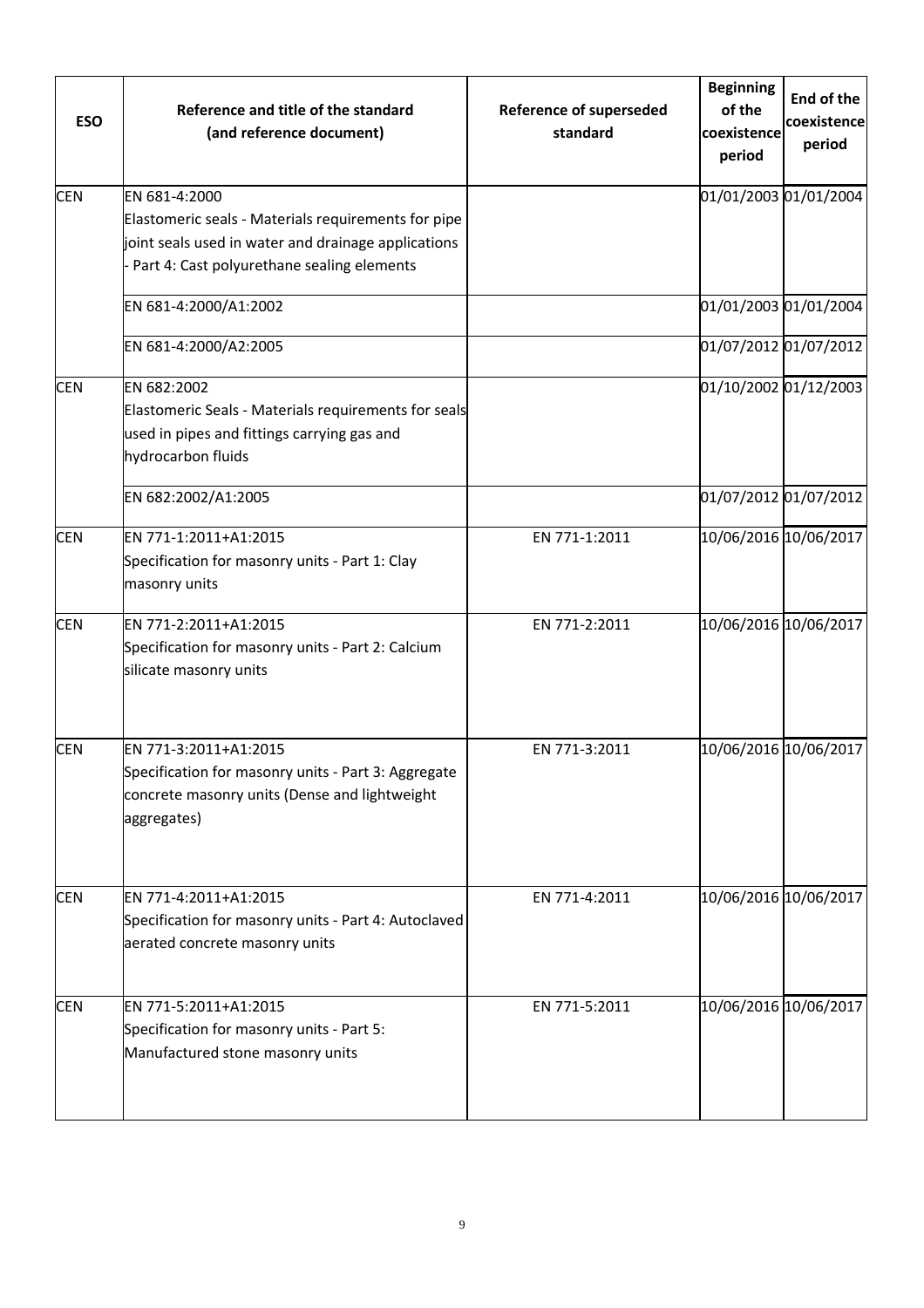| <b>ESO</b> | Reference and title of the standard<br>(and reference document)                                                                                                                                                         | <b>Reference of superseded</b><br>standard | <b>Beginning</b><br>of the<br>coexistence<br>period | End of the<br>coexistence<br>period |
|------------|-------------------------------------------------------------------------------------------------------------------------------------------------------------------------------------------------------------------------|--------------------------------------------|-----------------------------------------------------|-------------------------------------|
| <b>CEN</b> | EN 771-6:2011+A1:2015<br>Specification for masonry units - Part 6: Natural<br>stone masonry units                                                                                                                       | EN 771-6:2011                              |                                                     | 08/04/2016 08/04/2017               |
| <b>CEN</b> | EN 777-1:2009<br>Multi-burner gas-fired overhead radiant tube<br>heater systems for non-domestic use - Part 1:<br>System D - Safety                                                                                     |                                            |                                                     | 01/11/2009 01/11/2010               |
| <b>CEN</b> | EN 777-2:2009<br>Multi-burner gas-fired overhead radiant tube<br>heater systems for non-domestic use - Part 2:<br>System E - Safety                                                                                     |                                            |                                                     | 01/11/2009 01/11/2010               |
| <b>CEN</b> | EN 777-3:2009<br>Multi-burner gas-fired overhead radiant tube<br>heater systems for non domestic use - Part 3:<br>System F - Safety                                                                                     |                                            |                                                     | 01/11/2009 01/11/2010               |
| <b>CEN</b> | EN 777-4:2009<br>Multi-burner gas-fired overhead radiant tube<br>heater systems for non-domestic use - Part 4:<br>System H - Safety                                                                                     |                                            |                                                     | 01/11/2009 01/11/2010               |
| <b>CEN</b> | EN 778:2009<br>Domestic gas-fired forced convection air heaters<br>for space heating not exceeding a net heat input of<br>70 kW, without a fan to assist transportation of<br>combustion air and/or combustion products |                                            |                                                     | 01/08/2010 01/08/2011               |
| <b>CEN</b> | EN 845-1:2013+A1:2016<br>Specification for ancillary components for masonry<br>Part 1: Wall ties, tension straps, hangers and<br>brackets                                                                               | EN 845-1:2013                              |                                                     | 10/03/2017 10/03/2018               |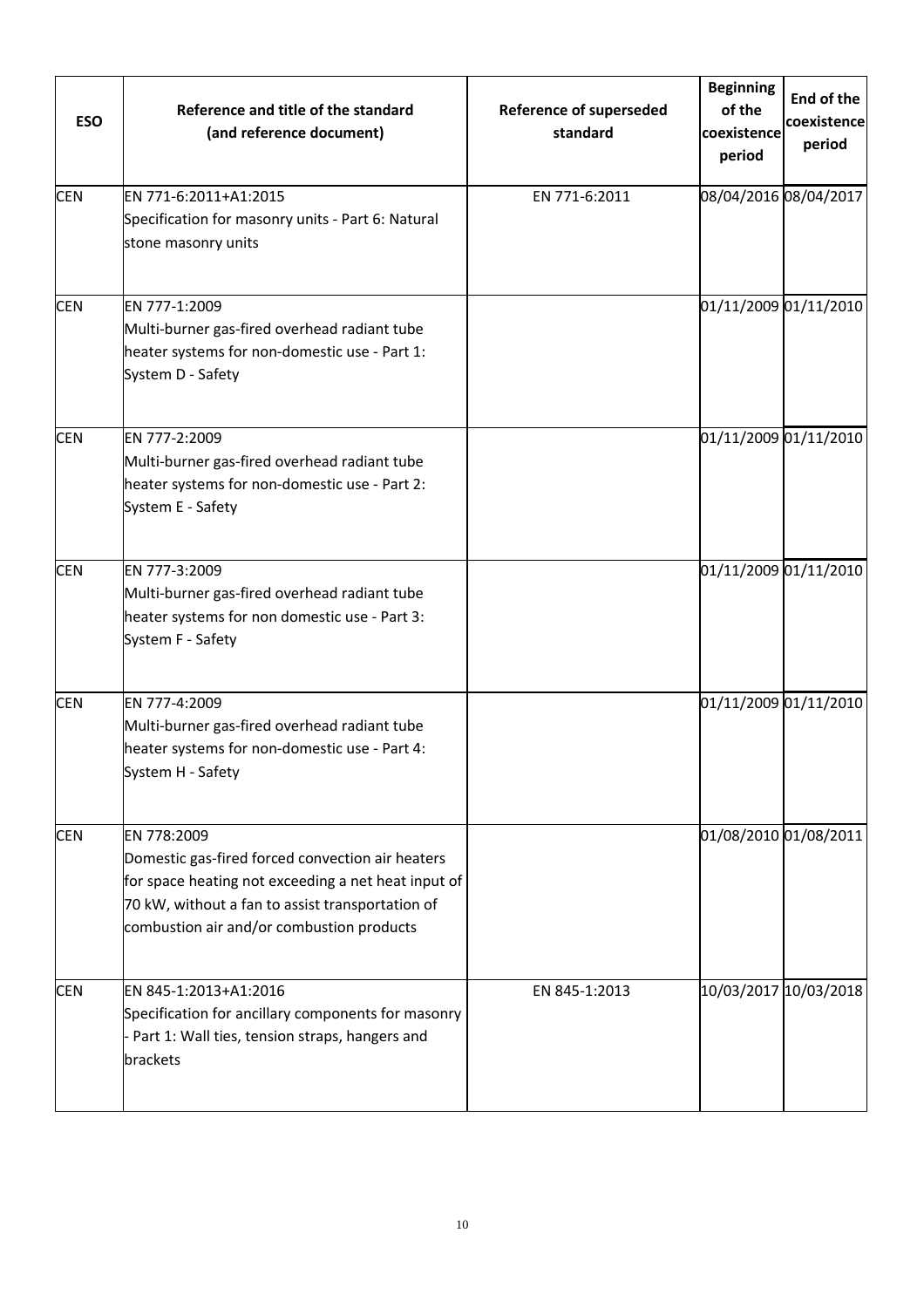| <b>ESO</b> | Reference and title of the standard<br>(and reference document)                                                                                                                       | <b>Reference of superseded</b><br>standard | <b>Beginning</b><br>of the<br>coexistence<br>period | End of the<br>coexistence<br>period |
|------------|---------------------------------------------------------------------------------------------------------------------------------------------------------------------------------------|--------------------------------------------|-----------------------------------------------------|-------------------------------------|
| <b>CEN</b> | EN 845-2:2013+A1:2016<br>Specification for ancillary components for masonry<br>Part 2: Lintels                                                                                        | EN 845-2:2013                              | 10/03/2017 10/03/2018                               |                                     |
| <b>CEN</b> | EN 845-3:2013+A1:2016<br>Specification for ancillary components for masonry<br>Part 3: Bed joint reinforcement of steel meshwork                                                      | EN 845-3:2013                              | 10/03/2017 10/03/2018                               |                                     |
| <b>CEN</b> | EN 858-1:2002<br>Separator systems for light liquids (e.g. oil and<br>petrol) - Part 1: Principles of product design,<br>performance and testing, marking and quality<br>control      |                                            | 01/09/2005 01/09/2006                               |                                     |
|            | EN 858-1:2002/A1:2004                                                                                                                                                                 |                                            | 01/09/2005 01/09/2006                               |                                     |
| <b>CEN</b> | EN 877:1999<br>Cast iron pipes and fittings, their joints and<br>accessories for the evacuation of water from<br>buildings - Requirements, test methods and quality<br>assurance      |                                            |                                                     | 01/01/2008 01/09/2009               |
|            | EN 877:1999/A1:2006/AC:2008                                                                                                                                                           |                                            |                                                     | 01/01/2009 01/01/2009               |
|            | EN 877:1999/A1:2006                                                                                                                                                                   |                                            |                                                     | 01/01/2008 01/09/2009               |
| <b>CEN</b> | EN 934-2:2009+A1:2012<br>Admixtures for concrete, mortar and grout - Part 2:<br>Concrete admixtures - Definitions, requirements,<br>conformity, marking and labelling                 | EN 934-2:2009                              |                                                     | 01/03/2013 01/09/2013               |
| <b>CEN</b> | EN 934-3:2009+A1:2012<br>Admixtures for concrete, mortar and grout - Part 3:<br>Admixtures for masonry mortar - Definitions,<br>requirements, conformity and marking and<br>labelling | EN 934-3:2009                              | 01/03/2013 01/09/2013                               |                                     |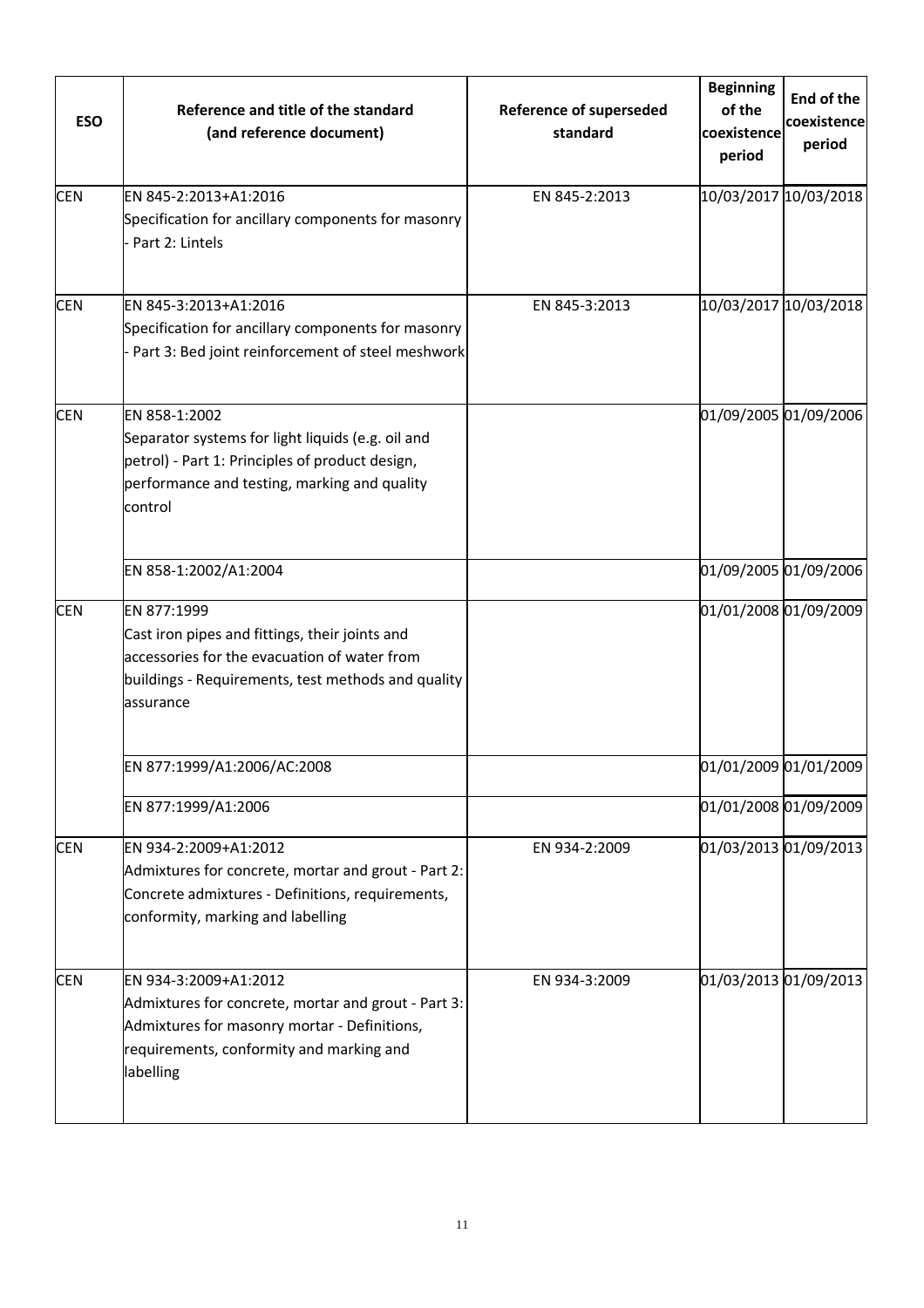| <b>ESO</b> | Reference and title of the standard<br>(and reference document)                                                                                                                            | <b>Reference of superseded</b><br>standard | <b>Beginning</b><br>of the<br>coexistence<br>period | End of the<br>coexistence<br>period |
|------------|--------------------------------------------------------------------------------------------------------------------------------------------------------------------------------------------|--------------------------------------------|-----------------------------------------------------|-------------------------------------|
| <b>CEN</b> | EN 934-4:2009<br>Admixtures for concrete, mortar and grout - Part 4:<br>Admixtures for grout for prestressing tendons -<br>Definitions, requirements, conformity, marking and<br>labelling | EN 934-4:2001                              |                                                     | 01/03/2010 01/03/2011               |
| <b>CEN</b> | EN 934-5:2007<br>Admixtures for concrete, mortar and grout - Part 5:<br>Admixtures for sprayed concrete - Definitions,<br>requirements, conformity, marking and labelling                  |                                            |                                                     | 01/01/2009 01/01/2010               |
| <b>CEN</b> | EN 969:2009<br>Ductile iron pipes, fittings, accessories and their<br>joints for gas pipelines - Requirements and test<br>methods                                                          |                                            |                                                     | 01/01/2010 01/01/2011               |
| <b>CEN</b> | EN 997:2012<br>WC pans and WC suites with integral trap                                                                                                                                    | EN 997:2003                                |                                                     | 01/12/2012 01/06/2013               |
|            | EN 997:2012/AC:2012                                                                                                                                                                        |                                            |                                                     | 01/03/2013 01/03/2013               |
| <b>CEN</b> | EN 998-1:2016<br>Specification for mortar for masonry - Part 1:<br>Rendering and plastering mortar                                                                                         | EN 998-1:2010                              |                                                     | 11/08/2017 11/08/2018               |
| <b>CEN</b> | EN 998-2:2016<br>Specification for mortar for masonry - Part 2:<br>Masonry mortar                                                                                                          | EN 998-2:2010                              |                                                     | 11/08/2017 11/08/2018               |
| <b>CEN</b> | EN 1013:2012+A1:2014<br>Light transmitting single skin profiled plastics<br>sheets for internal and external roofs, walls and<br>ceilings - Requirements and test methods                  | EN 1013:2012                               |                                                     | 10/07/2015 10/07/2016               |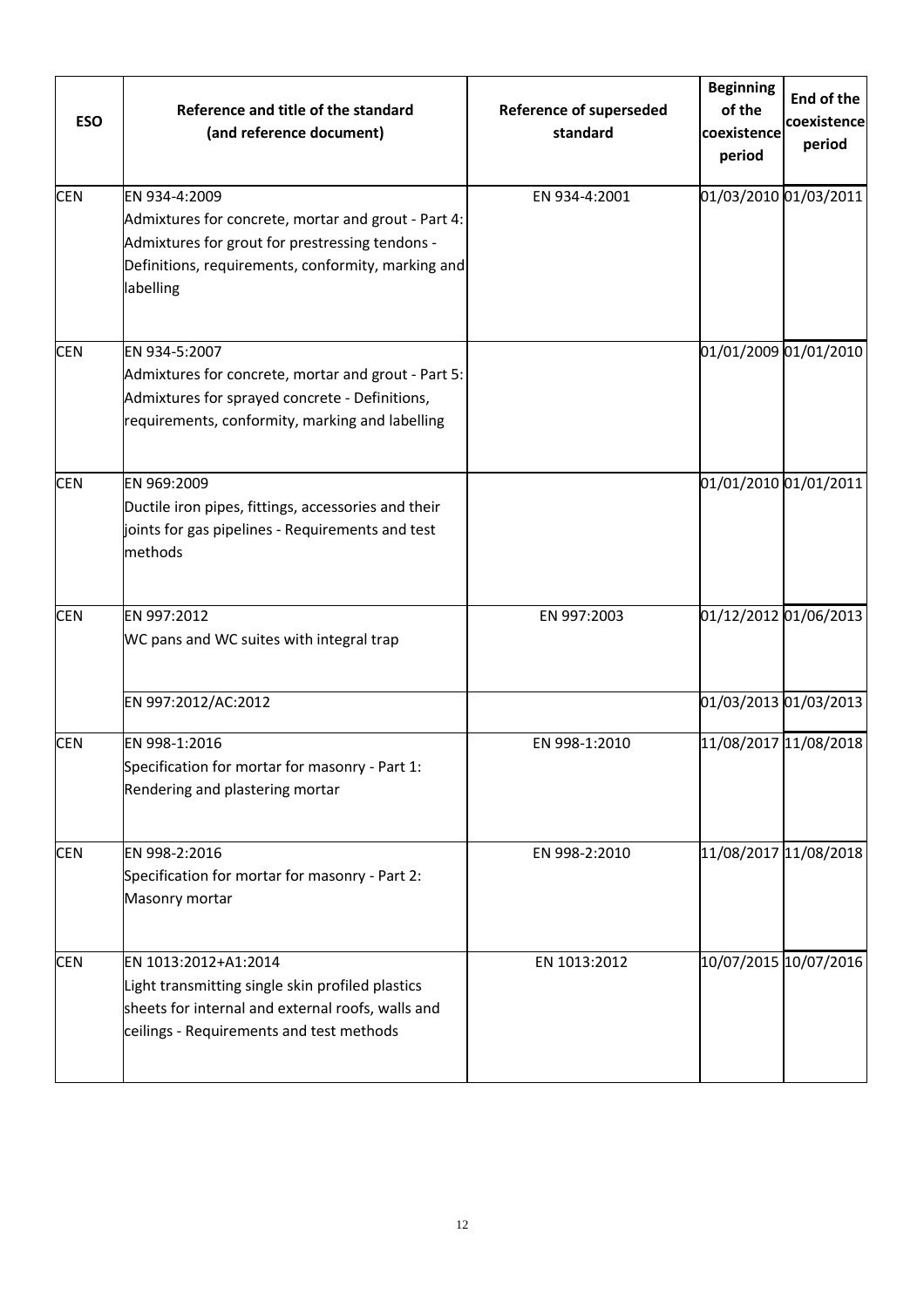| <b>ESO</b> | Reference and title of the standard<br>(and reference document)                                                                                                                                                                   | <b>Reference of superseded</b><br>standard | <b>Beginning</b><br>of the<br>coexistence<br>period | <b>End of the</b><br>coexistence<br>period |
|------------|-----------------------------------------------------------------------------------------------------------------------------------------------------------------------------------------------------------------------------------|--------------------------------------------|-----------------------------------------------------|--------------------------------------------|
| <b>CEN</b> | EN 1020:2009<br>Non-domestic forced convection gas-fired air<br>heaters for space heating not exceeding a net heat<br>input of 300 kW incorporating a fan to assist<br>transportation of combustion air or combustion<br>products |                                            | 01/08/2010 01/08/2011                               |                                            |
| <b>CEN</b> | EN 1036-2:2008<br>Glass in building - Mirrors from silver-coated float<br>glass for internal use - Part 2: Evaluation of<br>conformity; product standard                                                                          |                                            | 01/01/2009 01/01/2010                               |                                            |
| <b>CEN</b> | EN 1051-2:2007<br>Glass in building - Glass blocks and glass pavers -<br>Part 2: Evaluation of conformity/Product standard                                                                                                        |                                            | 01/01/2009 01/01/2010                               |                                            |
| <b>CEN</b> | EN 1057:2006+A1:2010<br>Copper and copper alloys - Seamless, round copper<br>tubes for water and gas in sanitary and heating<br>applications                                                                                      | EN 1057:2006                               | 01/12/2010 01/12/2010                               |                                            |
| <b>CEN</b> | EN 1090-1:2009+A1:2011<br>Execution of steel structures and aluminium<br>structures - Part 1: Requirements for conformity<br>assessment of structural components                                                                  | EN 1090-1:2009                             | 01/09/2012 01/07/2014                               |                                            |
| <b>CEN</b> | EN 1096-4:2018<br>Glass in building - Coated glass - Part 4: Product<br>standard                                                                                                                                                  | EN 1096-4:2004                             | 20/03/2019 20/03/2020                               |                                            |
| <b>CEN</b> | EN 1123-1:1999<br>Pipes and fittings of longitudinally welded hot-dip<br>galvanized steel pipes with spigot and socket for<br>waste water systems - Part 1: Requirements,<br>testing, quality control                             |                                            | 01/06/2005 01/06/2006                               |                                            |
|            | EN 1123-1:1999/A1:2004                                                                                                                                                                                                            |                                            | 01/06/2005 01/06/2006                               |                                            |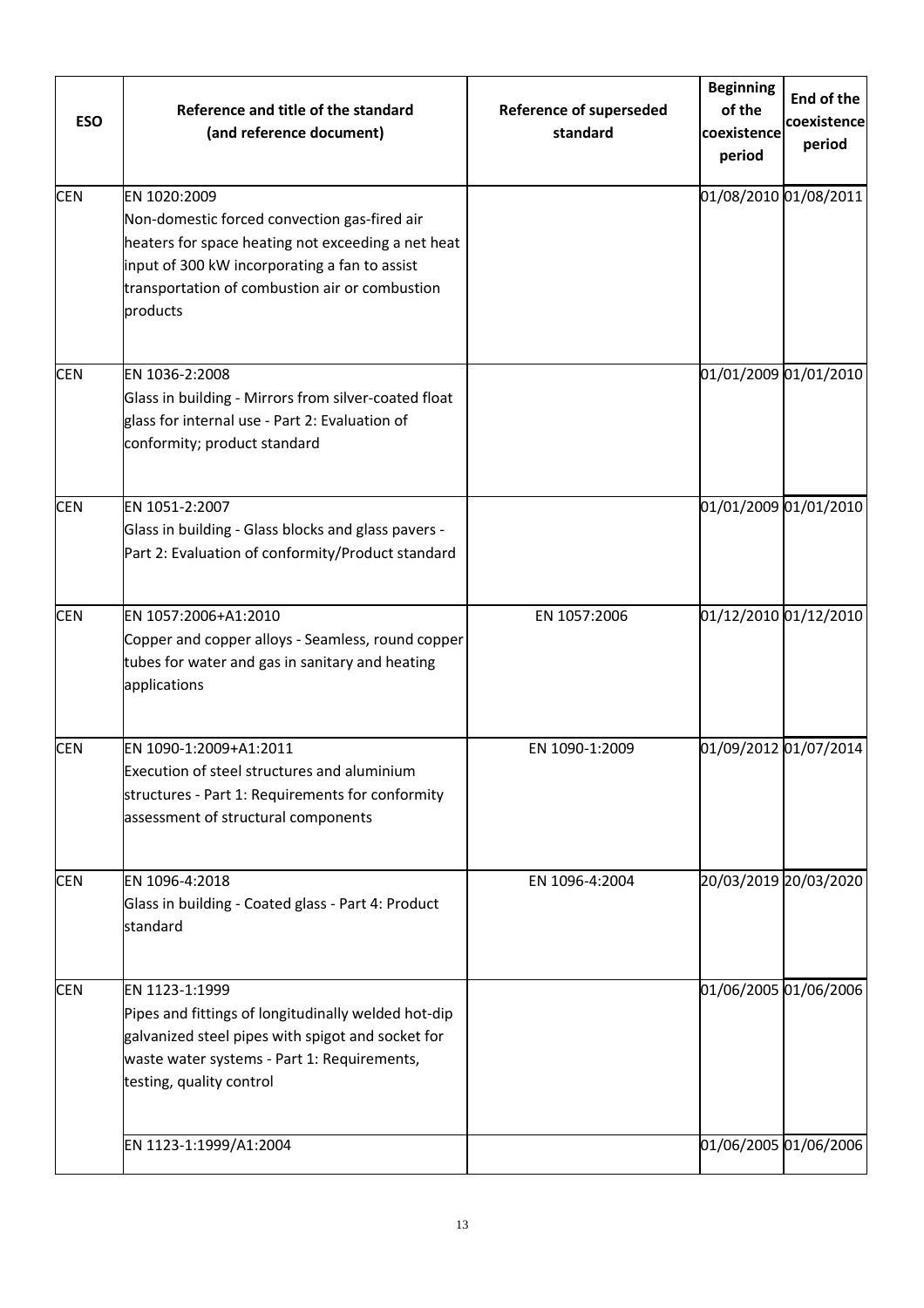| <b>ESO</b> | Reference and title of the standard<br>(and reference document)                                                                                                                              | <b>Reference of superseded</b><br>standard | <b>Beginning</b><br>of the<br>coexistence<br>period | End of the<br>coexistence<br>period |
|------------|----------------------------------------------------------------------------------------------------------------------------------------------------------------------------------------------|--------------------------------------------|-----------------------------------------------------|-------------------------------------|
| <b>CEN</b> | EN 1124-1:1999<br>Pipes and fittings of longitudinally welded stainless<br>steel pipes with spigot and socket for waste water<br>systems - Part 1: Requirements, testing, quality<br>control |                                            | 01/06/2005 01/06/2006                               |                                     |
|            | EN 1124-1:1999/A1:2004                                                                                                                                                                       |                                            | 01/06/2005 01/06/2006                               |                                     |
| <b>CEN</b> | EN 1125:2008<br>Building hardware - Panic exit devices operated by<br>a horizontal bar, for use on escape routes -<br>Requirements and test methods                                          | EN 1125:1997                               | 01/01/2009 01/01/2010                               |                                     |
| <b>CEN</b> | EN 1154:1996<br>Building hardware - Controlled door closing devices<br>Requirements and test methods                                                                                         |                                            | 01/10/2003 01/10/2004                               |                                     |
|            | EN 1154:1996/A1:2002/AC:2006                                                                                                                                                                 |                                            | 01/01/2010 01/01/2010                               |                                     |
|            | EN 1154:1996/A1:2002                                                                                                                                                                         |                                            | 01/10/2003 01/10/2004                               |                                     |
| <b>CEN</b> | EN 1155:1997<br>Building hardware - Electrically powered hold-open<br>devices for swing doors - Requirements and test<br>methods                                                             |                                            | 01/10/2003 01/10/2004                               |                                     |
|            | EN 1155:1997/A1:2002/AC:2006                                                                                                                                                                 |                                            | 01/01/2010 01/01/2010                               |                                     |
|            | EN 1155:1997/A1:2002                                                                                                                                                                         |                                            | 01/10/2003 01/10/2004                               |                                     |
| <b>CEN</b> | EN 1158:1997<br>Building hardware - Door coordinator devices -<br>Requirements and test methods                                                                                              |                                            | 01/10/2003 01/10/2004                               |                                     |
|            | EN 1158:1997/A1:2002/AC:2006                                                                                                                                                                 |                                            | 01/06/2006 01/06/2006                               |                                     |
|            | EN 1158:1997/A1:2002                                                                                                                                                                         |                                            | 01/10/2003 01/10/2004                               |                                     |
| <b>CEN</b> | EN 1168:2005+A3:2011<br>Precast concrete products - Hollow core slabs                                                                                                                        | EN 1168:2005+A2:2009                       | 01/07/2012 01/07/2013                               |                                     |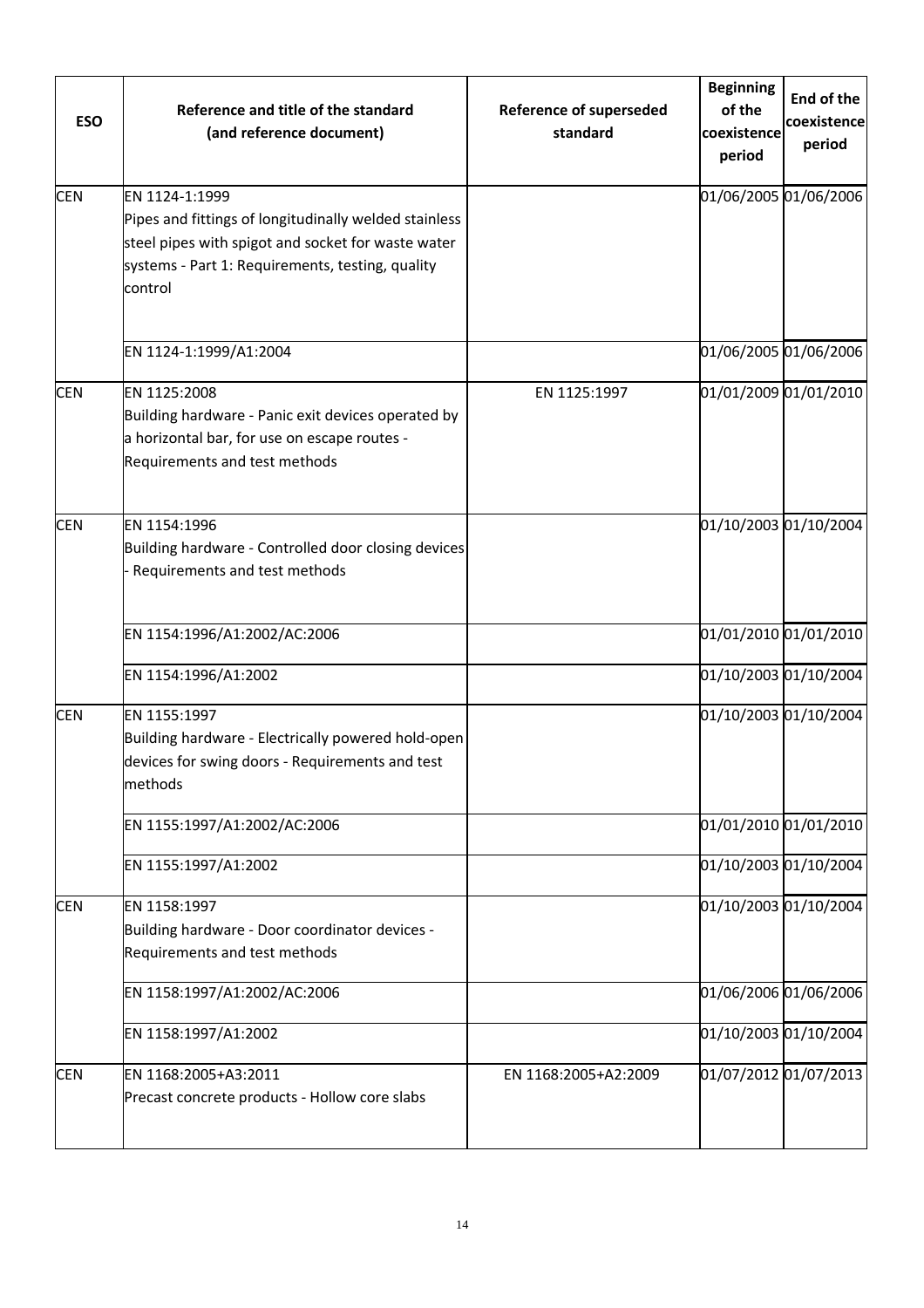| <b>ESO</b> | Reference and title of the standard<br>(and reference document)                                                                                             | <b>Reference of superseded</b><br>standard | <b>Beginning</b><br>of the<br>coexistence<br>period | End of the<br>coexistence<br>period |
|------------|-------------------------------------------------------------------------------------------------------------------------------------------------------------|--------------------------------------------|-----------------------------------------------------|-------------------------------------|
| <b>CEN</b> | EN 1279-5:2018<br>Glass in building - Insulating glass units - Part 5:<br>Product standard                                                                  | EN 1279-5:2005+A2:2010                     |                                                     | 20/03/2019 20/03/2020               |
| <b>CEN</b> | EN 1304:2005<br>Clay roofing tiles and fittings - Product definitions<br>and specifications                                                                 |                                            | 01/02/2006 01/02/2007                               |                                     |
| <b>CEN</b> | EN 1317-5:2007+A2:2012<br>Road restraint systems - Part 5: Product<br>requirements and evaluation of conformity for<br>vehicle restraint systems            | EN 1317-5:2007+A1:2008                     |                                                     | 01/01/2013 01/01/2013               |
|            | EN 1317-5:2007+A2:2012/AC:2012                                                                                                                              |                                            |                                                     | 01/03/2013 01/03/2013               |
| <b>CEN</b> | EN 1319:2009<br>Domestic gas-fired forced convection air heaters<br>for space heating, with fan-assisted burners not<br>exceeding a net heat input of 70 kW |                                            |                                                     | 01/10/2010 01/10/2011               |
| <b>CEN</b> | EN 1337-3:2005<br>Structural bearings - Part 3: Elastomeric bearings                                                                                        |                                            | 01/01/2006 01/01/2007                               |                                     |
| <b>CEN</b> | EN 1337-4:2004<br>Structural bearings - Part 4: Roller bearings                                                                                             |                                            |                                                     | 01/02/2005 01/02/2006               |
|            | EN 1337-4:2004/AC:2007                                                                                                                                      |                                            |                                                     | 01/01/2008 01/01/2008               |
| <b>CEN</b> | EN 1337-5:2005<br>Structural bearings - Part 5: Pot bearings                                                                                                |                                            | 01/01/2006 01/01/2007                               |                                     |
| <b>CEN</b> | EN 1337-6:2004<br>Structural bearings - Part 6: Rocker bearings                                                                                             |                                            |                                                     | 01/02/2005 01/02/2006               |
| <b>CEN</b> | EN 1337-7:2004<br>Structural bearings - Part 7: Spherical and<br>cylindrical PTFE bearings                                                                  | EN 1337-7:2000                             |                                                     | 01/12/2004 01/06/2005               |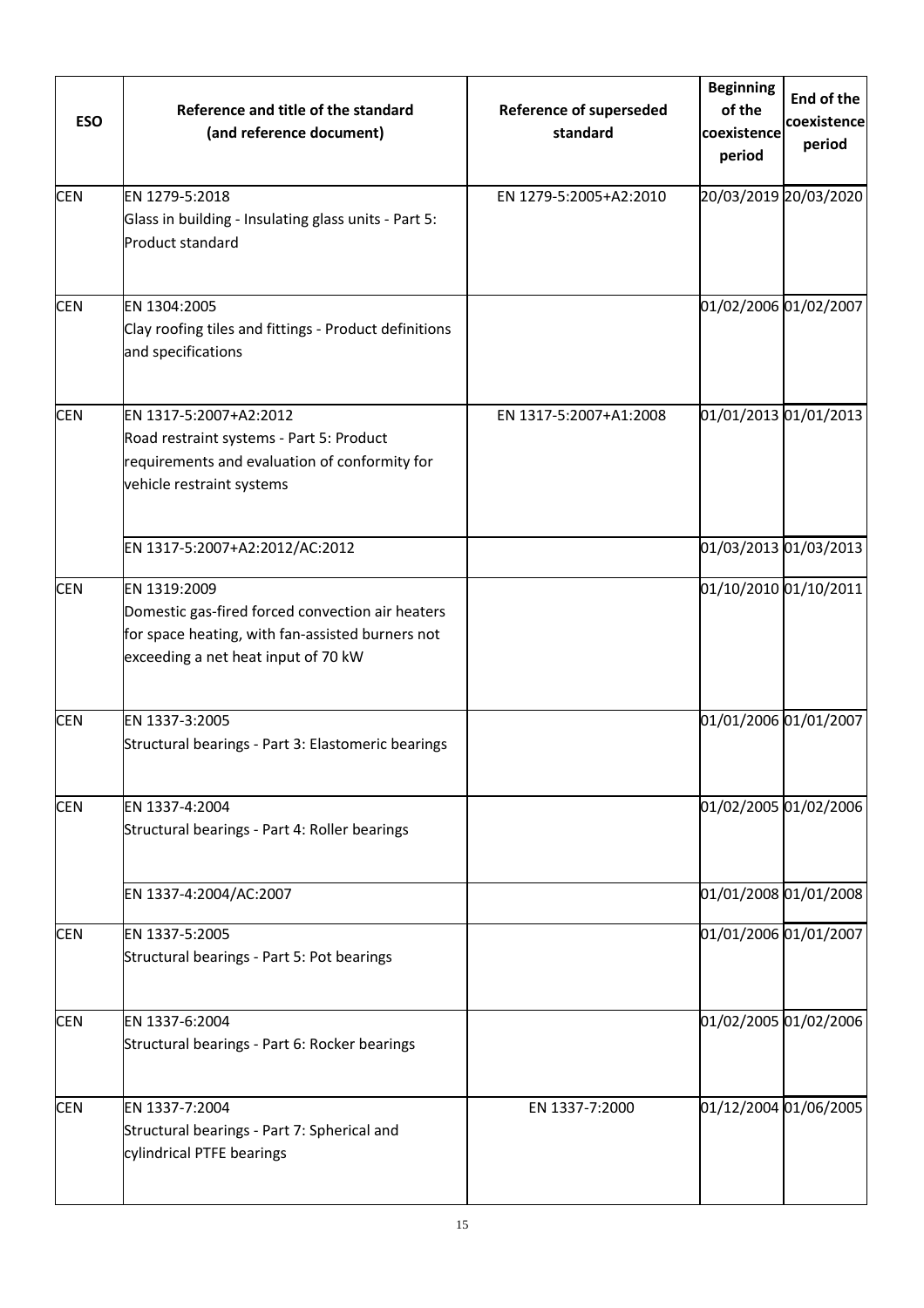| <b>ESO</b> | Reference and title of the standard<br>(and reference document)                                 | <b>Reference of superseded</b><br>standard | <b>Beginning</b><br>of the<br>coexistence<br>period | <b>End of the</b><br>coexistence<br>period |
|------------|-------------------------------------------------------------------------------------------------|--------------------------------------------|-----------------------------------------------------|--------------------------------------------|
| <b>CEN</b> | EN 1337-8:2007<br>Structural bearings - Part 8: Guide Bearings and<br><b>Restraint Bearings</b> |                                            |                                                     | 01/01/2009 01/01/2010                      |
| <b>CEN</b> | EN 1338:2003<br>Concrete paving blocks - Requirements and test<br>methods                       |                                            |                                                     | 01/03/2004 01/03/2005                      |
|            | EN 1338:2003/AC:2006                                                                            |                                            | 01/01/2007 01/01/2007                               |                                            |
| <b>CEN</b> | EN 1339:2003<br>Concrete paving flags - Requirements and test<br>methods                        |                                            |                                                     | 01/03/2004 01/03/2005                      |
|            | EN 1339:2003/AC:2006                                                                            |                                            | 01/01/2007 01/01/2007                               |                                            |
| <b>CEN</b> | EN 1340:2003<br>Concrete kerb units - Requirements and test<br>methods                          |                                            |                                                     | 01/02/2004 01/02/2005                      |
|            | EN 1340:2003/AC:2006                                                                            |                                            |                                                     | 01/01/2007 01/01/2007                      |
| <b>CEN</b> | EN 1341:2012<br>Slabs of natural stone for external paving -<br>Requirements and test methods   | EN 1341:2001                               |                                                     | 01/09/2013 01/09/2013                      |
| <b>CEN</b> | EN 1342:2012<br>Setts of natural stone for external paving -<br>Requirements and test methods   | EN 1342:2001                               |                                                     | 01/09/2013 01/09/2013                      |
| <b>CEN</b> | EN 1343:2012<br>Kerbs of natural stone for external paving -<br>Requirements and test methods   | EN 1343:2001                               |                                                     | 01/09/2013 01/09/2013                      |
| <b>CEN</b> | EN 1344:2013<br>Clay pavers - Requirements and test methods                                     | EN 1344:2002                               |                                                     | 08/08/2014 08/08/2016                      |
|            | EN 1344:2013/AC:2015                                                                            |                                            |                                                     |                                            |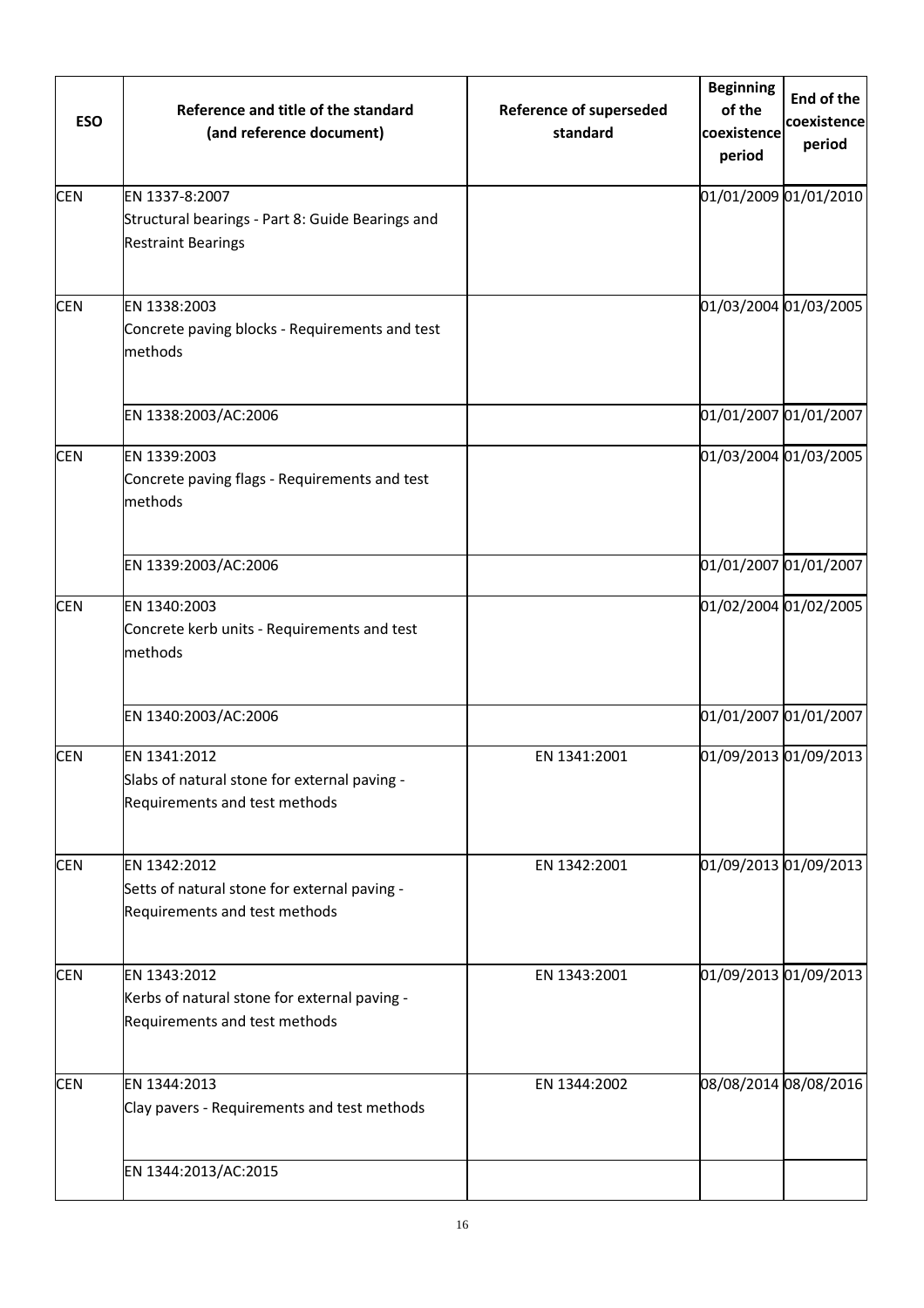| <b>ESO</b> | Reference and title of the standard<br>(and reference document)                                                                                                                                                                  | <b>Reference of superseded</b><br>standard | <b>Beginning</b><br>of the<br>coexistence<br>period | End of the<br>coexistence<br>period |
|------------|----------------------------------------------------------------------------------------------------------------------------------------------------------------------------------------------------------------------------------|--------------------------------------------|-----------------------------------------------------|-------------------------------------|
| <b>CEN</b> | EN 1423:2012<br>Road marking materials - Drop on materials - Glass<br>beads, antiskid aggregates and mixtures of the two                                                                                                         | EN 1423:1997                               |                                                     | 01/11/2012 01/11/2012               |
|            | EN 1423:2012/AC:2013                                                                                                                                                                                                             |                                            |                                                     | 01/07/2013 01/07/2013               |
| <b>CEN</b> | EN 1433:2002<br>Drainage channels for vehicular and pedestrian<br>areas - Classification, design and testing<br>requirements, marking and evaluation of<br>conformity                                                            |                                            |                                                     | 01/08/2003 01/08/2004               |
|            | EN 1433:2002/A1:2005                                                                                                                                                                                                             |                                            |                                                     | 01/01/2006 01/01/2006               |
| <b>CEN</b> | EN 1457-1:2012<br>Chimneys - Clay/ceramic flue liners - Part 1: Flue<br>liners operating under dry conditions -<br>Requirements and test methods                                                                                 | EN 1457:1999                               |                                                     | 01/11/2012 01/11/2013               |
| <b>CEN</b> | EN 1457-2:2012<br>Chimneys - Clay/ceramic flue liners - Part 2: Flue<br>liners operating under wet conditions -<br>Requirements and test methods                                                                                 | EN 1457:1999                               |                                                     | 01/11/2012 01/11/2013               |
| <b>CEN</b> | EN 1463-1:2009<br>Road marking materials - Retroreflecting road studs<br>Part 1: Initial performance requirements                                                                                                                | EN 1463-1:1997                             |                                                     | 01/01/2010 01/01/2011               |
| <b>CEN</b> | EN 1469:2015<br>Natural stone products - Slabs for cladding -<br>Requirements                                                                                                                                                    | EN 1469:2004                               | 08/04/2016 08/04/2017                               |                                     |
| <b>CEN</b> | EN 1504-2:2004<br>Products and systems for the protection and repair<br>of concrete structures - Definitions, requirements,<br>quality control and evaluation of conformity - Part<br>2: Surface protection systems for concrete |                                            |                                                     | 01/09/2005 01/01/2009               |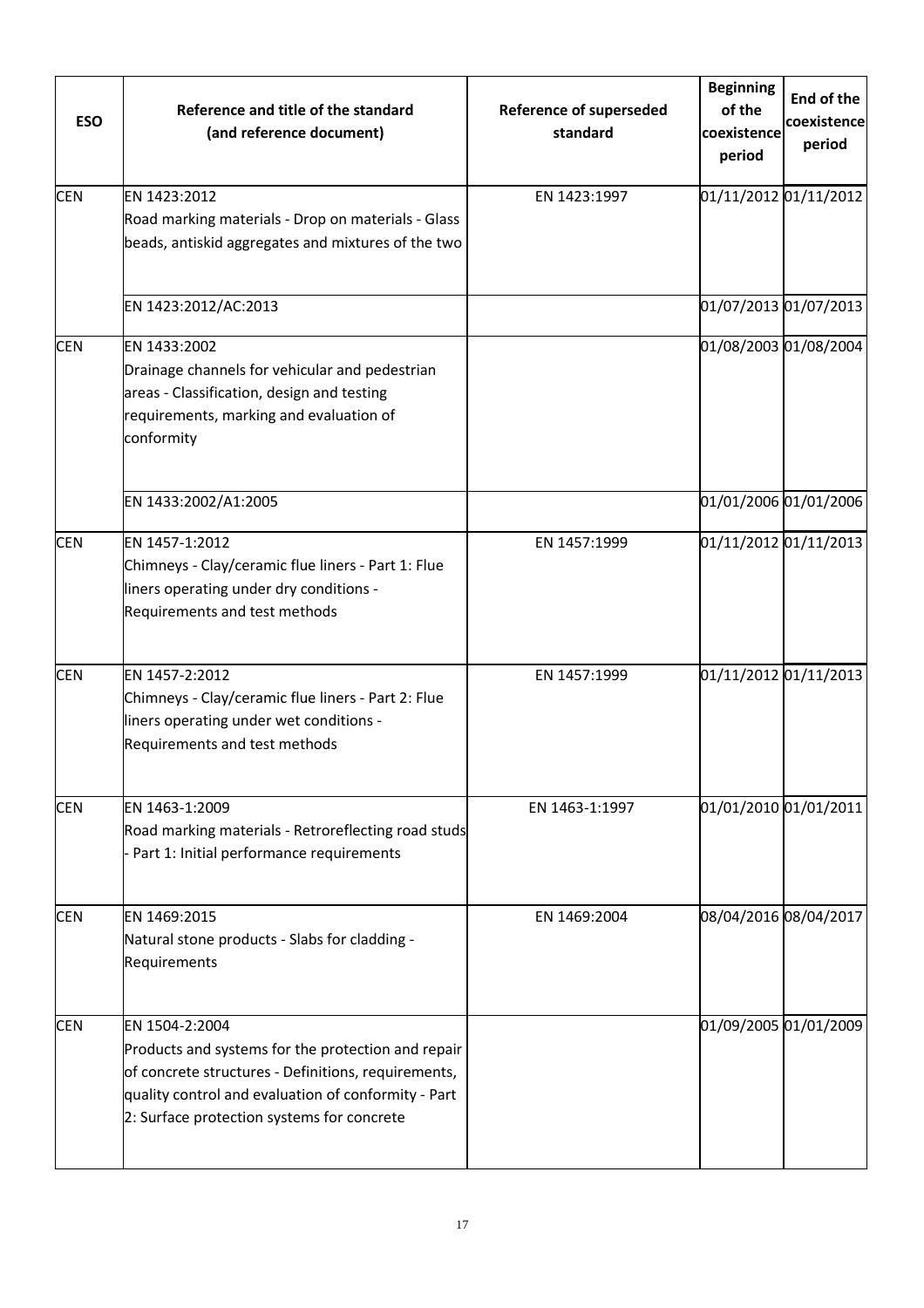| <b>ESO</b> | Reference and title of the standard<br>(and reference document)                                                                                                                                                               | <b>Reference of superseded</b><br>standard | <b>Beginning</b><br>of the<br>coexistence<br>period | End of the<br>coexistence<br>period |
|------------|-------------------------------------------------------------------------------------------------------------------------------------------------------------------------------------------------------------------------------|--------------------------------------------|-----------------------------------------------------|-------------------------------------|
| <b>CEN</b> | EN 1504-3:2005<br>Products and systems for the protection and repair<br>of concrete structures - Definitions, requirements,<br>quality control and evaluation of conformity - Part<br>3: Structural and non-structural repair |                                            | 01/10/2006 01/01/2009                               |                                     |
| <b>CEN</b> | EN 1504-4:2004<br>Products and systems for the protection and repair<br>of concrete structures - Definitions, requirements,<br>quality control and evaluation of conformity - Part<br>4: Structural bonding                   |                                            | 01/09/2005 01/01/2009                               |                                     |
| <b>CEN</b> | EN 1504-5:2004<br>Products and systems for the protection and repair<br>of concrete structures - Definitions, requirements,<br>quality control and evaluation of conformity - Part<br>5: Concrete injection                   |                                            | 01/10/2005 01/01/2009                               |                                     |
| <b>CEN</b> | EN 1504-6:2006<br>Products and systems for the protection and repair<br>of concrete structures - Definitions, requirements,<br>quality control and evaluation of conformity - Part<br>6: Anchoring of reinforcing steel bar   |                                            | 01/06/2007 01/01/2009                               |                                     |
| <b>CEN</b> | EN 1504-7:2006<br>Products and systems for the protection and repair<br>of concrete structures - Definitions, requirements,<br>quality control and evaluation of conformity - Part<br>7: Reinforcement corrosion protection   |                                            | 01/06/2007 01/01/2009                               |                                     |
| <b>CEN</b> | EN 1520:2011<br>Prefabricated reinforced components of<br>lightweight aggregate concrete with open structure<br>with structural or non-structural reinforcement                                                               | EN 1520:2002                               | 01/01/2012 01/01/2013                               |                                     |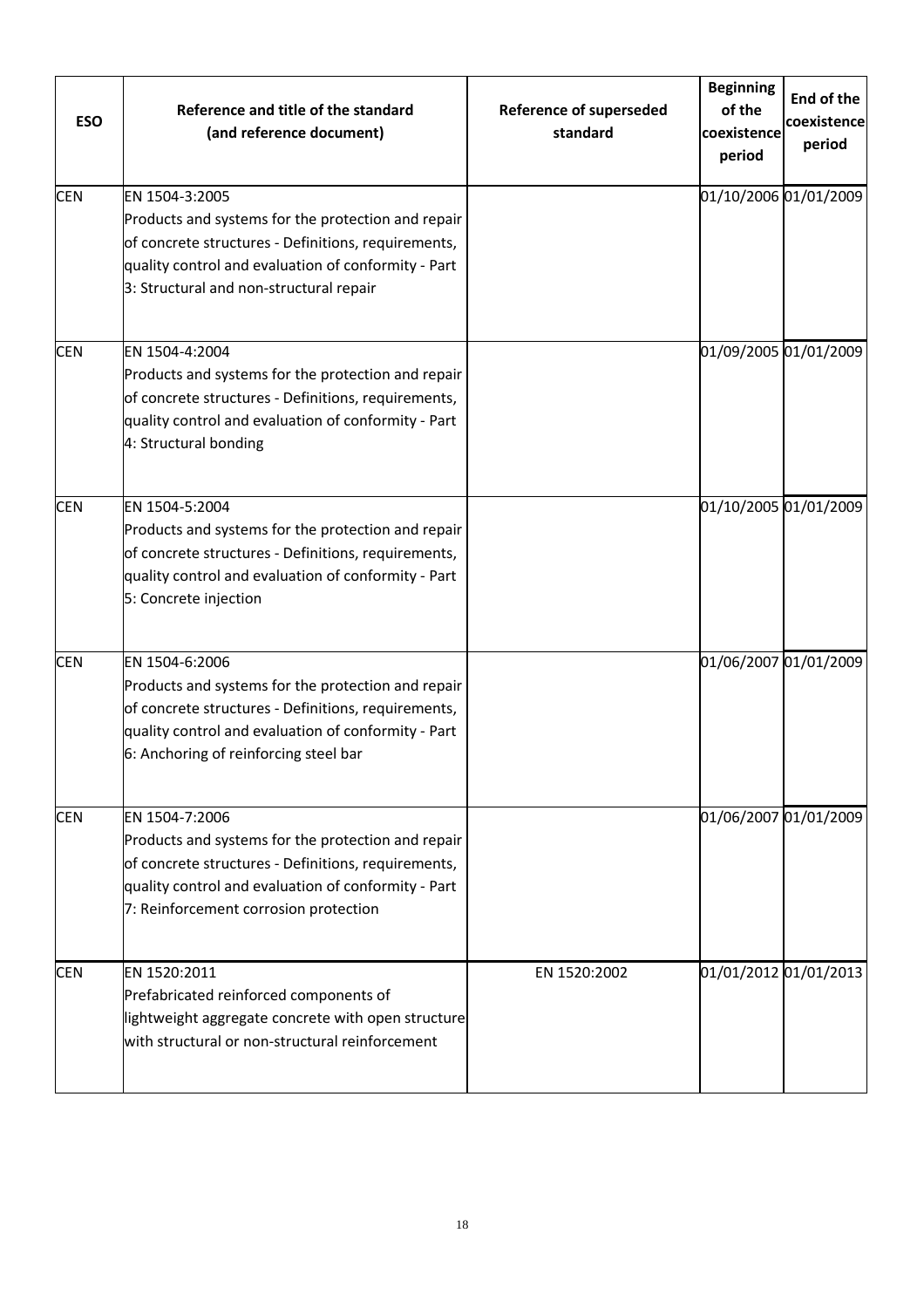| <b>ESO</b> | Reference and title of the standard<br>(and reference document)                                                                                   | <b>Reference of superseded</b><br>standard | <b>Beginning</b><br>of the<br>coexistence<br>period | End of the<br>coexistence<br>period |
|------------|---------------------------------------------------------------------------------------------------------------------------------------------------|--------------------------------------------|-----------------------------------------------------|-------------------------------------|
| <b>CEN</b> | EN 1748-1-2:2004<br>Glass in building - Special basic products -<br>Borosilicate glasses - Part 1-2: Evaluation of<br>conformity/Product standard |                                            |                                                     | 01/09/2005 01/09/2006               |
| <b>CEN</b> | EN 1748-2-2:2004<br>Glass in building - Special basic products - Glass<br>ceramics - Part 2-2: Evaluation of<br>conformity/Product standard       |                                            |                                                     | 01/09/2005 01/09/2006               |
| <b>CEN</b> | EN 1806:2006<br>Chimneys - Clay/ceramic flue blocks for single wall<br>chimneys - Requirements and test methods                                   |                                            |                                                     | 01/05/2007 01/05/2008               |
| <b>CEN</b> | EN 1825-1:2004<br>Grease separators - Part 1: Principles of design,<br>performance and testing, marking and quality<br>control                    |                                            |                                                     | 01/09/2005 01/09/2006               |
|            | EN 1825-1:2004/AC:2006                                                                                                                            |                                            | 01/01/2007 01/01/2007                               |                                     |
| <b>CEN</b> | EN 1856-1:2009<br>Chimneys - Requirements for metal chimneys - Part<br>1: System chimney products                                                 | EN 1856-1:2003                             |                                                     | 01/03/2010 01/03/2011               |
| <b>CEN</b> | EN 1856-2:2009<br>Chimneys - Requirements for metal chimneys - Part<br>2: Metal flue liners and connecting flue pipes                             | EN 1856-2:2004                             |                                                     | 01/03/2010 01/03/2011               |
| <b>CEN</b> | EN 1857:2010<br>Chimneys - Components - Concrete flue liners                                                                                      | EN 1857:2003+A1:2008                       |                                                     | 01/01/2011 01/01/2012               |
| <b>CEN</b> | EN 1858:2008+A1:2011<br>Chimneys - Components - Concrete flue blocks                                                                              | EN 1858:2008                               |                                                     | 01/04/2012 01/04/2013               |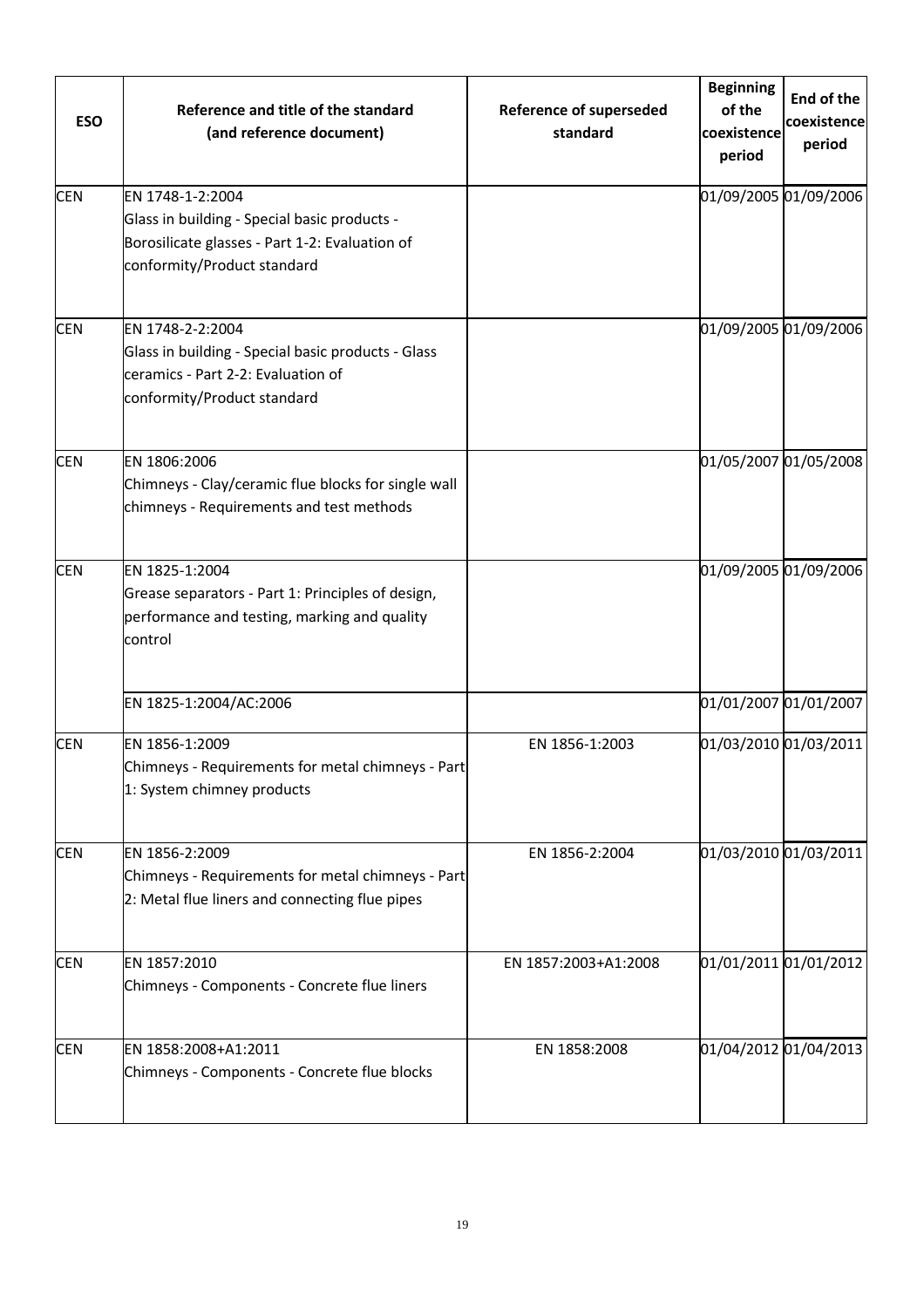| <b>ESO</b><br><b>CEN</b> | Reference and title of the standard<br>(and reference document)<br>EN 1863-2:2004<br>Glass in building - Heat strengthened soda lime<br>silicate glass - Part 2: Evaluation of<br>conformity/Product standard | <b>Reference of superseded</b><br>standard | <b>Beginning</b><br>of the<br>coexistence<br>period | <b>End of the</b><br>coexistence<br>period<br>01/09/2005 01/09/2006 |
|--------------------------|---------------------------------------------------------------------------------------------------------------------------------------------------------------------------------------------------------------|--------------------------------------------|-----------------------------------------------------|---------------------------------------------------------------------|
| <b>CEN</b>               | EN 1873:2005<br>Prefabricated accessories for roofing - Individual<br>roof lights of plastics - Product specification and<br>test methods                                                                     |                                            |                                                     | 01/10/2006 01/10/2009                                               |
| <b>CEN</b>               | EN 1916:2002<br>Concrete pipes and fittings, unreinforced, steel<br>fibre and reinforced                                                                                                                      |                                            |                                                     | 01/08/2003 23/11/2004                                               |
|                          | EN 1916:2002/AC:2008                                                                                                                                                                                          |                                            |                                                     | 01/01/2009 01/01/2009                                               |
| <b>CEN</b>               | EN 1917:2002<br>Concrete manholes and inspection chambers,<br>unreinforced, steel fibre and reinforced                                                                                                        |                                            |                                                     | 01/08/2003 23/11/2004                                               |
|                          | EN 1917:2002/AC:2008                                                                                                                                                                                          |                                            |                                                     | 01/01/2009 01/01/2009                                               |
| <b>CEN</b>               | EN 1935:2002<br>Building hardware - Single-axis hinges -<br>Requirements and test methods                                                                                                                     |                                            |                                                     | 01/10/2002 01/12/2003                                               |
|                          | EN 1935:2002/AC:2003                                                                                                                                                                                          |                                            | 01/01/2007 01/01/2007                               |                                                                     |
| <b>CEN</b>               | EN 10025-1:2004<br>Hot rolled products of structural steels - Part 1:<br>General technical delivery conditions                                                                                                |                                            |                                                     | 01/09/2005 01/09/2006                                               |
| <b>CEN</b>               | EN 10088-4:2009<br>Stainless steels - Part 4: Technical delivery<br>conditions for sheet/plate and strip of corrosion<br>resisting steels for construction purposes                                           |                                            | 01/02/2010 01/02/2011                               |                                                                     |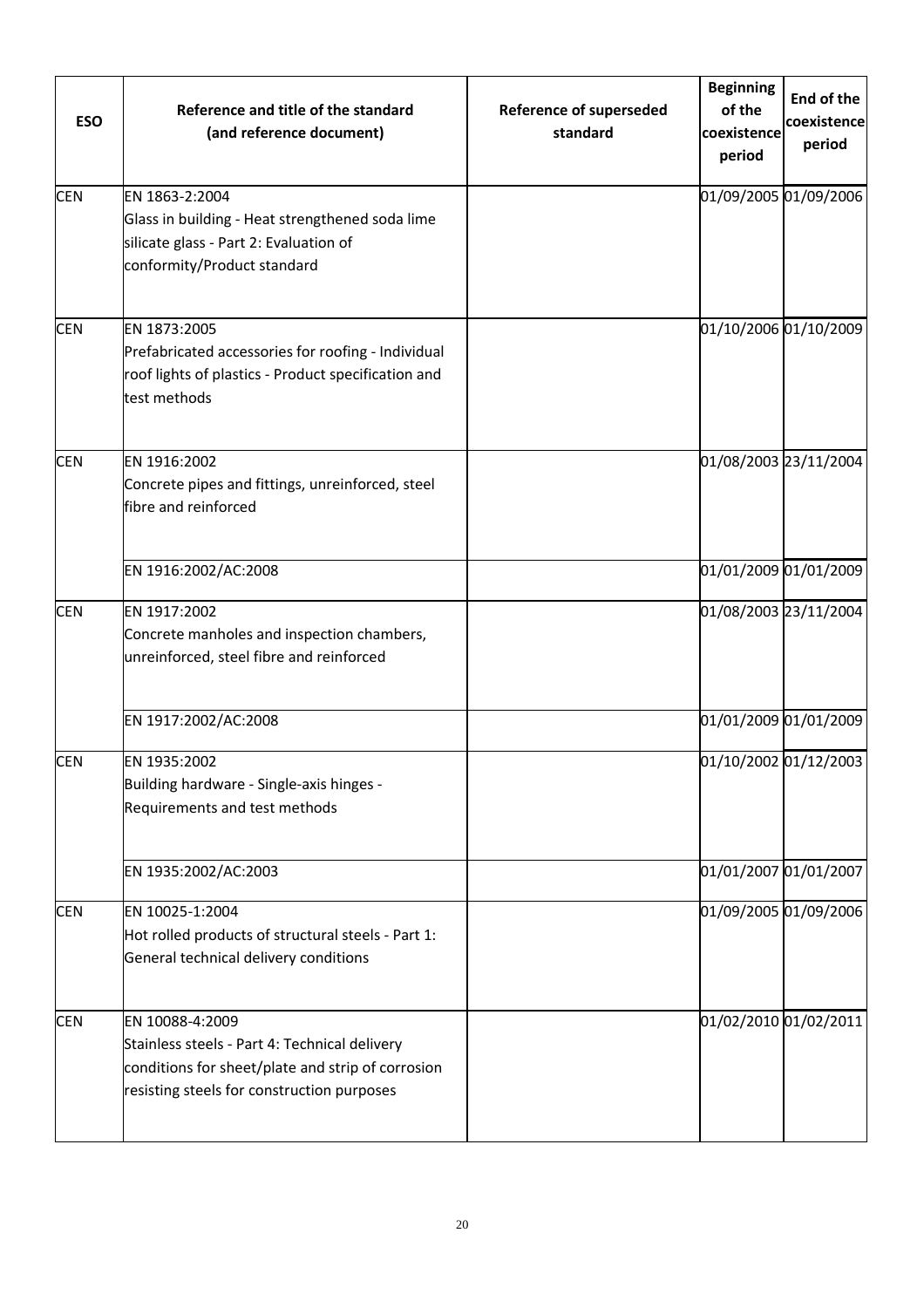| <b>ESO</b> | Reference and title of the standard<br>(and reference document)                                                                                                                                 | <b>Reference of superseded</b><br>standard | <b>Beginning</b><br>of the<br>coexistence<br>period | <b>End of the</b><br>coexistence<br>period |
|------------|-------------------------------------------------------------------------------------------------------------------------------------------------------------------------------------------------|--------------------------------------------|-----------------------------------------------------|--------------------------------------------|
| <b>CEN</b> | EN 10088-5:2009<br>Stainless steels - Part 5: Technical delivery<br>conditions for bars, rods, wire, sections and bright<br>products of corrosion resisting steels for<br>construction purposes |                                            | 01/01/2010 01/01/2011                               |                                            |
| <b>CEN</b> | EN 10210-1:2006<br>Hot finished structural hollow sections of non-alloy<br>and fine grain steels - Part 1: Technical delivery<br>conditions                                                     |                                            | 01/02/2007 01/02/2008                               |                                            |
| <b>CEN</b> | EN 10219-1:2006<br>Cold formed welded structural hollow sections of<br>non-alloy and fine grain steels - Part 1: Technical<br>delivery conditions                                               |                                            | 01/02/2007 01/02/2008                               |                                            |
| <b>CEN</b> | EN 10224:2002<br>Non-alloy steel tubes and fittings for the<br>conveyance of aqueous liquids including water for<br>human consumption - Technical delivery conditions                           |                                            | 01/04/2006 01/04/2007                               |                                            |
|            | EN 10224:2002/A1:2005                                                                                                                                                                           |                                            | 01/04/2006 01/04/2007                               |                                            |
| <b>CEN</b> | EN 10255:2004+A1:2007<br>Non-Alloy steel tubes suitable for welding and<br>threading - Technical delivery conditions                                                                            |                                            |                                                     | 01/01/2010 01/01/2011                      |
| <b>CEN</b> | EN 10311:2005<br>Joints for the connection of steel tubes and fittings<br>for the conveyance of water and other aqueous<br>liquids                                                              |                                            | 01/03/2006 01/03/2007                               |                                            |
| <b>CEN</b> | EN 10312:2002<br>Welded stainless steel tubes for the conveyance of<br>aqueous liquids including water for human<br>consumption - Technical delivery conditions                                 |                                            | 01/04/2006 01/04/2007                               |                                            |
|            | EN 10312:2002/A1:2005                                                                                                                                                                           |                                            | 01/04/2006 01/04/2007                               |                                            |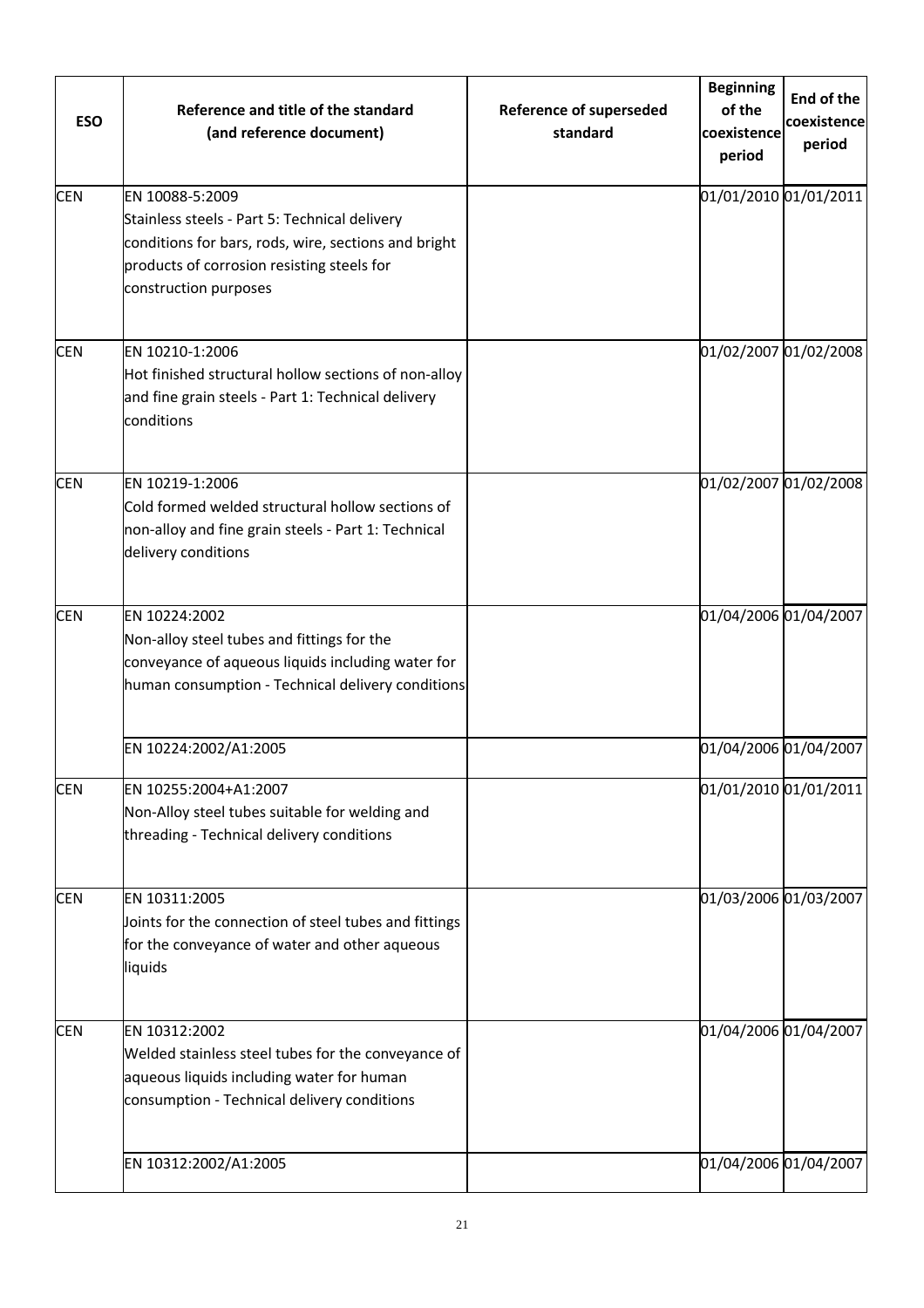| <b>ESO</b> | Reference and title of the standard<br>(and reference document)                                                                                                                                                        | <b>Reference of superseded</b><br>standard | <b>Beginning</b><br>of the<br>coexistence<br>period | <b>End of the</b><br>coexistence<br>period |
|------------|------------------------------------------------------------------------------------------------------------------------------------------------------------------------------------------------------------------------|--------------------------------------------|-----------------------------------------------------|--------------------------------------------|
| <b>CEN</b> | EN 10340:2007<br>Steel castings for structural uses                                                                                                                                                                    |                                            |                                                     | 01/01/2010 01/01/2011                      |
|            | EN 10340:2007/AC:2008                                                                                                                                                                                                  |                                            |                                                     | 01/01/2010 01/01/2010                      |
| <b>CEN</b> | EN 10343:2009<br>Steels for quenching and tempering for<br>construction purposes - Technical delivery<br>conditions                                                                                                    |                                            |                                                     | 01/01/2010 01/01/2011                      |
| <b>CEN</b> | EN 12004:2007+A1:2012<br>Adhesives for tiles - Requirements, evaluation of<br>conformity, classification and designation                                                                                               | EN 12004:2007                              |                                                     | 01/04/2013 01/07/2013                      |
| <b>CEN</b> | EN 12050-1:2001<br>Wastewater lifting plants for buildings and sites -<br>Principles of construction and testing - Part 1:<br>Lifting plants for wastewater containing faecal<br>matter                                |                                            |                                                     | 01/11/2001 01/11/2002                      |
| <b>CEN</b> | EN 12050-2:2000<br>Wastewater lifting plants for buildings and sites -<br>Principles of construction and testing - Part 2:<br>Lifting plants for faecal-free wastewater                                                |                                            |                                                     | 01/10/2001 01/10/2002                      |
| <b>CEN</b> | EN 12050-3:2000<br>Wastewater lifting plants for buildings and sites -<br>Principles of construction and testing - Part 3:<br>Lifting plants for wastewater containing faecal<br>matter for limited applications       |                                            |                                                     | 01/10/2001 01/10/2002                      |
| <b>CEN</b> | EN 12050-4:2000<br>Wastewater lifting plants for buildings and sites -<br>Principles of construction and testing - Part 4: Non-<br>return valves for faecal-free wastewater and<br>wastewater containing faecal matter |                                            |                                                     | 01/10/2001 01/10/2002                      |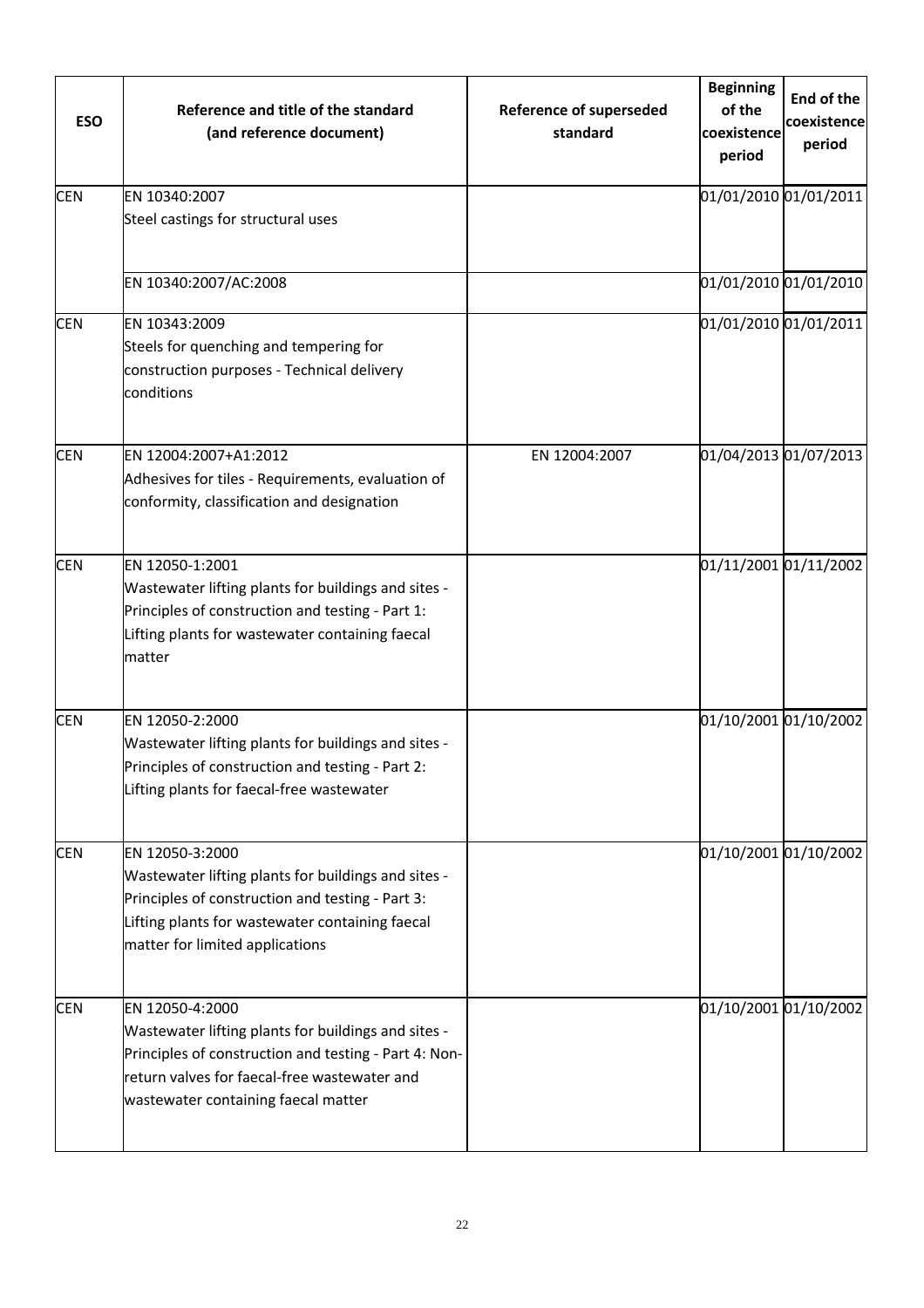| <b>ESO</b> | Reference and title of the standard<br>(and reference document)                                                                                                                                         | <b>Reference of superseded</b><br>standard | <b>Beginning</b><br>of the<br>coexistence<br>period | End of the<br>coexistence<br>period |
|------------|---------------------------------------------------------------------------------------------------------------------------------------------------------------------------------------------------------|--------------------------------------------|-----------------------------------------------------|-------------------------------------|
| <b>CEN</b> | EN 12057:2004<br>Natural stone products - Modular tiles -<br>Requirements                                                                                                                               |                                            |                                                     | 01/09/2005 01/09/2006               |
| <b>CEN</b> | EN 12058:2004<br>Natural stone products - Slabs for floors and stairs<br>Requirements                                                                                                                   |                                            |                                                     | 01/09/2005 01/09/2006               |
| <b>CEN</b> | EN 12094-1:2003<br>Fixed firefighting systems - Components for gas<br>extinguishing systems - Part 1: Requirements and<br>test methods for electrical automatic control and<br>delay devices            |                                            |                                                     | 01/02/2004 01/05/2006               |
| <b>CEN</b> | EN 12094-2:2003<br>Fixed firefighting systems - Components for gas<br>extinguishing systems - Part 2: Requirements and<br>test methods for non-electrical automatic control<br>and delay devices        |                                            |                                                     | 01/02/2004 01/05/2006               |
| <b>CEN</b> | EN 12094-3:2003<br>Fixed firefighting systems - Components for gas<br>extinguishing systems - Part 3: Requirements and<br>test methods for manual triggering and stop<br>devices                        |                                            |                                                     | 01/01/2004 01/09/2005               |
| <b>CEN</b> | EN 12094-4:2004<br>Fixed firefighting systems - Components for gas<br>extinguishing systems - Part 4: Requirements and<br>test methods for container valve assemblies and<br>their actuators            |                                            | 01/05/2005 01/08/2007                               |                                     |
| <b>CEN</b> | EN 12094-5:2006<br>Fixed firefighting systems - Components for gas<br>extinguishing systems - Part 5: Requirements and<br>test methods for high and low pressure selector<br>valves and their actuators | EN 12094-5:2000                            | 01/02/2007 01/05/2009                               |                                     |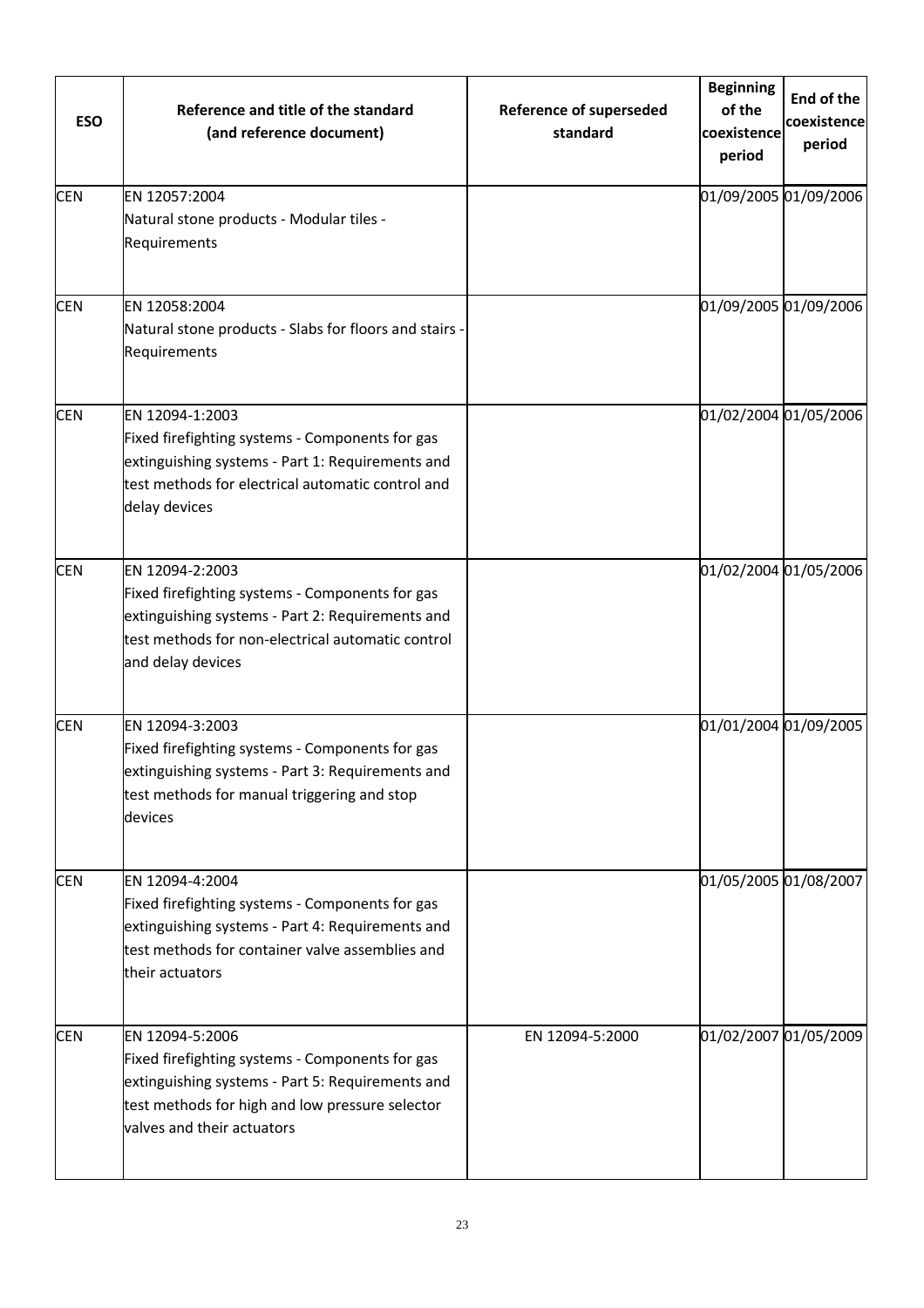| <b>ESO</b> | Reference and title of the standard<br>(and reference document)                                                                                                                        | <b>Reference of superseded</b><br>standard | <b>Beginning</b><br>of the<br>coexistence<br>period | End of the<br>coexistence<br>period |
|------------|----------------------------------------------------------------------------------------------------------------------------------------------------------------------------------------|--------------------------------------------|-----------------------------------------------------|-------------------------------------|
| <b>CEN</b> | EN 12094-6:2006<br>Fixed firefighting systems - Components for gas<br>extinguishing systems - Part 6: Requirements and<br>test methods for non-electrical disable devices              | EN 12094-6:2000                            |                                                     | 01/02/2007 01/05/2009               |
| <b>CEN</b> | EN 12094-7:2000<br>Fixed firefighting systems - Components for gas<br>extinguishing systems - Part 7: Requirements and<br>test methods for nozzles for CO2 systems                     |                                            |                                                     | 01/10/2001 01/04/2004               |
|            | EN 12094-7:2000/A1:2005                                                                                                                                                                |                                            |                                                     | 01/11/2005 01/11/2006               |
| <b>CEN</b> | EN 12094-8:2006<br>Fixed firefighting systems - Components for gas<br>extinguishing systems - Part 8: Requirements and<br>test methods for connectors                                  |                                            |                                                     | 01/02/2007 01/05/2009               |
| <b>CEN</b> | EN 12094-9:2003<br>Fixed firefighting systems - Components for gas<br>extinguishing systems - Part 9: Requirements and<br>test methods for special fire detectors                      |                                            |                                                     | 01/01/2004 01/09/2005               |
| <b>CEN</b> | IEN 12094-10:2003<br>Fixed firefighting systems - Components for gas<br>extinguishing systems - Part 10: Requirements and<br>test methods for pressure gauges and pressure<br>switches |                                            |                                                     | 01/02/2004 01/05/2006               |
| <b>CEN</b> | EN 12094-11:2003<br>Fixed firefighting systems - Components for gas<br>extinguishing systems - Part 11: Requirements and<br>test methods for mechanical weighing devices               |                                            |                                                     | 01/01/2004 01/09/2005               |
| <b>CEN</b> | EN 12094-12:2003<br>Fixed firefighting systems - Components for gas<br>extinguishing systems - Part 12: Requirements and<br>test methods for pneumatic alarm devices                   |                                            |                                                     | 01/01/2004 01/09/2005               |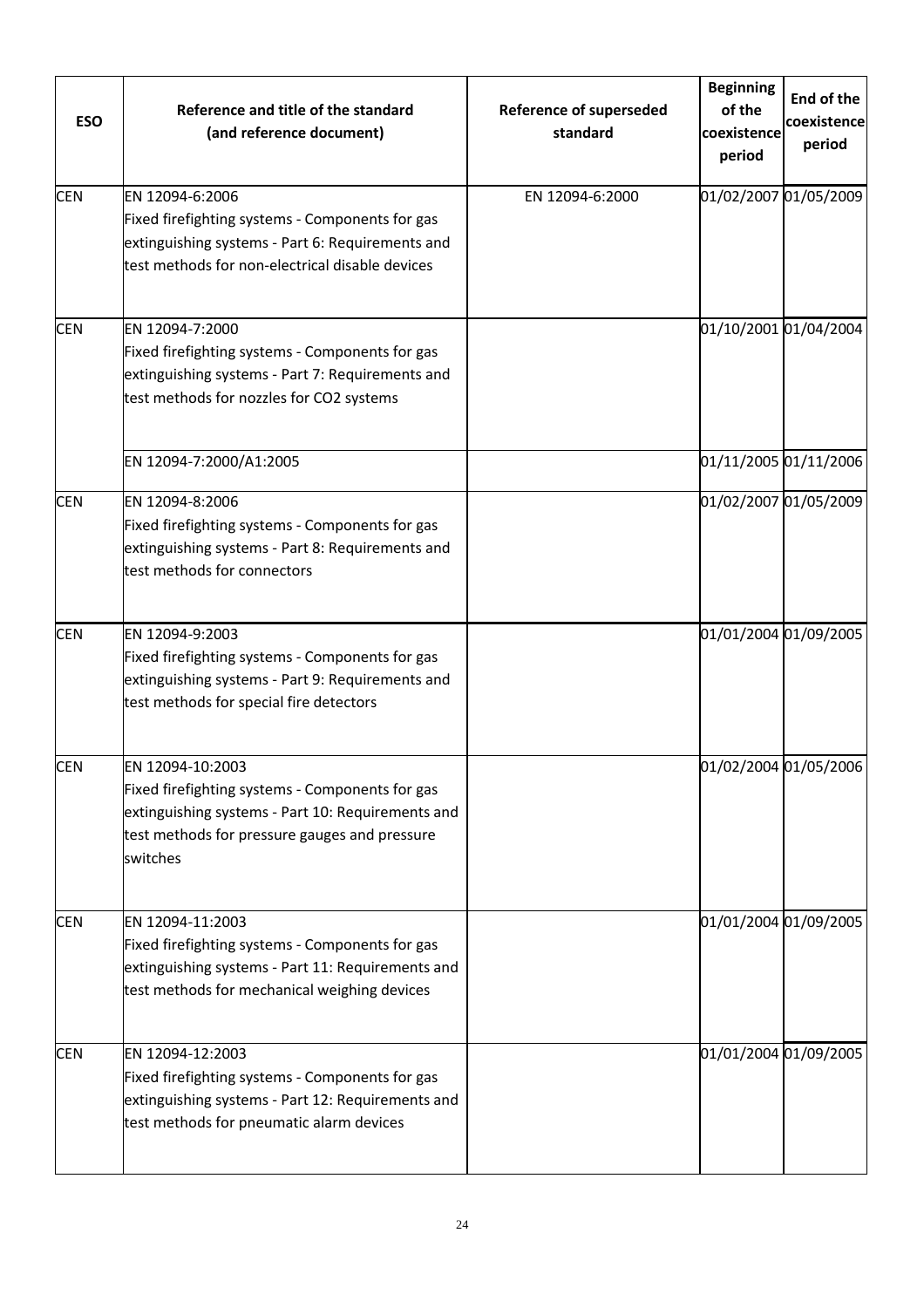| <b>ESO</b> | Reference and title of the standard<br>(and reference document)                                                                                                                    | <b>Reference of superseded</b><br>standard | <b>Beginning</b><br>of the<br>coexistence<br>period | End of the<br>coexistence<br>period |
|------------|------------------------------------------------------------------------------------------------------------------------------------------------------------------------------------|--------------------------------------------|-----------------------------------------------------|-------------------------------------|
| <b>CEN</b> | EN 12094-13:2001<br>Fixed firefighting systems - Components for gas<br>extinguishing systems - Part 13: Requirements and<br>test methods for check valves and non-return<br>valves |                                            |                                                     | 01/01/2002 01/04/2004               |
|            | EN 12094-13:2001/AC:2002                                                                                                                                                           |                                            |                                                     | 01/01/2010 01/01/2010               |
| <b>CEN</b> | EN 12101-1:2005<br>Smoke and heat control systems - Part 1:<br>Specification for smoke barriers                                                                                    |                                            |                                                     | 01/06/2006 01/09/2008               |
|            | EN 12101-1:2005/A1:2006                                                                                                                                                            |                                            |                                                     | 01/12/2006 01/09/2008               |
| <b>CEN</b> | EN 12101-2:2003<br>Smoke and heat control systems - Part 2:<br>Specification for natural smoke and heat exhaust<br>ventilators                                                     |                                            |                                                     | 01/04/2004 01/09/2006               |
| <b>CEN</b> | EN 12101-3:2015<br>Smoke and heat control systems - Part 3:<br>Specification for powered smoke and heat control<br>ventilators (Fans)                                              | EN 12101-3:2002                            | 08/04/2016 08/04/2017                               |                                     |
| <b>CEN</b> | EN 12101-6:2005<br>Smoke and heat control systems - Part 6:<br>Specification for pressure differential systems - Kits                                                              |                                            |                                                     | 01/04/2006 01/04/2007               |
|            | EN 12101-6:2005/AC:2006                                                                                                                                                            |                                            | 01/01/2007 01/01/2007                               |                                     |
| <b>CEN</b> | EN 12101-7:2011<br>Smoke and heat control systems - Part 7: Smoke<br>duct sections                                                                                                 |                                            |                                                     | 01/02/2012 01/02/2013               |
| <b>CEN</b> | EN 12101-8:2011<br>Smoke and heat control systems - Part 8: Smoke<br>control dampers                                                                                               |                                            |                                                     | 01/02/2012 01/02/2013               |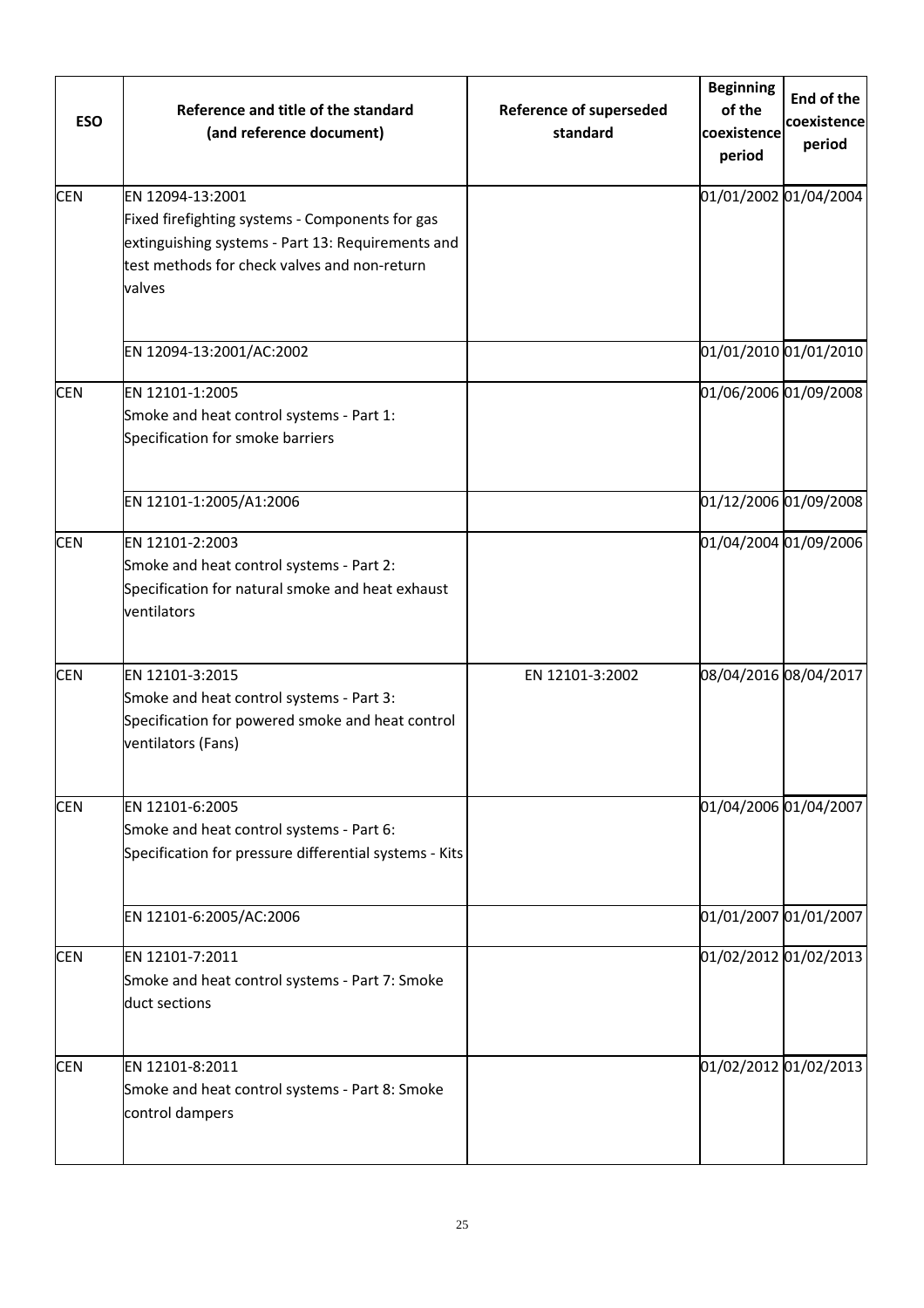| <b>ESO</b> | Reference and title of the standard<br>(and reference document)                                                                                        | <b>Reference of superseded</b><br>standard | <b>Beginning</b><br>of the<br>coexistence<br>period | End of the<br>coexistence<br>period |
|------------|--------------------------------------------------------------------------------------------------------------------------------------------------------|--------------------------------------------|-----------------------------------------------------|-------------------------------------|
| <b>CEN</b> | EN 12101-10:2005<br>Smoke and heat control systems - Part 10: Power<br>supplies                                                                        |                                            |                                                     | 01/10/2006 01/05/2012               |
|            | EN 12101-10:2005/AC:2007                                                                                                                               |                                            |                                                     | 01/01/2008 01/01/2008               |
| <b>CEN</b> | EN 12150-2:2004<br>Glass in building - Thermally toughened soda lime<br>silicate safety glass - Part 2: Evaluation of<br>conformity/Product standard   |                                            |                                                     | 01/09/2005 01/09/2006               |
| <b>CEN</b> | EN 12209:2003<br>Building hardware - Locks and latches -<br>Mechanically operated locks, latches and locking<br>plates - Requirements and test methods |                                            |                                                     | 01/12/2004 01/06/2006               |
|            | EN 12209:2003/AC:2005                                                                                                                                  |                                            |                                                     | 01/06/2006 01/06/2006               |
| <b>CEN</b> | EN 12259-1:1999 + A1:2001<br>Fixed firefighting systems - Components for<br>sprinkler and water spray systems - Part 1:<br>Sprinklers                  |                                            |                                                     | 01/04/2002 01/09/2005               |
|            | EN 12259-1:1999 + A1:2001/A3:2006                                                                                                                      |                                            |                                                     | 01/11/2006 01/11/2007               |
|            | EN 12259-1:1999 + A1:2001/A2:2004                                                                                                                      |                                            |                                                     | 01/03/2005 01/03/2006               |
| <b>CEN</b> | EN 12259-2:1999<br>Fixed firefighting systems - Components for<br>sprinkler and water spray systems - Part 2: Wet<br>alarm valve assemblies            |                                            |                                                     | 01/01/2002 01/08/2007               |
|            | EN 12259-2:1999/AC:2002                                                                                                                                |                                            |                                                     | 01/06/2005 01/06/2005               |
|            | EN 12259-2:1999/A1:2001                                                                                                                                |                                            |                                                     | 01/01/2002 01/08/2007               |
|            | EN 12259-2:1999/A2:2005                                                                                                                                |                                            |                                                     | 01/09/2006 01/08/2007               |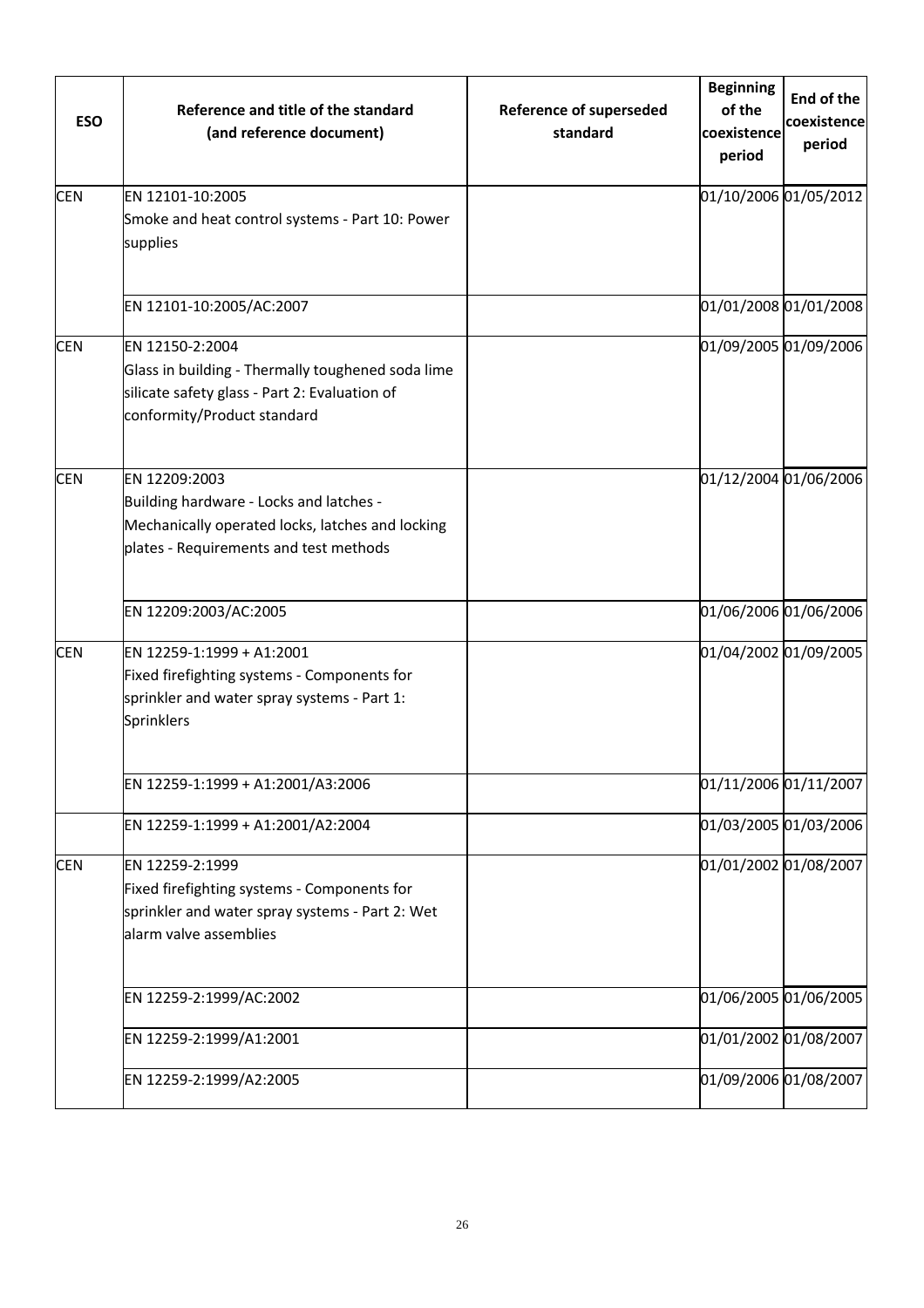| <b>ESO</b> | Reference and title of the standard<br>(and reference document)                                                                                                                                                   | <b>Reference of superseded</b><br>standard | <b>Beginning</b><br>of the<br>coexistence<br>period | End of the<br>coexistence<br>period |
|------------|-------------------------------------------------------------------------------------------------------------------------------------------------------------------------------------------------------------------|--------------------------------------------|-----------------------------------------------------|-------------------------------------|
| <b>CEN</b> | EN 12259-3:2000<br>Fixed firefighting systems - Components for<br>automatic sprinkler and water spray systems - Part<br>3: Dry alarm valve assemblies                                                             |                                            |                                                     | 01/01/2002 01/08/2007               |
|            | EN 12259-3:2000/A1:2001                                                                                                                                                                                           |                                            |                                                     | 01/01/2002 01/08/2007               |
|            | EN 12259-3:2000/A2:2005                                                                                                                                                                                           |                                            |                                                     | 01/09/2006 01/08/2007               |
| <b>CEN</b> | EN 12259-4:2000<br>Fixed firefighting systems - Components for<br>sprinkler and water spray systems - Part 4: Water<br>motor alarms                                                                               |                                            |                                                     | 01/01/2002 01/04/2004               |
|            | EN 12259-4:2000/A1:2001                                                                                                                                                                                           |                                            |                                                     | 01/01/2002 01/04/2004               |
| <b>CEN</b> | EN 12259-5:2002<br>Fixed firefighting systems - Components for<br>sprinkler and water spray systems - Part 5: Water<br>flow detectors                                                                             |                                            |                                                     | 01/07/2003 01/09/2005               |
| <b>CEN</b> | EN 12271:2006<br>Surface dressing - Requirements                                                                                                                                                                  |                                            |                                                     | 01/01/2008 01/01/2011               |
| <b>CEN</b> | EN 12273:2008<br>Slurry surfacing - Requirements                                                                                                                                                                  |                                            |                                                     | 01/01/2009 01/01/2011               |
| <b>CEN</b> | EN 12285-2:2005<br>Workshop fabricated steel tanks - Part 2:<br>Horizontal cylindrical single skin and double skin<br>tanks for the aboveground storage of flammable<br>and non-flammable water polluting liquids |                                            |                                                     | 01/01/2006 01/01/2008               |
| <b>CEN</b> | EN 12326-1:2014<br>Slate and stone for discontinuous roofing and<br>external cladding - Part 1: Specifications for slate<br>and carbonate slate                                                                   | EN 12326-1:2004                            |                                                     | 13/02/2015 13/02/2016               |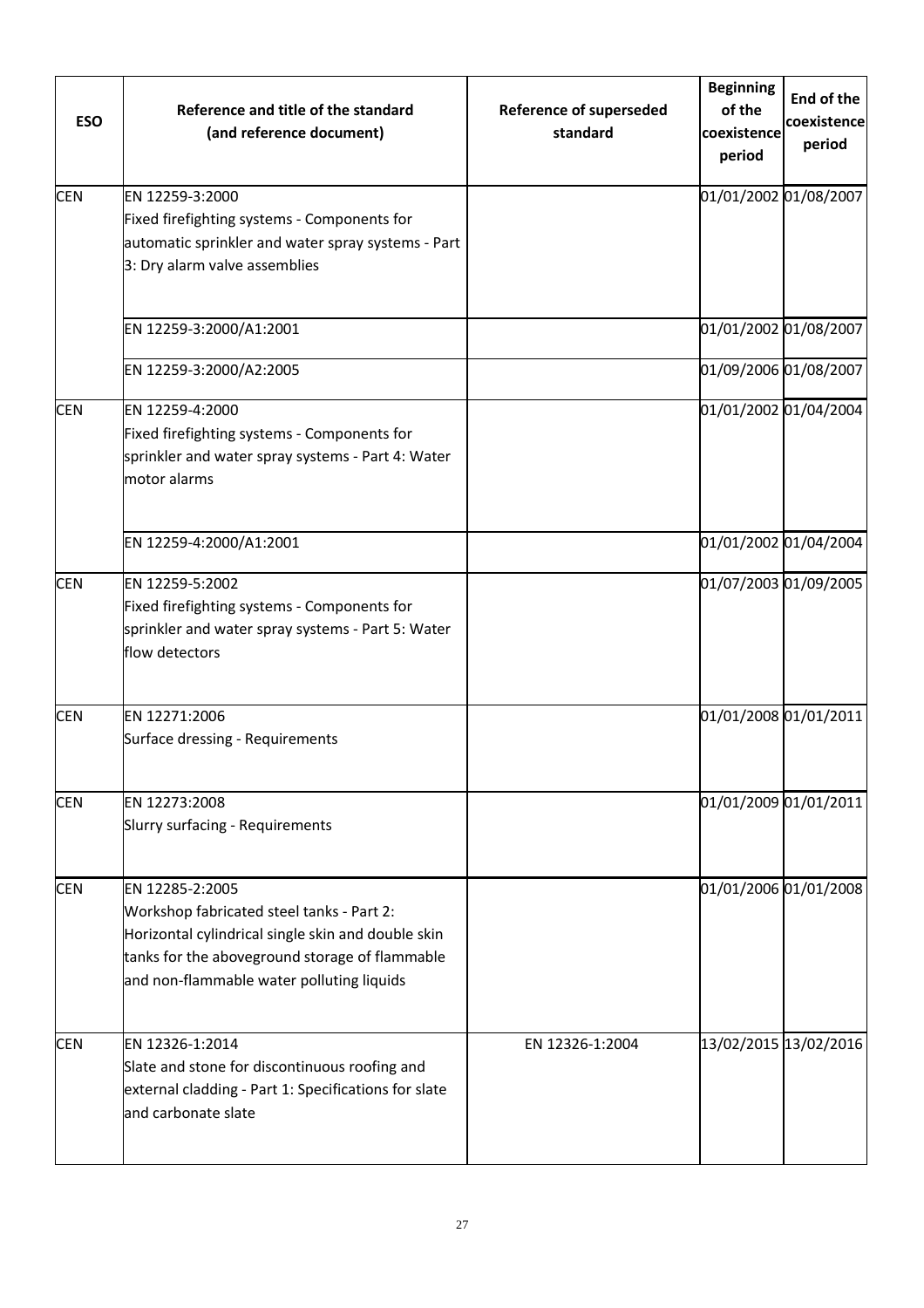| <b>ESO</b> | Reference and title of the standard<br>(and reference document)                                                                                                   | <b>Reference of superseded</b><br>standard | <b>Beginning</b><br>of the<br>coexistence<br>period | End of the<br>coexistence<br>period |
|------------|-------------------------------------------------------------------------------------------------------------------------------------------------------------------|--------------------------------------------|-----------------------------------------------------|-------------------------------------|
| <b>CEN</b> | EN 12337-2:2004<br>Glass in building - Chemically strengthened soda<br>lime silicate glass - Part 2: Evaluation of<br>conformity/Product standard                 |                                            |                                                     | 01/09/2005 01/09/2006               |
| <b>CEN</b> | EN 12352:2006<br>Traffic control equipment - Warning and safety<br>light devices                                                                                  |                                            |                                                     | 01/02/2007 01/02/2008               |
| <b>CEN</b> | EN 12368:2006<br>Traffic control equipment - Signal heads                                                                                                         |                                            |                                                     | 01/02/2007 01/02/2008               |
| <b>CEN</b> | EN 12380:2002<br>Air admittance valves for drainage systems -<br>Requirements, tests methods and evaluation of<br>conformity                                      |                                            | 01/10/2003 01/10/2004                               |                                     |
| <b>CEN</b> | EN 12446:2011<br>Chimneys - Components - Concrete outer wall<br>elements                                                                                          | EN 12446:2003                              |                                                     | 01/04/2012 01/04/2013               |
| <b>CEN</b> | FN 12467:2012+A2:2018<br>Fibre-cement flat sheets - Product specification and<br>test methods                                                                     | FN 12467:2012                              |                                                     | 20/03/2019 20/03/2020               |
| <b>CEN</b> | EN 12566-1:2000<br>Small wastewater treatment systems for up to 50<br>PT - Part 1: Prefabricated septic tanks                                                     |                                            |                                                     | 01/12/2004 01/12/2005               |
|            | EN 12566-1:2000/A1:2003                                                                                                                                           |                                            | 01/12/2004 01/12/2005                               |                                     |
| <b>CEN</b> | EN 12566-3:2005+A2:2013<br>Small wastewater treatment systems for up to 50<br>PT - Part 3: Packaged and/or site assembled<br>domestic wastewater treatment plants | EN 12566-3:2005+A1:2009                    |                                                     | 08/08/2014 08/08/2015               |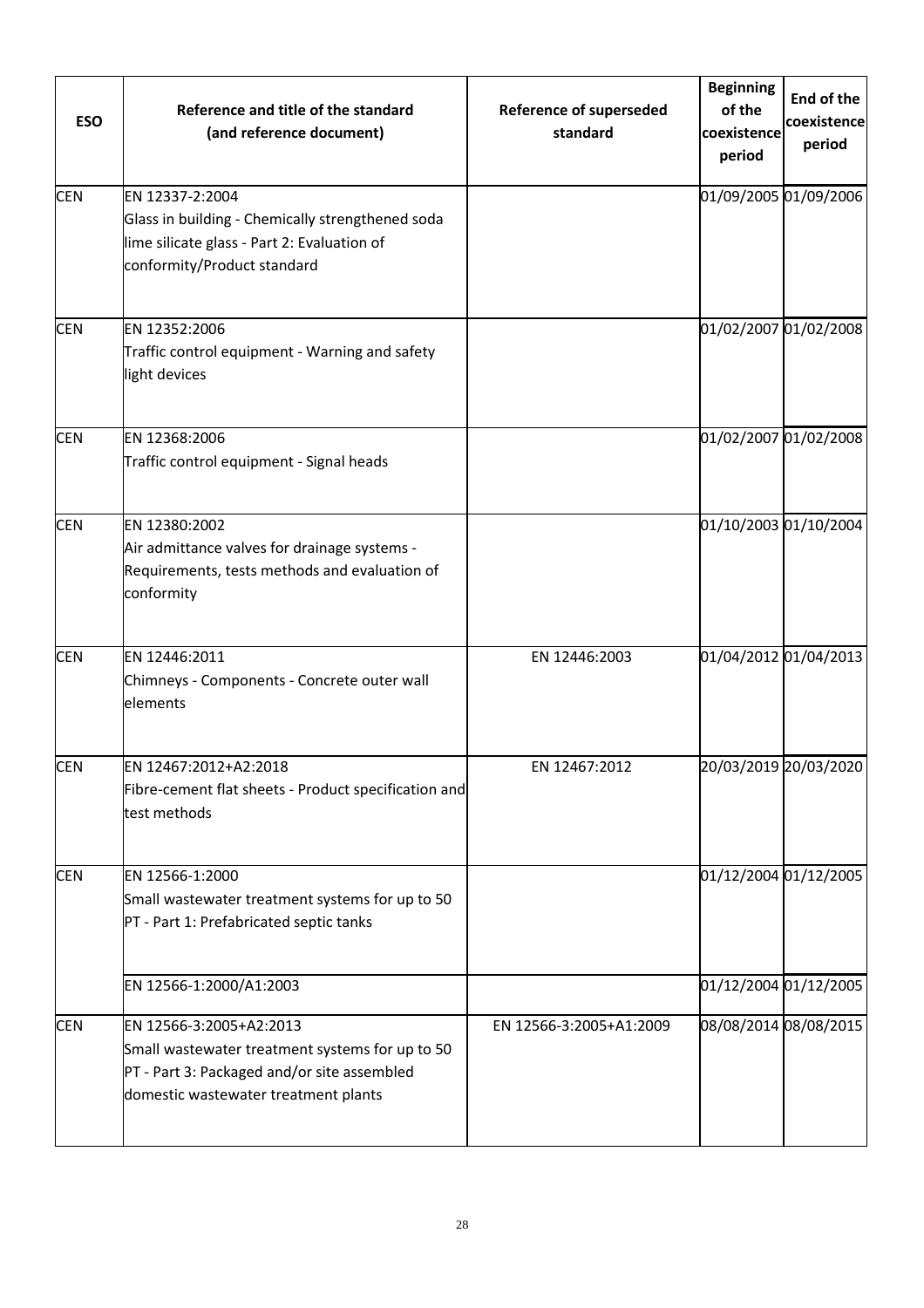| <b>ESO</b> | Reference and title of the standard<br>(and reference document)                                                                              | <b>Reference of superseded</b><br>standard | <b>Beginning</b><br>of the<br>coexistence<br>period | End of the<br>coexistence<br>period |
|------------|----------------------------------------------------------------------------------------------------------------------------------------------|--------------------------------------------|-----------------------------------------------------|-------------------------------------|
| <b>CEN</b> | EN 12566-4:2007<br>Small wastewater treatment systems for up to 50<br>PT - Part 4: Septic tanks assembled in situ from<br>prefabricated kits |                                            | 01/01/2009 01/01/2010                               |                                     |
| <b>CEN</b> | EN 12566-6:2013<br>Small wastewater treatment systems for up to 50<br>PT - Part 6: Prefabricated treatment units for septic<br>tank effluent |                                            | 01/11/2013 01/11/2014                               |                                     |
| <b>CEN</b> | EN 12566-7:2013<br>Small wastewater treatment systems for up to 50<br>PT - Part 7: Prefabricated tertiary treatment units                    |                                            | 08/08/2014 08/08/2015                               |                                     |
| <b>CEN</b> | EN 12591:2009<br>Bitumen and bituminous binders - Specifications<br>for paving grade bitumens                                                |                                            | 01/01/2010 01/01/2011                               |                                     |
| <b>CEN</b> | EN 12602:2016<br>Prefabricated reinforced components of<br>autoclaved aerated concrete                                                       | EN 12602:2008+A1:2013                      |                                                     | 10/03/2017 10/03/2018               |
| <b>CEN</b> | EN 12620:2002+A1:2008<br>Aggregates for concrete                                                                                             | EN 12620:2002                              |                                                     | 01/01/2009 01/01/2010               |
| <b>CEN</b> | EN 12676-1:2000<br>Anti-glare systems for roads - Part 1: Performance<br>and characteristics                                                 |                                            |                                                     | 01/02/2004 01/02/2006               |
|            | EN 12676-1:2000/A1:2003                                                                                                                      |                                            |                                                     | 01/02/2004 01/02/2006               |
| <b>CEN</b> | EN 12737:2004+A1:2007<br>Precast concrete products - Floor slats for livestock                                                               |                                            |                                                     | 01/01/2009 01/01/2010               |
| <b>CEN</b> | EN 12764:2004+A1:2008<br>Sanitary appliances - Specification for whirlpool<br>baths                                                          | EN 12764:2004                              |                                                     | 01/01/2009 01/01/2010               |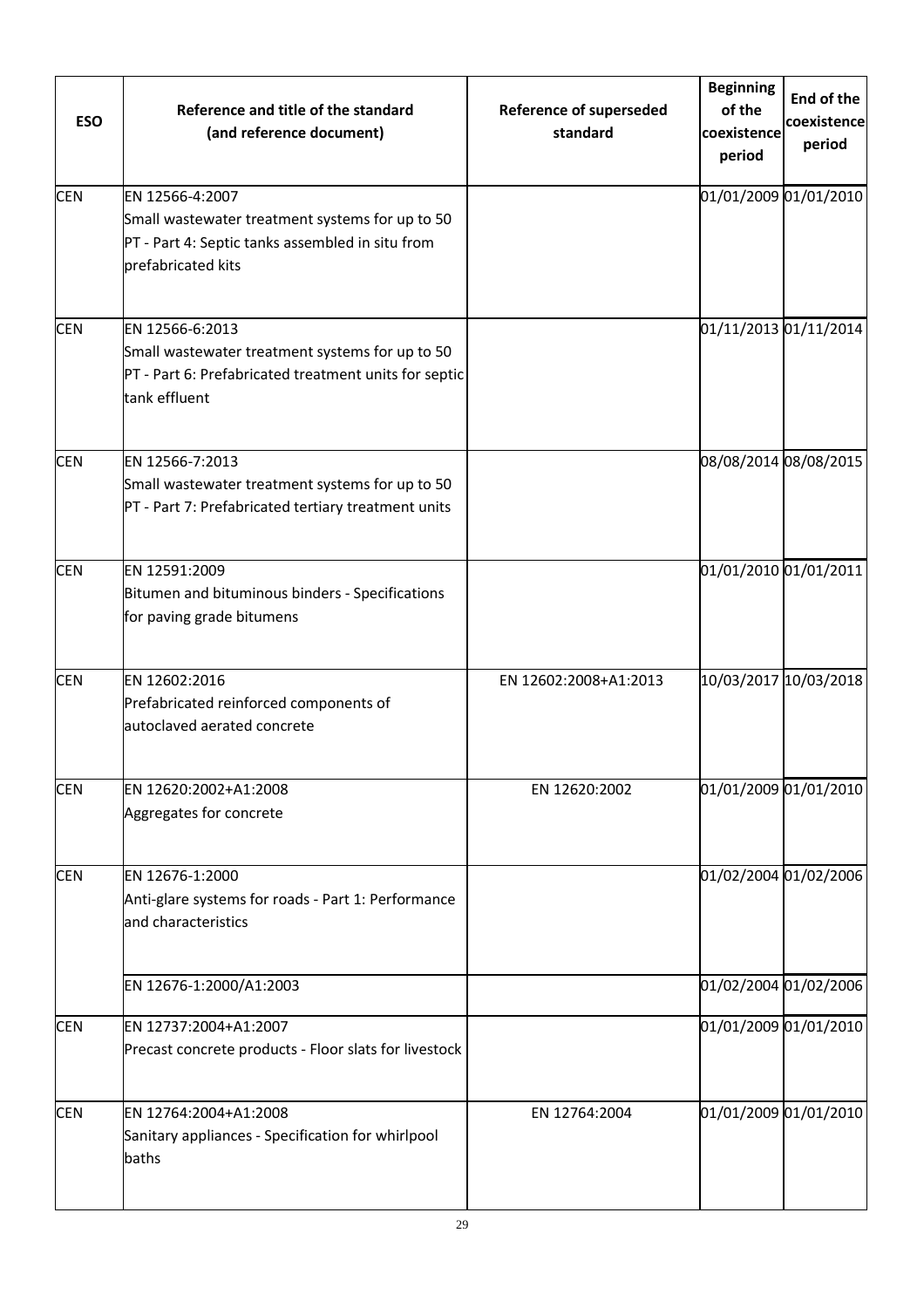| <b>ESO</b> | Reference and title of the standard<br>(and reference document)                                                                              | <b>Reference of superseded</b><br>standard | <b>Beginning</b><br>of the<br>coexistence<br>period | End of the<br>coexistence<br>period |
|------------|----------------------------------------------------------------------------------------------------------------------------------------------|--------------------------------------------|-----------------------------------------------------|-------------------------------------|
| <b>CEN</b> | EN 12794:2005+A1:2007<br>Precast concrete products - Foundation piles                                                                        | EN 12794:2005                              | 01/02/2008 01/02/2009                               |                                     |
|            | EN 12794:2005+A1:2007/AC:2008                                                                                                                |                                            |                                                     | 01/08/2009 01/08/2009               |
| <b>CEN</b> | EN 12809:2001<br>Residential independent boilers fired by solid fuel -<br>Nominal heat output up to 50 kW - Requirements<br>and test methods |                                            | 01/07/2005 01/07/2007                               |                                     |
|            | EN 12809:2001/AC:2006                                                                                                                        |                                            |                                                     | 01/01/2008 01/01/2008               |
|            | EN 12809:2001/A1:2004                                                                                                                        |                                            | 01/07/2005 01/07/2007                               |                                     |
|            | EN 12809:2001/A1:2004/AC:2007                                                                                                                |                                            |                                                     | 01/01/2008 01/01/2008               |
| <b>CEN</b> | EN 12815:2001<br>Residential cookers fired by solid fuel -<br>Requirements and test methods                                                  |                                            | 01/07/2005 01/07/2007                               |                                     |
|            | EN 12815:2001/AC:2006                                                                                                                        |                                            | 01/01/2007 01/01/2007                               |                                     |
|            | EN 12815:2001/A1:2004                                                                                                                        |                                            | 01/07/2005 01/07/2007                               |                                     |
|            | EN 12815:2001/A1:2004/AC:2007                                                                                                                |                                            | 01/01/2008 01/01/2008                               |                                     |
| <b>CEN</b> | EN 12839:2012<br>Precast concrete products - Elements for fences                                                                             | EN 12839:2001                              |                                                     | 01/10/2012 01/10/2013               |
| <b>CEN</b> | EN 12843:2004<br>Precast concrete products - Masts and poles                                                                                 |                                            | 01/09/2005 01/09/2007                               |                                     |
| <b>CEN</b> | EN 12859:2011<br>Gypsum blocks - Definitions, requirements and test<br>methods                                                               | EN 12859:2008                              |                                                     | 01/12/2011 01/12/2012               |
| <b>CEN</b> | EN 12860:2001<br>Gypsum based adhesives for gypsum blocks -<br>Definitions, requirements and test methods                                    |                                            | 01/04/2002 01/04/2003                               |                                     |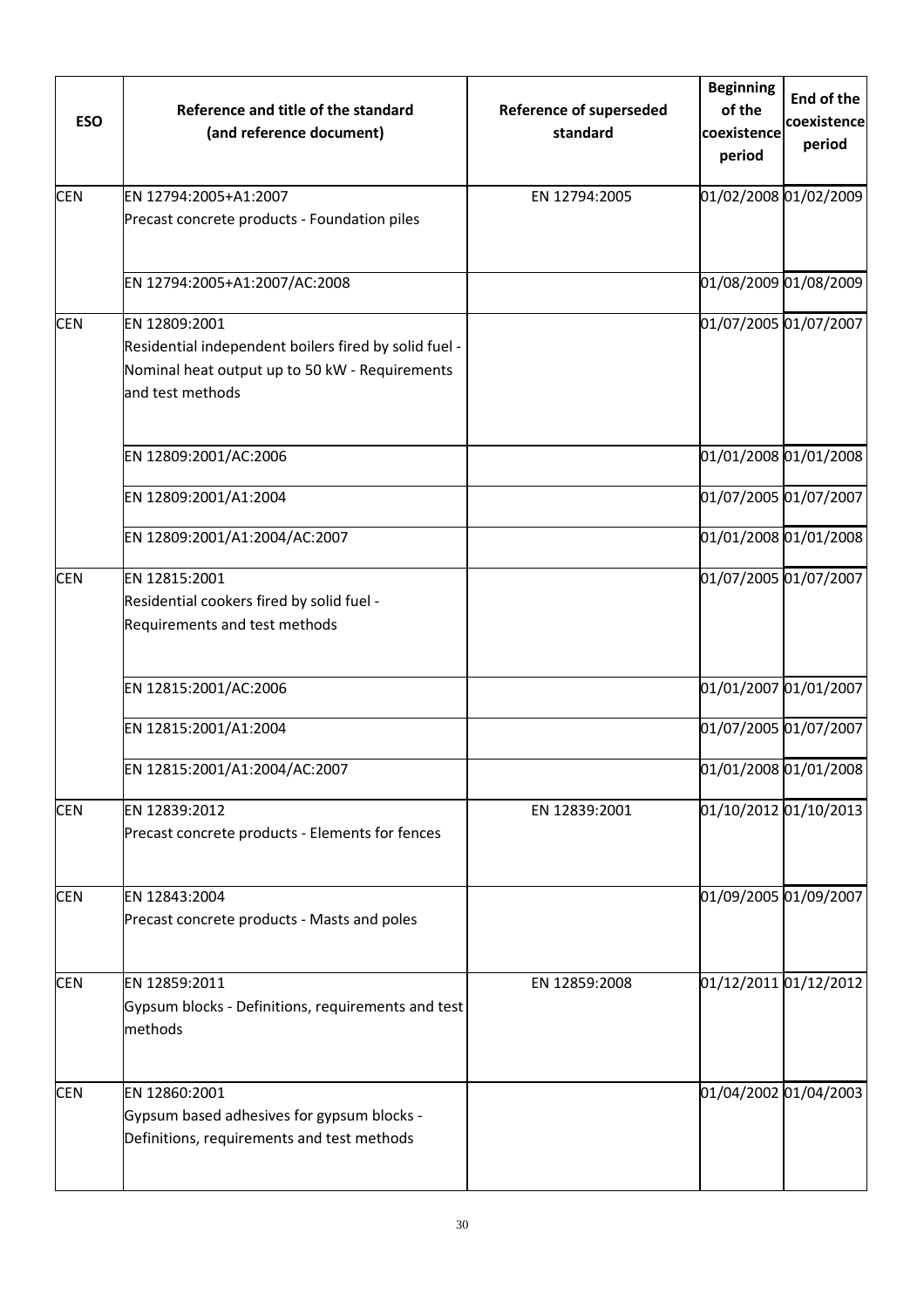| <b>ESO</b> | Reference and title of the standard<br>(and reference document)                                                                                | <b>Reference of superseded</b><br>standard | <b>Beginning</b><br>of the<br>coexistence<br>period | End of the<br>coexistence<br>period |
|------------|------------------------------------------------------------------------------------------------------------------------------------------------|--------------------------------------------|-----------------------------------------------------|-------------------------------------|
|            | EN 12860:2001/AC:2002                                                                                                                          |                                            |                                                     | 01/01/2010 01/01/2010               |
| <b>CEN</b> | EN 12878:2005<br>Pigments for the colouring of building materials<br>based on cement and/or lime - Specifications and<br>methods of test       |                                            |                                                     | 01/03/2006 01/03/2007               |
|            | EN 12878:2005/AC:2006                                                                                                                          |                                            |                                                     | 01/01/2007 01/01/2007               |
| <b>CEN</b> | EN 12899-1:2007<br>Fixed, vertical road traffic signs - Part 1: Fixed signs                                                                    |                                            |                                                     | 01/01/2009 01/01/2013               |
| <b>CEN</b> | EN 12899-2:2007<br>Fixed, vertical road traffic signs - Part 2:<br>Transilluminated traffic bollards (TTB)                                     |                                            |                                                     | 01/01/2009 01/01/2013               |
| <b>CEN</b> | EN 12899-3:2007<br>Fixed, vertical road traffic signs - Part 3: Delineator<br>posts and retroreflectors                                        |                                            |                                                     | 01/01/2009 01/01/2013               |
| <b>CEN</b> | EN 12951:2004<br>Prefabricated accessories for roofing - Permanently<br>fixed roof ladders - Product specification and test<br>methods         |                                            |                                                     | 01/09/2005 01/09/2006               |
| <b>CEN</b> | EN 12966-1:2005+A1:2009<br>Road vertical signs - Variable message traffic signs -<br>Part 1: Product standard                                  |                                            |                                                     | 01/08/2010 01/08/2010               |
| <b>CEN</b> | EN 13024-2:2004<br>Glass in building - Thermally toughened<br>borosilicate safety glass - Part 2: Evaluation of<br>conformity/Product standard |                                            |                                                     | 01/09/2005 01/09/2006               |
| <b>CEN</b> | EN 13043:2002<br>Aggregates for bituminous mixtures and surface<br>treatments for roads, airfields and other trafficked<br>areas               |                                            | 01/07/2003 01/06/2004                               |                                     |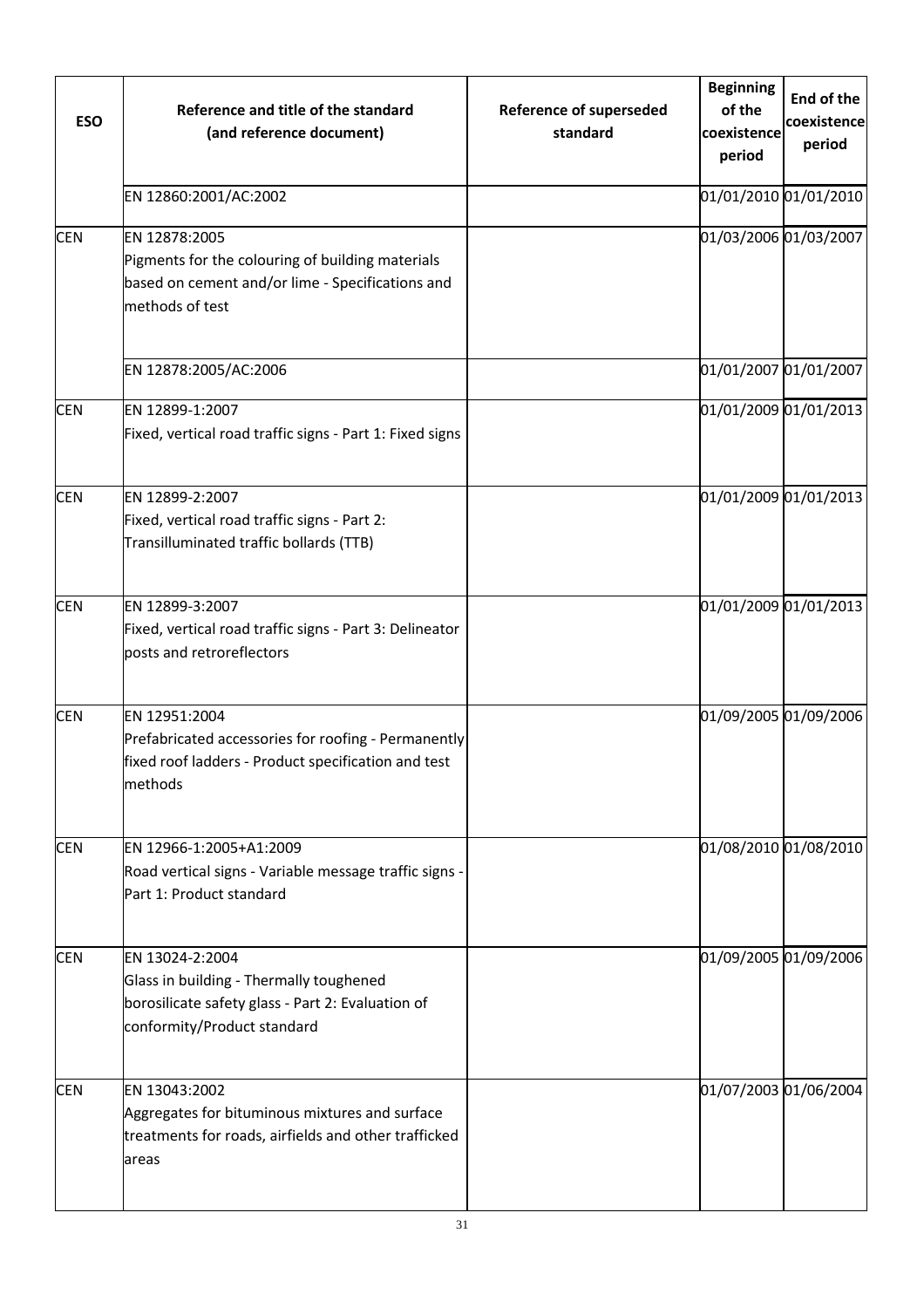| <b>ESO</b> | Reference and title of the standard<br>(and reference document)                                                                                                           | <b>Reference of superseded</b><br>standard | <b>Beginning</b><br>of the<br>coexistence<br>period | End of the<br>coexistence<br>period |
|------------|---------------------------------------------------------------------------------------------------------------------------------------------------------------------------|--------------------------------------------|-----------------------------------------------------|-------------------------------------|
|            | EN 13043:2002/AC:2004                                                                                                                                                     |                                            | 01/06/2006 01/06/2006                               |                                     |
| <b>CEN</b> | EN 13055-1:2002<br>Lightweight aggregates - Part 1: Lightweight<br>aggregates for concrete, mortar and grout                                                              |                                            | 01/03/2003 01/06/2004                               |                                     |
|            | EN 13055-1:2002/AC:2004                                                                                                                                                   |                                            | 01/01/2010 01/01/2010                               |                                     |
| <b>CEN</b> | EN 13055-2:2004<br>Lightweight aggregates - Part 2: Lightweight<br>aggregates for bituminous mixtures and surface<br>treatments and for unbound and bound<br>applications |                                            | 01/05/2005 01/05/2006                               |                                     |
| <b>CEN</b> | EN 13063-1:2005+A1:2007<br>Chimneys - System chimneys with clay/ceramic flue<br>liners - Part 1: Requirements and test methods for<br>sootfire resistance                 | EN 13063-1:2005                            | 01/05/2008 01/05/2009                               |                                     |
| <b>CEN</b> | EN 13063-2:2005+A1:2007<br>Chimneys - System chimneys with clay/ceramic flue<br>liners - Part 2: Requirements and test methods<br>under wet conditions                    | EN 13063-2:2005                            | 01/05/2008 01/05/2009                               |                                     |
| <b>CEN</b> | EN 13063-3:2007<br>Chimneys - System chimneys with clay/ceramic flue<br>liners - Part 3: Requirements and test methods for<br>air flue system chimneys                    |                                            | 01/05/2008 01/05/2009                               |                                     |
| <b>CEN</b> | EN 13069:2005<br>Chimneys - Clay/ceramic outer walls for system<br>chimneys - Requirements and test methods                                                               |                                            | 01/05/2006 01/05/2007                               |                                     |
| <b>CEN</b> | EN 13084-5:2005<br>Free-standing chimneys - Part 5: Material for brick<br>liners - Product specifications                                                                 |                                            | 01/04/2006 01/04/2007                               |                                     |
|            | EN 13084-5:2005/AC:2006                                                                                                                                                   |                                            | 01/01/2007 01/01/2007                               |                                     |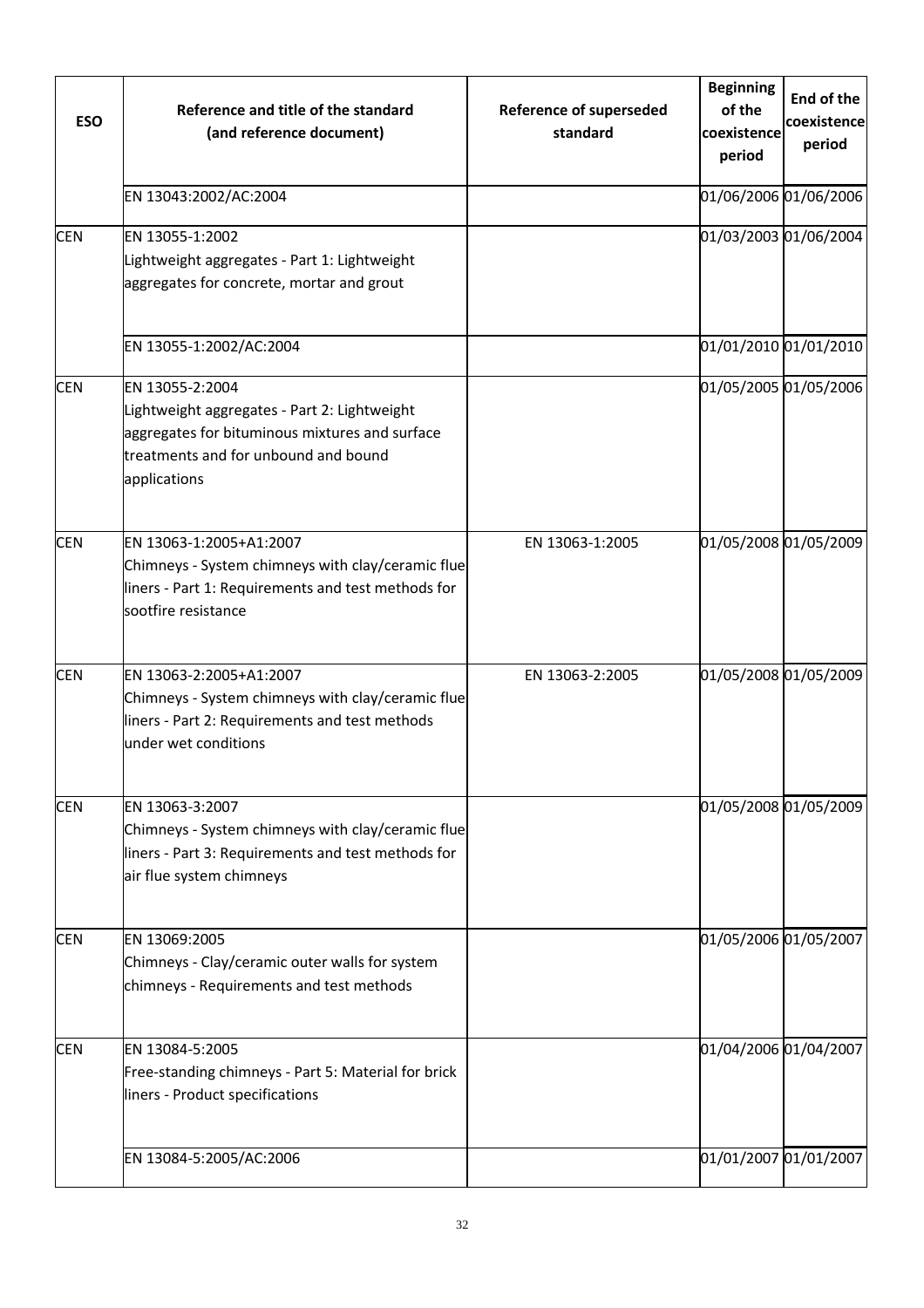| <b>ESO</b> | Reference and title of the standard<br>(and reference document)                                                                                                           | <b>Reference of superseded</b><br>standard | <b>Beginning</b><br>of the<br>coexistence<br>period | End of the<br>coexistence<br>period |
|------------|---------------------------------------------------------------------------------------------------------------------------------------------------------------------------|--------------------------------------------|-----------------------------------------------------|-------------------------------------|
| <b>CEN</b> | EN 13084-7:2012<br>Free-standing chimneys - Part 7: Product<br>specifications of cylindrical steel fabrications for<br>use in single wall steel chimneys and steel liners | EN 13084-7:2005                            |                                                     | 01/09/2013 01/09/2013               |
| <b>CEN</b> | EN 13101:2002<br>Steps for underground man entry chambers -<br>Requirements, marking, testing and evaluation of<br>conformity                                             |                                            |                                                     | 01/08/2003 01/08/2004               |
| <b>CEN</b> | EN 13108-1:2006<br>Bituminous mixtures - Material specifications - Part<br>1: Asphalt Concrete                                                                            |                                            |                                                     | 01/03/2007 01/03/2008               |
|            | EN 13108-1:2006/AC:2008                                                                                                                                                   |                                            |                                                     | 01/01/2009 01/01/2009               |
| <b>CEN</b> | EN 13108-2:2006<br>Bituminous mixtures - Material specifications - Part<br>2: Asphalt Concrete for very thin layers                                                       |                                            |                                                     | 01/03/2007 01/03/2008               |
|            | EN 13108-2:2006/AC:2008                                                                                                                                                   |                                            |                                                     | 01/01/2009 01/01/2009               |
| <b>CEN</b> | EN 13108-3:2006<br>Bituminous mixtures - Material specifications - Part<br>3: Soft Asphalt                                                                                |                                            |                                                     | 01/03/2007 01/03/2008               |
|            | EN 13108-3:2006/AC:2008                                                                                                                                                   |                                            |                                                     | 01/01/2009 01/01/2009               |
| <b>CEN</b> | EN 13108-4:2006<br>Bituminous mixtures - Material specifications - Part<br>4: Hot Rolled Asphalt                                                                          |                                            |                                                     | 01/03/2007 01/03/2008               |
|            | EN 13108-4:2006/AC:2008                                                                                                                                                   |                                            |                                                     | 01/01/2009 01/01/2009               |
| <b>CEN</b> | EN 13108-5:2006<br>Bituminous mixtures - Material specifications - Part<br>5: Stone Mastic Asphalt                                                                        |                                            |                                                     | 01/03/2007 01/03/2008               |
|            | EN 13108-5:2006/AC:2008                                                                                                                                                   |                                            |                                                     | 01/01/2009 01/01/2009               |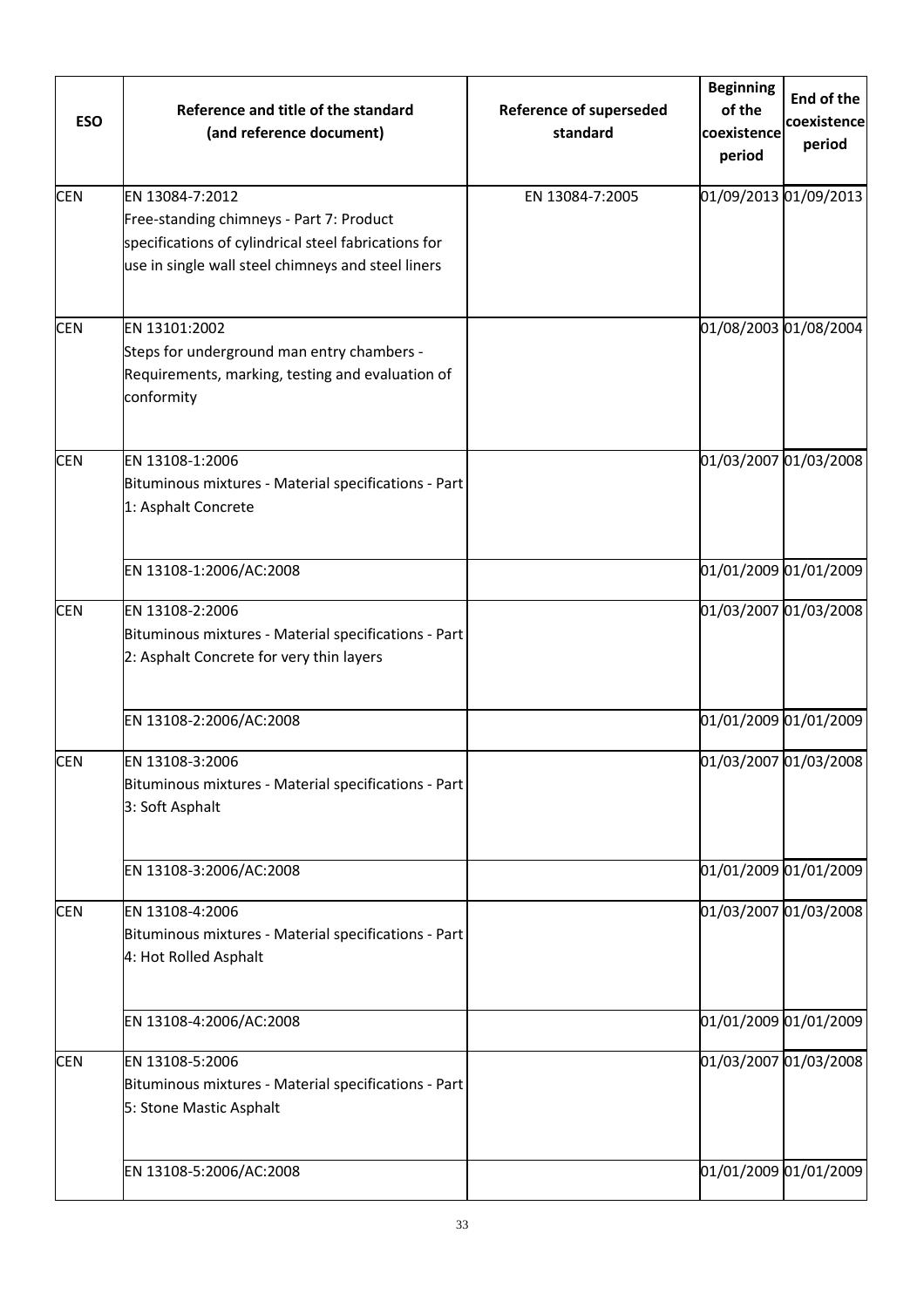| <b>ESO</b> | Reference and title of the standard<br>(and reference document)                                                                                  | <b>Reference of superseded</b><br>standard | <b>Beginning</b><br>of the<br>coexistence<br>period | End of the<br>coexistence<br>period |
|------------|--------------------------------------------------------------------------------------------------------------------------------------------------|--------------------------------------------|-----------------------------------------------------|-------------------------------------|
| <b>CEN</b> | EN 13108-6:2006<br>Bituminous mixtures - Material specifications - Part<br>6: Mastic Asphalt                                                     |                                            |                                                     | 01/03/2007 01/03/2008               |
|            | EN 13108-6:2006/AC:2008                                                                                                                          |                                            |                                                     | 01/01/2009 01/01/2009               |
| <b>CEN</b> | EN 13108-7:2006<br>Bituminous mixtures - Material specifications - Part<br>7: Porous Asphalt                                                     |                                            |                                                     | 01/03/2007 01/03/2008               |
|            | EN 13108-7:2006/AC:2008                                                                                                                          |                                            |                                                     | 01/01/2009 01/01/2009               |
| <b>CEN</b> | EN 13139:2002<br>Aggregates for mortar                                                                                                           |                                            | 01/03/2003 01/06/2004                               |                                     |
|            | EN 13139:2002/AC:2004                                                                                                                            |                                            |                                                     | 01/01/2010 01/01/2010               |
| <b>CEN</b> | EN 13160-1:2003<br>Leak detection systems - Part 1: General principles                                                                           |                                            |                                                     | 01/03/2004 01/03/2005               |
| <b>CEN</b> | EN 13162:2012+A1:2015<br>Thermal insulation products for buildings - Factory<br>made mineral wool (MW) products - Specification                  | EN 13162:2012                              |                                                     | 10/07/2015 10/07/2016               |
| <b>CEN</b> | EN 13163:2012+A1:2015<br>Thermal insulation products for buildings - Factory<br>made expanded polystyrene (EPS) products -<br>Specification      | EN 13163:2012                              |                                                     | 10/07/2015 10/07/2016               |
| <b>CEN</b> | EN 13164:2012+A1:2015<br>Thermal insulation products for buildings - Factory<br>made extruded polystyrene foam (XPS) products -<br>Specification | EN 13164:2012                              |                                                     | 10/07/2015 10/07/2016               |
| <b>CEN</b> | EN 13165:2012+A2:2016<br>Thermal insulation products for buildings - Factory<br>made rigid polyurethane foam (PU) products -<br>Specification    | EN 13165:2012+A1:2015                      | 14/10/2016 14/10/2017                               |                                     |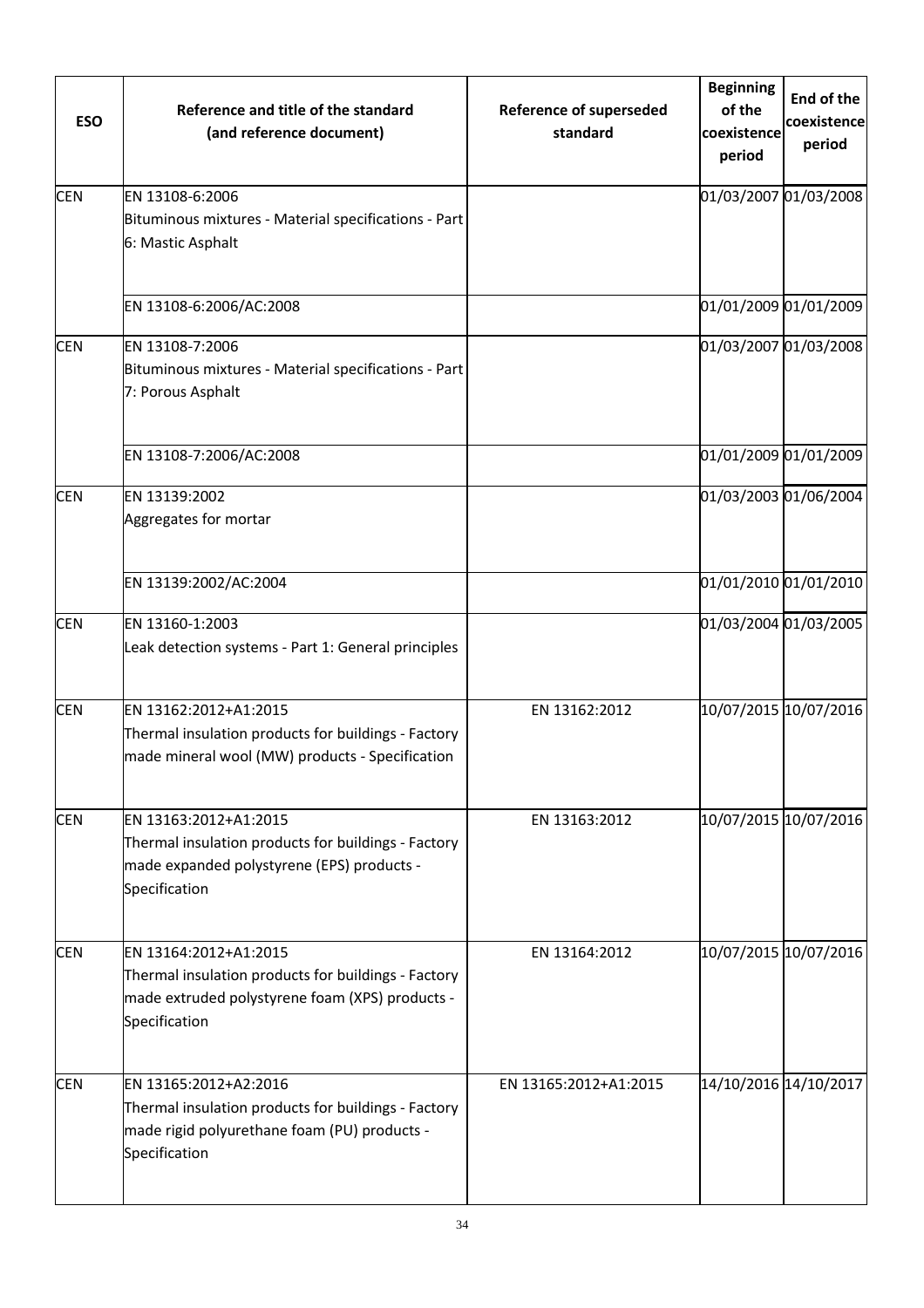| <b>ESO</b> | Reference and title of the standard<br>(and reference document)                                                                               | <b>Reference of superseded</b><br>standard | <b>Beginning</b><br>of the<br>coexistence<br>period | End of the<br>coexistence<br>period |
|------------|-----------------------------------------------------------------------------------------------------------------------------------------------|--------------------------------------------|-----------------------------------------------------|-------------------------------------|
| <b>CEN</b> | EN 13166:2012+A2:2016<br>Thermal insulation products for buildings - Factory<br>made phenolic foam (PF) products - Specification              | EN 13166:2012+A1:2015                      | 14/10/2016 14/10/2017                               |                                     |
| <b>CEN</b> | EN 13167:2012+A1:2015<br>Thermal insulation products for buildings - Factory<br>made cellular glass (CG) products - Specification             | EN 13167:2012                              |                                                     | 10/07/2015 10/07/2016               |
| <b>CEN</b> | EN 13168:2012+A1:2015<br>Thermal insulation products for buildings - Factory<br>made wood wool (WW) products - Specification                  | EN 13168:2012                              |                                                     | 10/07/2015 10/07/2016               |
| <b>CEN</b> | EN 13169:2012+A1:2015<br>Thermal insulation products for buildings - Factory<br>made expanded perlite board (EPB) products -<br>Specification | EN 13169:2012                              |                                                     | 10/07/2015 10/07/2016               |
| <b>CEN</b> | EN 13170:2012+A1:2015<br>Thermal insulation products for buildings - Factory<br>made products of expanded cork (ICB) -<br>Specification       | EN 13170:2012                              |                                                     | 10/07/2015 10/07/2016               |
| <b>CEN</b> | EN 13171:2012+A1:2015<br>Thermal insulation products for buildings - Factory<br>made wood fibre (WF) products - Specification                 | EN 13171:2012                              |                                                     | 10/07/2015 10/07/2016               |
| <b>CEN</b> | EN 13224:2011<br>Precast concrete products - Ribbed floor elements                                                                            | EN 13224:2004+A1:2007                      | 01/08/2012 01/08/2013                               |                                     |
| <b>CEN</b> | EN 13225:2013<br>Precast concrete products - Linear structural<br>elements                                                                    | EN 13225:2004                              |                                                     | 08/08/2014 08/08/2015               |
| <b>CEN</b> | EN 13229:2001<br>Inset appliances including open fires fired by solid<br>fuels - Requirements and test methods                                |                                            | 01/07/2005 01/07/2007                               |                                     |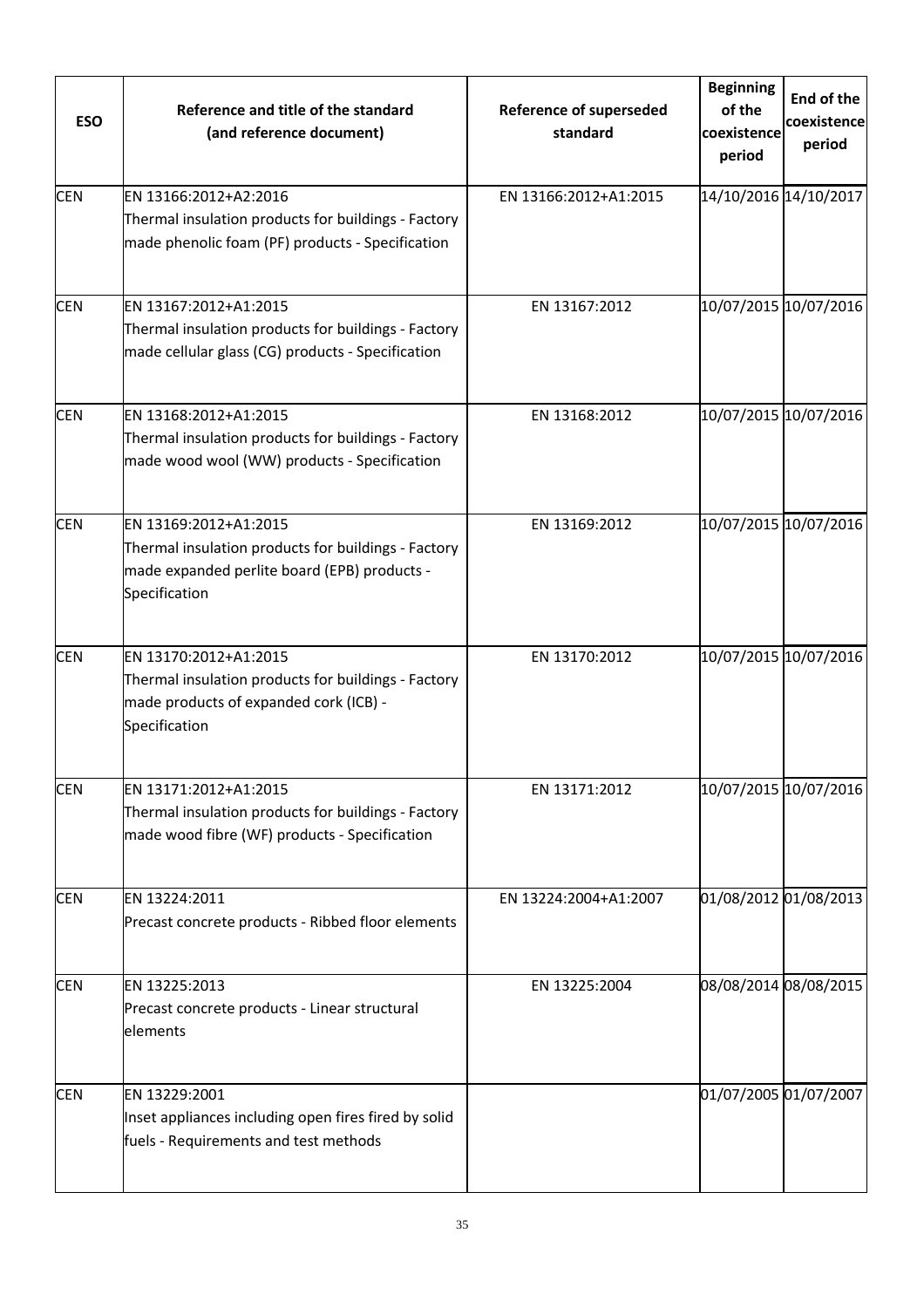| Reference and title of the standard<br>(and reference document)                                                                                                                                                                                  | <b>Reference of superseded</b><br>standard | <b>Beginning</b><br>of the<br>period | End of the<br>coexistence<br>period                                                                                                                                                                                                                                                                                     |
|--------------------------------------------------------------------------------------------------------------------------------------------------------------------------------------------------------------------------------------------------|--------------------------------------------|--------------------------------------|-------------------------------------------------------------------------------------------------------------------------------------------------------------------------------------------------------------------------------------------------------------------------------------------------------------------------|
| EN 13229:2001/AC:2006                                                                                                                                                                                                                            |                                            |                                      |                                                                                                                                                                                                                                                                                                                         |
| EN 13229:2001/A1:2003                                                                                                                                                                                                                            |                                            |                                      |                                                                                                                                                                                                                                                                                                                         |
| EN 13229:2001/A2:2004/AC:2006                                                                                                                                                                                                                    |                                            |                                      |                                                                                                                                                                                                                                                                                                                         |
| EN 13229:2001/A2:2004                                                                                                                                                                                                                            |                                            |                                      |                                                                                                                                                                                                                                                                                                                         |
| EN 13229:2001/A2:2004/AC:2007                                                                                                                                                                                                                    |                                            |                                      |                                                                                                                                                                                                                                                                                                                         |
| EN 13240:2001<br>Roomheaters fired by solid fuel - Requirements and<br>test methods                                                                                                                                                              |                                            |                                      |                                                                                                                                                                                                                                                                                                                         |
| EN 13240:2001/AC:2006                                                                                                                                                                                                                            |                                            |                                      |                                                                                                                                                                                                                                                                                                                         |
| EN 13240:2001/A2:2004/AC:2006                                                                                                                                                                                                                    |                                            |                                      |                                                                                                                                                                                                                                                                                                                         |
| EN 13240:2001/A2:2004                                                                                                                                                                                                                            |                                            |                                      |                                                                                                                                                                                                                                                                                                                         |
| EN 13240:2001/A2:2004/AC:2007                                                                                                                                                                                                                    |                                            |                                      |                                                                                                                                                                                                                                                                                                                         |
| EN 13241:2003+A2:2016<br>Industrial, commercial, garage doors and gates -<br>Product standard, performance characteristics                                                                                                                       | EN 13241-1:2003+A1:2011                    |                                      |                                                                                                                                                                                                                                                                                                                         |
| EN 13242:2002+A1:2007<br>Aggregates for unbound and hydraulically bound<br>materials for use in civil engineering work and road<br>construction                                                                                                  | EN 13242:2002                              |                                      |                                                                                                                                                                                                                                                                                                                         |
| EN 13245-2:2008<br>Plastics - Unplasticized poly(vinyl chloride) (PVC-U)<br>profiles for building applications - Part 2: PVC-U<br>profiles and PVC-UE profiles for internal and<br>external wall and ceiling finishes<br>EN 13245-2:2008/AC:2009 |                                            |                                      |                                                                                                                                                                                                                                                                                                                         |
|                                                                                                                                                                                                                                                  |                                            |                                      | coexistence<br>01/07/2007 01/07/2007<br>01/06/2006 01/06/2007<br>01/07/2005 01/07/2007<br>01/01/2008 01/01/2008<br>01/07/2005 01/07/2007<br>01/01/2007 01/01/2007<br>01/07/2005 01/07/2007<br>01/01/2008 01/01/2008<br>01/11/2016 01/11/2019<br>01/01/2009 01/01/2010<br>01/07/2010 01/07/2012<br>01/07/2010 01/07/2010 |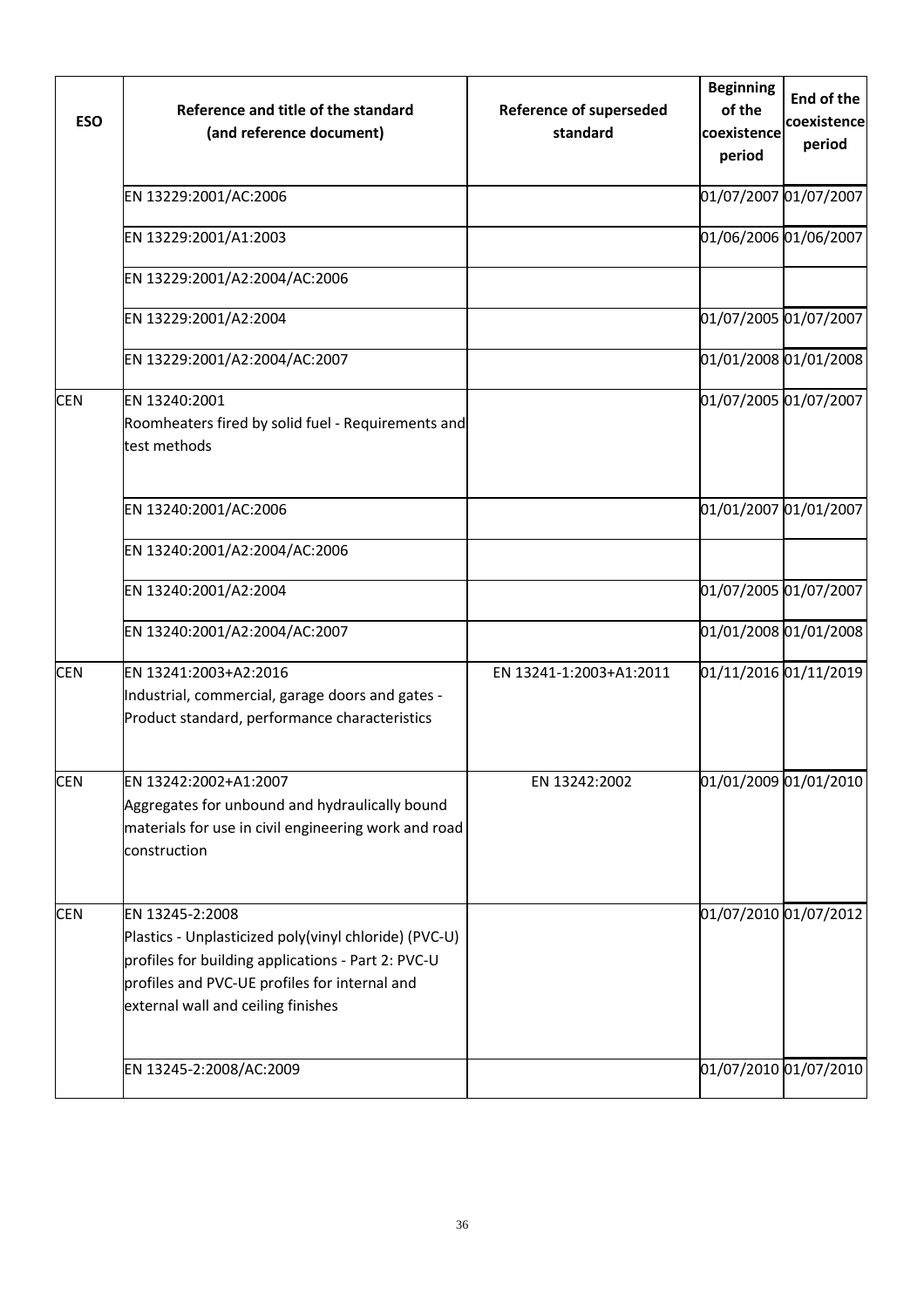| <b>ESO</b> | Reference and title of the standard<br>(and reference document)                                                                                                                                             | <b>Reference of superseded</b><br>standard          | <b>Beginning</b><br>of the<br>coexistence<br>period | End of the<br>coexistence<br>period |
|------------|-------------------------------------------------------------------------------------------------------------------------------------------------------------------------------------------------------------|-----------------------------------------------------|-----------------------------------------------------|-------------------------------------|
| <b>CEN</b> | EN 13249:2016<br>Geotextiles and geotextile-related products -<br>Characteristics required for use in the construction<br>of roads and other trafficked areas (excluding<br>railways and asphalt inclusion) | EN 13249:2000+A1:2005                               |                                                     | 10/03/2017 10/03/2018               |
| <b>CEN</b> | EN 13250:2016<br>Geotextiles and geotextile-related products -<br>Characteristics required for use in the construction<br>of railways                                                                       | EN 13250:2000+A1:2005                               |                                                     | 10/03/2017 10/03/2018               |
| <b>CEN</b> | EN 13251:2016<br>Geotextiles and geotextile-related products -<br>Characteristics required for use in earthworks,<br>foundations and retaining structures                                                   | EN 13251:2000+A1:2005                               |                                                     | 10/03/2017 10/03/2018               |
| <b>CEN</b> | EN 13252:2016<br>Geotextiles and geotextile-related products -<br>Characteristics required for use in drainage systems                                                                                      | EN 13252:2000+A1:2005                               |                                                     | 10/03/2017 10/03/2018               |
| <b>CEN</b> | EN 13253:2016<br>Geotextiles and geotextile-related products -<br>Characteristics required for use in erosion control<br>works (coastal protection, bank revetments)                                        | EN 13253:2000+A1:2005                               |                                                     | 10/03/2017 10/03/2018               |
| <b>CEN</b> | EN 13254:2016<br>Geotextiles and geotextile-related products -<br>Characteristics required for the use in the<br>construction of reservoirs and dams                                                        | EN 13254:2000+A1:2005+AC:2003 10/03/2017 10/03/2018 |                                                     |                                     |
| <b>CEN</b> | EN 13255:2016<br>Geotextiles and geotextile-related products -<br>Characteristics required for use in the construction<br>of canals                                                                         | EN 13255:2000+A1:2005                               |                                                     | 10/03/2017 10/03/2018               |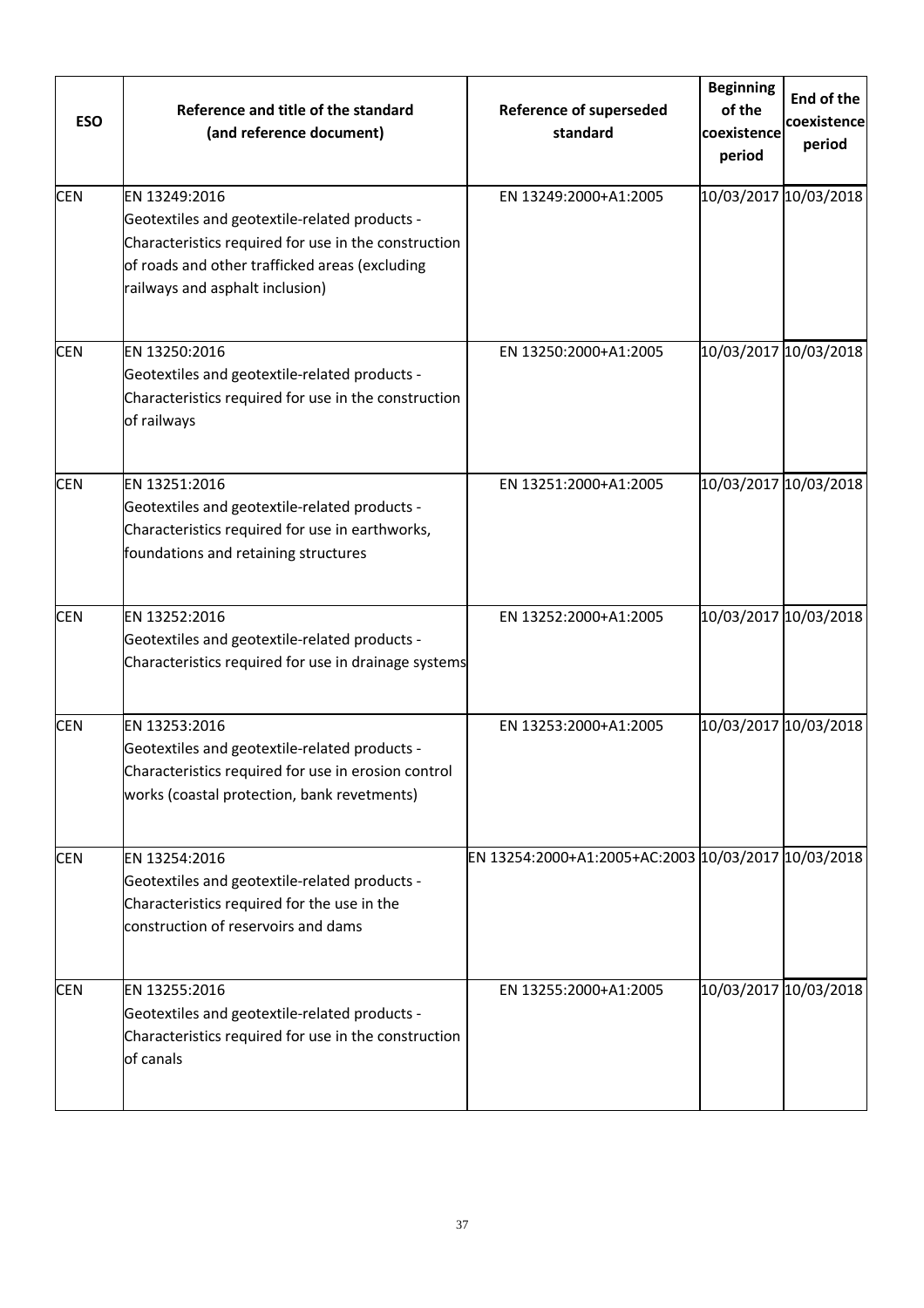| <b>ESO</b> | Reference and title of the standard<br>(and reference document)                                                                                                 | <b>Reference of superseded</b><br>standard | <b>Beginning</b><br>of the<br>coexistence<br>period | <b>End of the</b><br>coexistence<br>period |
|------------|-----------------------------------------------------------------------------------------------------------------------------------------------------------------|--------------------------------------------|-----------------------------------------------------|--------------------------------------------|
| <b>CEN</b> | EN 13256:2016<br>Geotextiles and geotextile-related products -<br>Characteristics required for use in the construction<br>of tunnels and underground structures | EN 13256:2000+A1:2005                      |                                                     | 10/03/2017 10/03/2018                      |
| <b>CEN</b> | EN 13257:2016<br>Geotextiles and geotextile-related products -<br>Characteristics required for use in solid waste<br>disposals                                  | EN 13257:2000+A1:2005                      |                                                     | 10/03/2017 10/03/2018                      |
| <b>CEN</b> | EN 13263-1:2005+A1:2009<br>Silica fume for concrete - Part 1: Definitions,<br>requirements and conformity criteria                                              | EN 13263-1:2005                            |                                                     | 01/01/2010 01/01/2011                      |
| <b>CEN</b> | EN 13265:2016<br>Geotextiles and geotextile-related products -<br>Characteristics required for use in liquid waste<br>containment projects                      | EN 13265:2000+A1:2005                      |                                                     | 10/03/2017 10/03/2018                      |
| <b>CEN</b> | EN 13279-1:2008<br>Gypsum binders and gypsum plasters - Part 1:<br>Definitions and requirements                                                                 | EN 13279-1:2005                            | 01/10/2009 01/10/2010                               |                                            |
| <b>CEN</b> | EN 13282-1:2013<br>Hydraulic road binders - Part 1: Rapid hardening<br>hydraulic road binders - Composition, specifications<br>and conformity criteria          |                                            | 01/11/2013 01/11/2014                               |                                            |
| <b>CEN</b> | EN 13310:2003<br>Kitchen sinks - Functional requirements and test<br>methods                                                                                    |                                            | 01/02/2004 01/02/2006                               |                                            |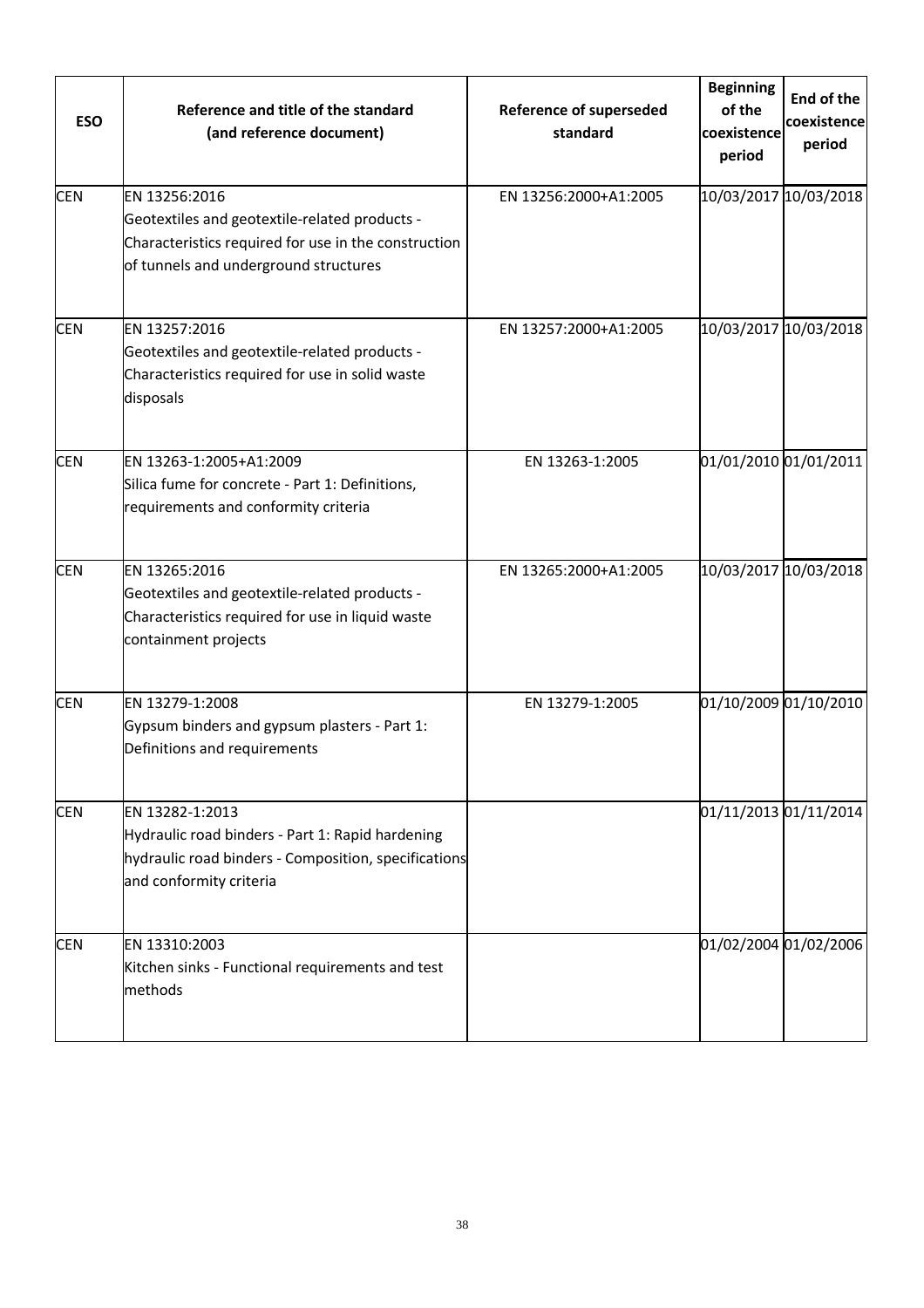| <b>ESO</b> | Reference and title of the standard<br>(and reference document)                                                                                                                                                                                                                                                       | <b>Reference of superseded</b><br>standard | <b>Beginning</b><br>of the<br>coexistence<br>period | End of the<br>coexistence<br>period |
|------------|-----------------------------------------------------------------------------------------------------------------------------------------------------------------------------------------------------------------------------------------------------------------------------------------------------------------------|--------------------------------------------|-----------------------------------------------------|-------------------------------------|
| <b>CEN</b> | EN 13341:2005+A1:2011<br>Static thermoplastic tanks for above ground<br>storage of domestic heating oils, kerosene and<br>diesel fuels - Blow moulded and rotationally<br>moulded polyethylene tanks and rotationally<br>moulded tanks made of anionically polymerized<br>polyamide 6 - Requirements and test methods | EN 13341:2005                              | 01/10/2011 01/10/2011                               |                                     |
| <b>CEN</b> | EN 13361:2004<br>Geosynthetic barriers - Characteristics required for<br>use in the construction of reservoirs and dams                                                                                                                                                                                               |                                            | 01/09/2005 01/09/2006                               |                                     |
|            | EN 13361:2004/A1:2006                                                                                                                                                                                                                                                                                                 |                                            | 01/06/2007 01/06/2008                               |                                     |
| <b>CEN</b> | EN 13362:2005<br>Geosynthetic Barriers - Characteristics required for<br>use in the construction of canals                                                                                                                                                                                                            |                                            | 01/02/2006 01/02/2007                               |                                     |
| <b>CEN</b> | EN 13383-1:2002<br>Armourstone - Part 1: Specification                                                                                                                                                                                                                                                                |                                            | 01/03/2003 01/06/2004                               |                                     |
|            | EN 13383-1:2002/AC:2004                                                                                                                                                                                                                                                                                               |                                            | 01/01/2010 01/01/2010                               |                                     |
|            | The threshold level for density set in Clause 5.2 (of EN 13383-1:2002) is excluded from the scope of the reference. (COM<br>Decision 2016/1610)                                                                                                                                                                       |                                            |                                                     |                                     |
| <b>CEN</b> | EN 13407:2006<br>Wall-hung urinals - Functional requirements and<br>test methods                                                                                                                                                                                                                                      |                                            |                                                     | 01/01/2008 01/01/2009               |
| <b>CEN</b> | EN 13450:2002<br>Aggregates for railway ballast                                                                                                                                                                                                                                                                       |                                            | 01/10/2003 01/06/2004                               |                                     |
|            | EN 13450:2002/AC:2004                                                                                                                                                                                                                                                                                                 |                                            | 01/01/2007 01/01/2007                               |                                     |
| <b>CEN</b> | EN 13454-1:2004<br>Binders, composite binders and factory made<br>mixtures for floor screeds based on calcium sulfate<br>Part 1: Definitions and requirements                                                                                                                                                         |                                            | 01/07/2005 01/07/2006                               |                                     |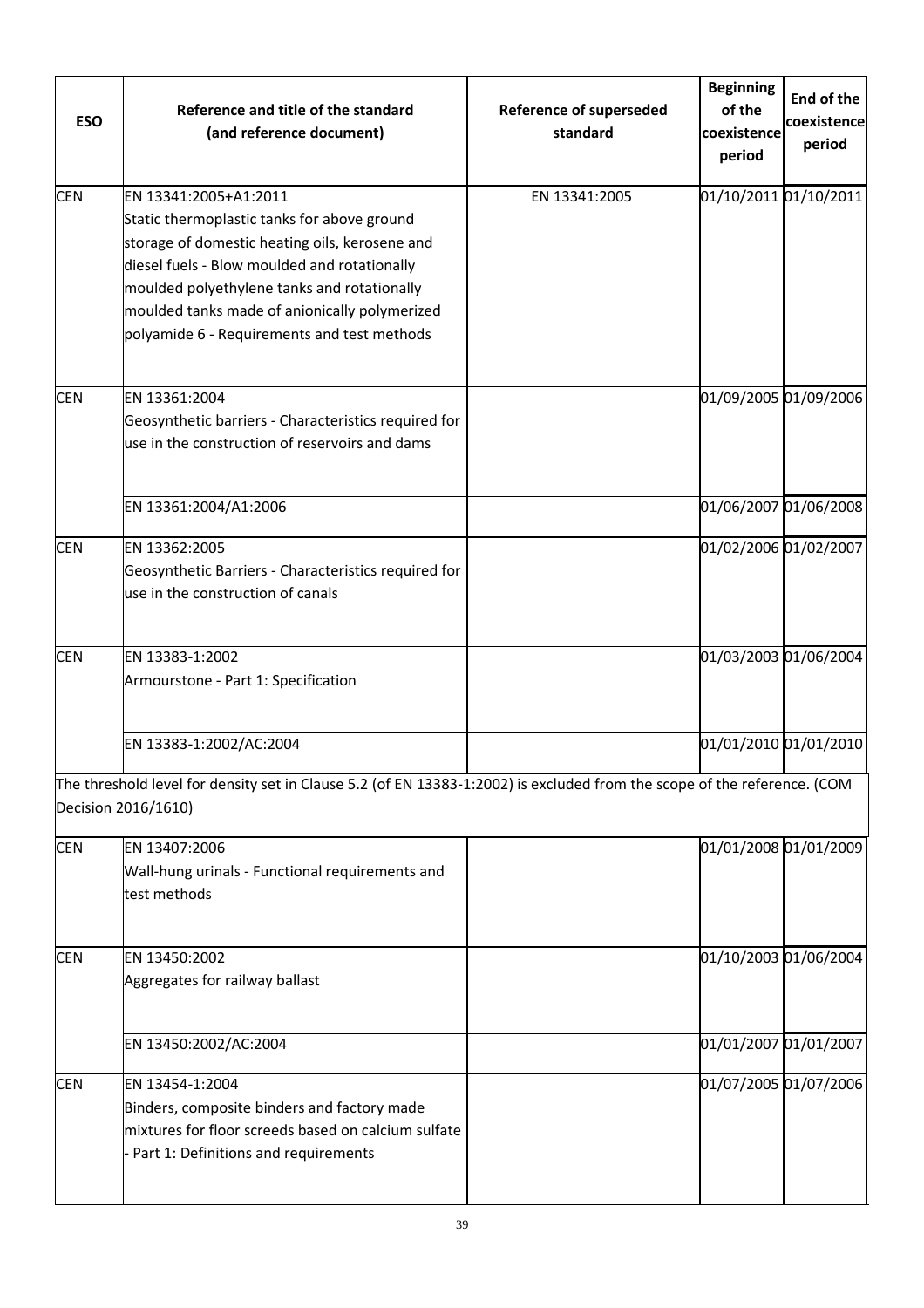| <b>ESO</b> | Reference and title of the standard<br>(and reference document)                                                                                                                | <b>Reference of superseded</b><br>standard | <b>Beginning</b><br>of the<br>coexistence<br>period | End of the<br>coexistence<br>period |
|------------|--------------------------------------------------------------------------------------------------------------------------------------------------------------------------------|--------------------------------------------|-----------------------------------------------------|-------------------------------------|
| <b>CEN</b> | EN 13479:2017<br>Welding consumables - General product standard<br>for filler metals and fluxes for fusion welding of<br>metallic materials                                    | EN 13479:2004                              |                                                     | 09/03/2018 09/03/2019               |
| <b>CEN</b> | EN 13491:2004<br>Geosynthetic barriers - Characteristics required for<br>use as a fluid barrier in the construction of tunnels<br>and underground structures                   |                                            | 01/09/2005 01/09/2006                               |                                     |
|            | EN 13491:2004/A1:2006                                                                                                                                                          |                                            |                                                     | 01/06/2007 01/06/2008               |
| <b>CEN</b> | EN 13492:2004<br>Geosynthetic barriers - Characteristics required for<br>use in the construction of liquid waste disposal<br>sites, transfer stations or secondary containment |                                            |                                                     | 01/09/2005 01/09/2006               |
|            | EN 13492:2004/A1:2006                                                                                                                                                          |                                            |                                                     | 01/06/2007 01/06/2008               |
| <b>CEN</b> | EN 13493:2005<br>Geosynthetic barriers - Characteristics required for<br>use in the construction of solid waste storage and<br>disposal sites                                  |                                            |                                                     | 01/03/2006 01/03/2007               |
| <b>CEN</b> | EN 13502:2002<br>Chimneys - Requirements and test methods for<br>clay/ceramic flue terminals                                                                                   |                                            |                                                     | 01/08/2003 01/08/2004               |
| <b>CEN</b> | EN 13561:2004+A1:2008<br>External blinds - Performance requirements<br>including safety                                                                                        | EN 13561:2004                              | 01/08/2009 01/08/2010                               |                                     |
| <b>CEN</b> | EN 13564-1:2002<br>Anti-flooding devices for buildings - Part 1:<br>Requirements                                                                                               |                                            | 01/05/2003 01/05/2004                               |                                     |
| <b>CEN</b> | EN 13616:2004<br>Overfill prevention devices for static tanks for<br>liquid petroleum fuels                                                                                    |                                            |                                                     | 01/05/2005 01/05/2006               |
|            | EN 13616:2004/AC:2006                                                                                                                                                          |                                            |                                                     | 01/06/2006 01/06/2006               |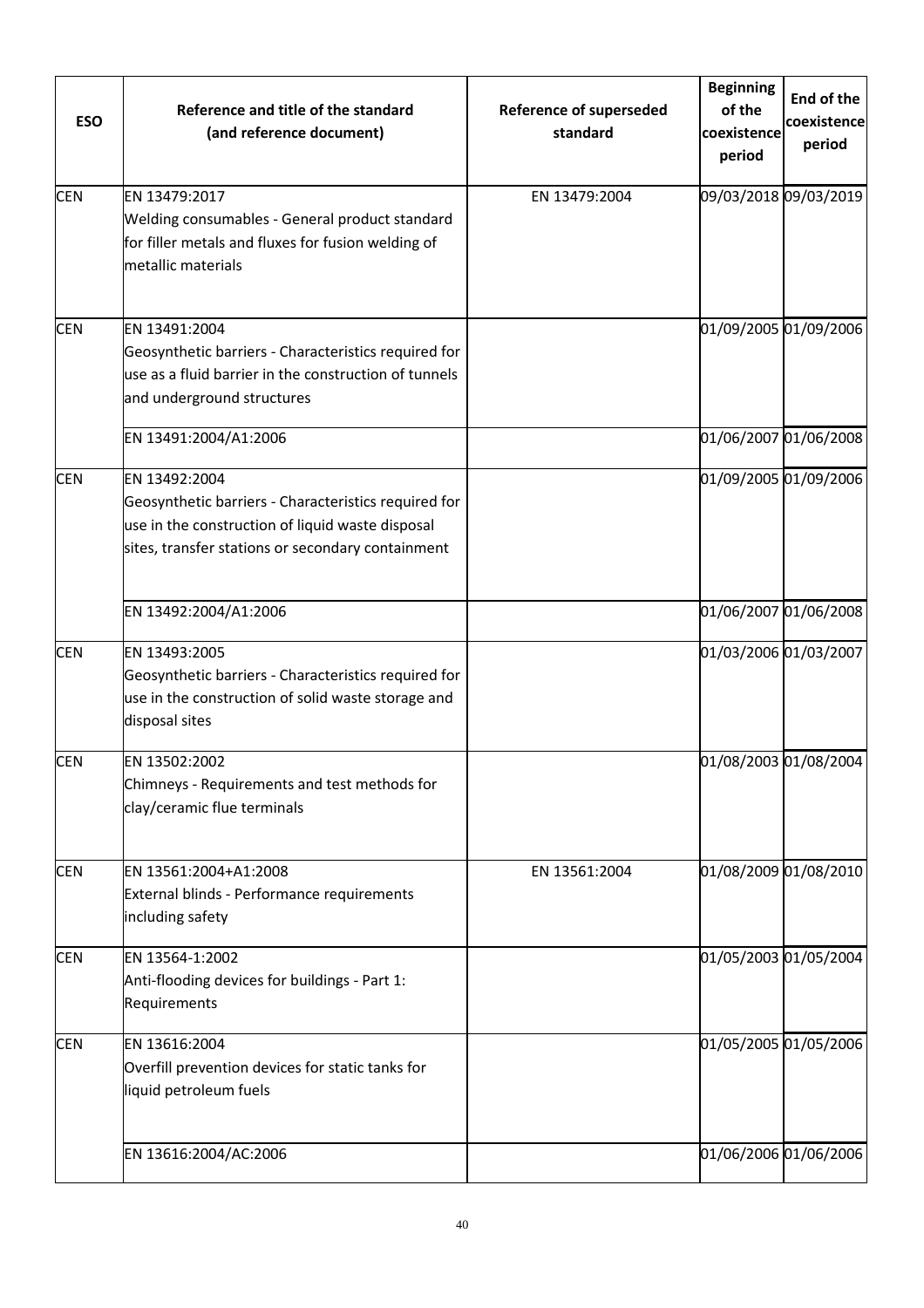| <b>ESO</b> | Reference and title of the standard<br>(and reference document)                                                                                       | <b>Reference of superseded</b><br>standard | <b>Beginning</b><br>of the<br>coexistence<br>period | End of the<br>coexistence<br>period |
|------------|-------------------------------------------------------------------------------------------------------------------------------------------------------|--------------------------------------------|-----------------------------------------------------|-------------------------------------|
| <b>CEN</b> | EN 13658-1:2005<br>Metal lath and beads - Definitions, requirements<br>and test methods - Part 1: Internal plastering                                 |                                            | 01/03/2006 01/03/2007                               |                                     |
| <b>CEN</b> | EN 13658-2:2005<br>Metal lath and beads - Definitions, requirements<br>and test methods - Part 2: External rendering                                  |                                            | 01/03/2006 01/03/2007                               |                                     |
| <b>CEN</b> | EN 13659:2004+A1:2008<br>Shutters - Performance requirements including<br>safety                                                                      | EN 13659:2004                              |                                                     | 01/08/2009 01/08/2010               |
| <b>CEN</b> | EN 13693:2004+A1:2009<br>Precast concrete products - Special roof elements                                                                            | EN 13693:2004                              | 01/05/2010 01/05/2011                               |                                     |
| <b>CEN</b> | EN 13707:2004+A2:2009<br>Flexible sheets for waterproofing - Reinforced<br>bitumen sheets for roof waterproofing - Definitions<br>and characteristics |                                            |                                                     | 01/04/2010 01/10/2010               |
| <b>CEN</b> | EN 13747:2005+A2:2010<br>Precast concrete products - Floor plates for floor<br>systems                                                                | EN 13747:2005+A1:2008                      |                                                     | 01/01/2011 01/01/2011               |
| <b>CEN</b> | EN 13748-1:2004<br>Terrazzo tiles - Part 1: Terrazzo tiles for internal use                                                                           |                                            | 01/06/2005 01/10/2006                               |                                     |
|            | EN 13748-1:2004/AC:2005                                                                                                                               |                                            |                                                     | 01/06/2005 01/06/2005               |
|            | EN 13748-1:2004/A1:2005                                                                                                                               |                                            | 01/04/2006 01/10/2006                               |                                     |
| <b>CEN</b> | EN 13748-2:2004<br>Terrazzo tiles - Part 2: Terrazzo tiles for external<br>use                                                                        |                                            |                                                     | 01/04/2005 01/04/2006               |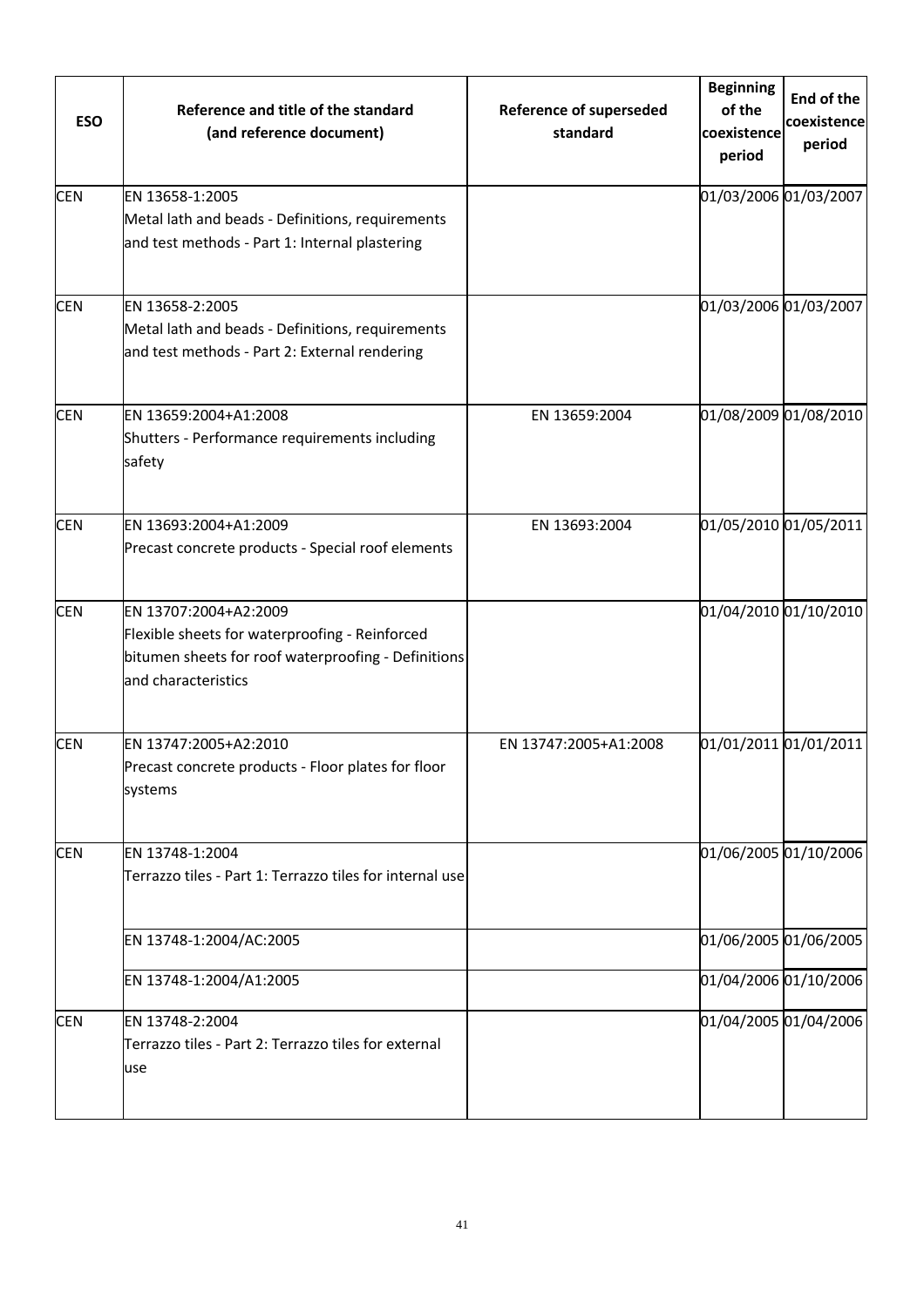| <b>ESO</b> | Reference and title of the standard<br>(and reference document)                                                                                         | <b>Reference of superseded</b><br>standard | <b>Beginning</b><br>of the<br>coexistence<br>period | End of the<br>coexistence<br>period |
|------------|---------------------------------------------------------------------------------------------------------------------------------------------------------|--------------------------------------------|-----------------------------------------------------|-------------------------------------|
| <b>CEN</b> | EN 13808:2013<br>Bitumen and bituminous binders - Framework for<br>specifying cationic bituminous emulsions                                             | EN 13808:2005                              | 08/08/2014 08/08/2015                               |                                     |
| <b>CEN</b> | EN 13813:2002<br>Screed material and floor screeds - Screed material<br>Properties and requirements                                                     |                                            | 01/08/2003 01/08/2004                               |                                     |
| <b>CEN</b> | EN 13815:2006<br>Fibrous gypsum plaster casts - Definitions,<br>requirements and test methods                                                           |                                            | 01/06/2007 01/06/2008                               |                                     |
| <b>CEN</b> | EN 13830:2003<br>Curtain walling - Product standard                                                                                                     |                                            | 01/12/2004 01/12/2005                               |                                     |
| <b>CEN</b> | EN 13859-1:2010<br>Flexible sheets for waterproofing - Definitions and<br>characteristics of underlays - Part 1: Underlays for<br>discontinuous roofing |                                            | 01/04/2011 01/04/2012                               |                                     |
| <b>CEN</b> | EN 13859-2:2010<br>Flexible sheets for waterproofing - Definitions and<br>characteristics of underlays - Part 2: Underlays for<br>walls                 |                                            | 01/04/2011 01/04/2012                               |                                     |
| <b>CEN</b> | EN 13877-3:2004<br>Concrete pavements - Part 3: Specifications for<br>dowels to be used in concrete pavements                                           |                                            | 01/09/2005 01/09/2006                               |                                     |
| <b>CEN</b> | EN 13915:2007<br>Prefabricated gypsum plasterboard panels with a<br>cellular paperboard core - Definitions,<br>requirements and test methods            |                                            | 01/06/2008 01/06/2009                               |                                     |
| <b>CEN</b> | EN 13924:2006<br>Bitumen and bituminous binders - Specifications<br>for hard paving grade bitumens                                                      |                                            | 01/01/2010 01/01/2011                               |                                     |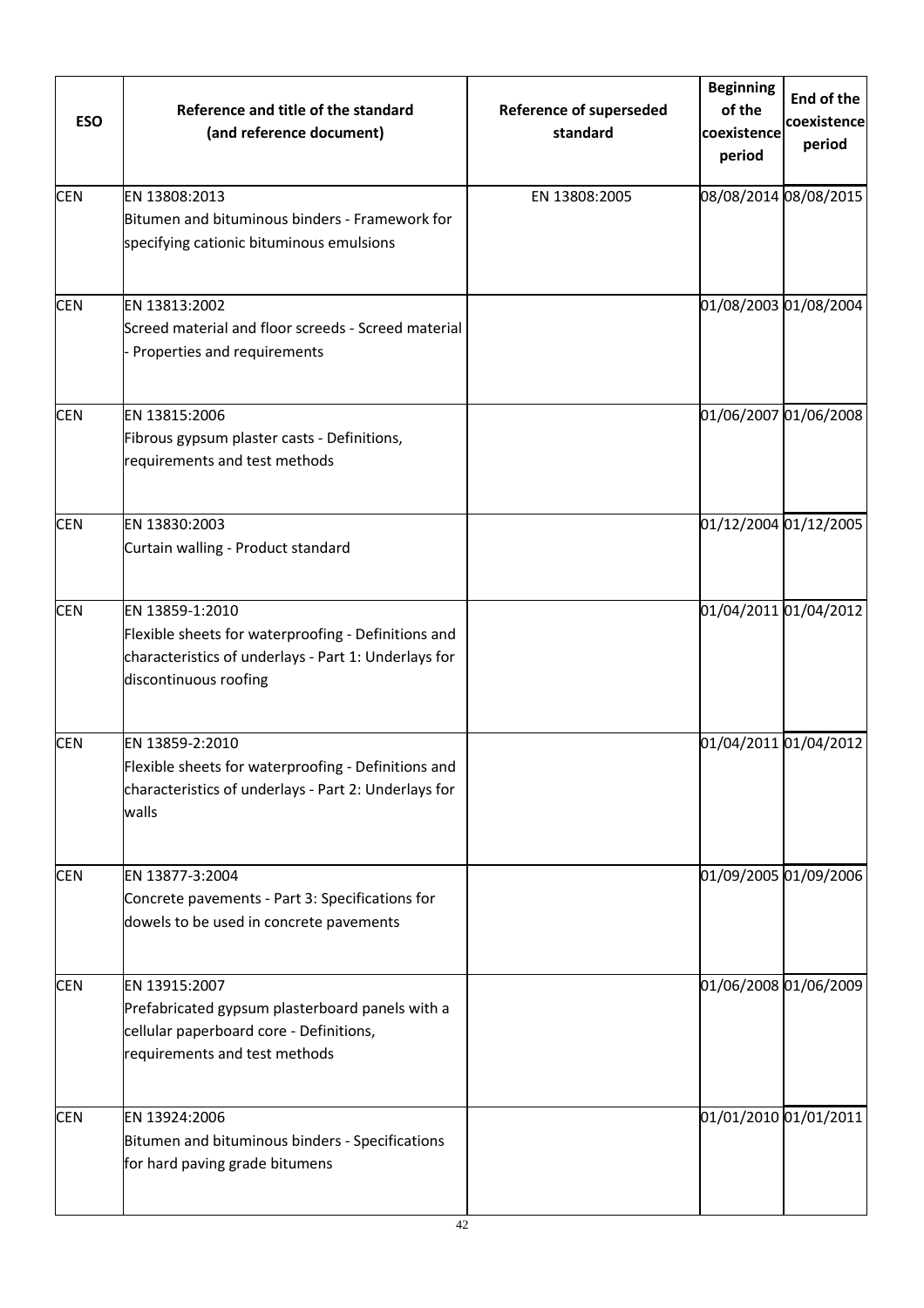| <b>ESO</b> | Reference and title of the standard<br>(and reference document)                                                                                                                          | <b>Reference of superseded</b><br>standard | <b>Beginning</b><br>of the<br>coexistence<br>period | End of the<br>coexistence<br>period |
|------------|------------------------------------------------------------------------------------------------------------------------------------------------------------------------------------------|--------------------------------------------|-----------------------------------------------------|-------------------------------------|
|            | EN 13924:2006/AC:2006                                                                                                                                                                    |                                            | 01/01/2010 01/01/2010                               |                                     |
| <b>CEN</b> | EN 13950:2014<br>Gypsum board thermal/acoustic insulation<br>composite panels - Definitions, requirements and<br>test methods                                                            | EN 13950:2005                              | 13/02/2015 13/02/2016                               |                                     |
| <b>CEN</b> | EN 13956:2012<br>Flexible sheets for waterproofing - Plastic and<br>rubber sheets for roof waterproofing - Definitions<br>and characteristics                                            | EN 13956:2005                              | 01/10/2013 01/10/2013                               |                                     |
| <b>CEN</b> | EN 13963:2005<br>Jointing materials for gypsum plasterboards -<br>Definitions, requirements and test methods                                                                             |                                            | 01/03/2006 01/03/2007                               |                                     |
|            | EN 13963:2005/AC:2006                                                                                                                                                                    |                                            | 01/01/2007 01/01/2007                               |                                     |
| <b>CEN</b> | EN 13964:2014<br>Suspended ceilings - Requirements and test<br>methods                                                                                                                   | EN 13964:2004                              | 08/04/2016 08/04/2017                               |                                     |
| <b>CEN</b> | EN 13967:2012<br>Flexible sheets for waterproofing - Plastic and<br>rubber damp proof sheets including plastic and<br>rubber basement tanking sheet - Definitions and<br>characteristics | EN 13967:2004                              | 01/03/2013 01/07/2013                               |                                     |
| <b>CEN</b> | EN 13969:2004<br>Flexible sheets for waterproofing - Bitumen damp<br>proof sheets including bitumen basement tanking<br>sheets - Definitions and characteristics                         |                                            | 01/09/2005 01/09/2006                               |                                     |
|            | EN 13969:2004/A1:2006                                                                                                                                                                    |                                            | 01/01/2008 01/01/2009                               |                                     |
| <b>CEN</b> | EN 13970:2004<br>Flexible sheets for waterproofing - Bitumen water<br>vapour control layers - Definitions and<br>characteristics                                                         |                                            | 01/09/2005 01/09/2006                               |                                     |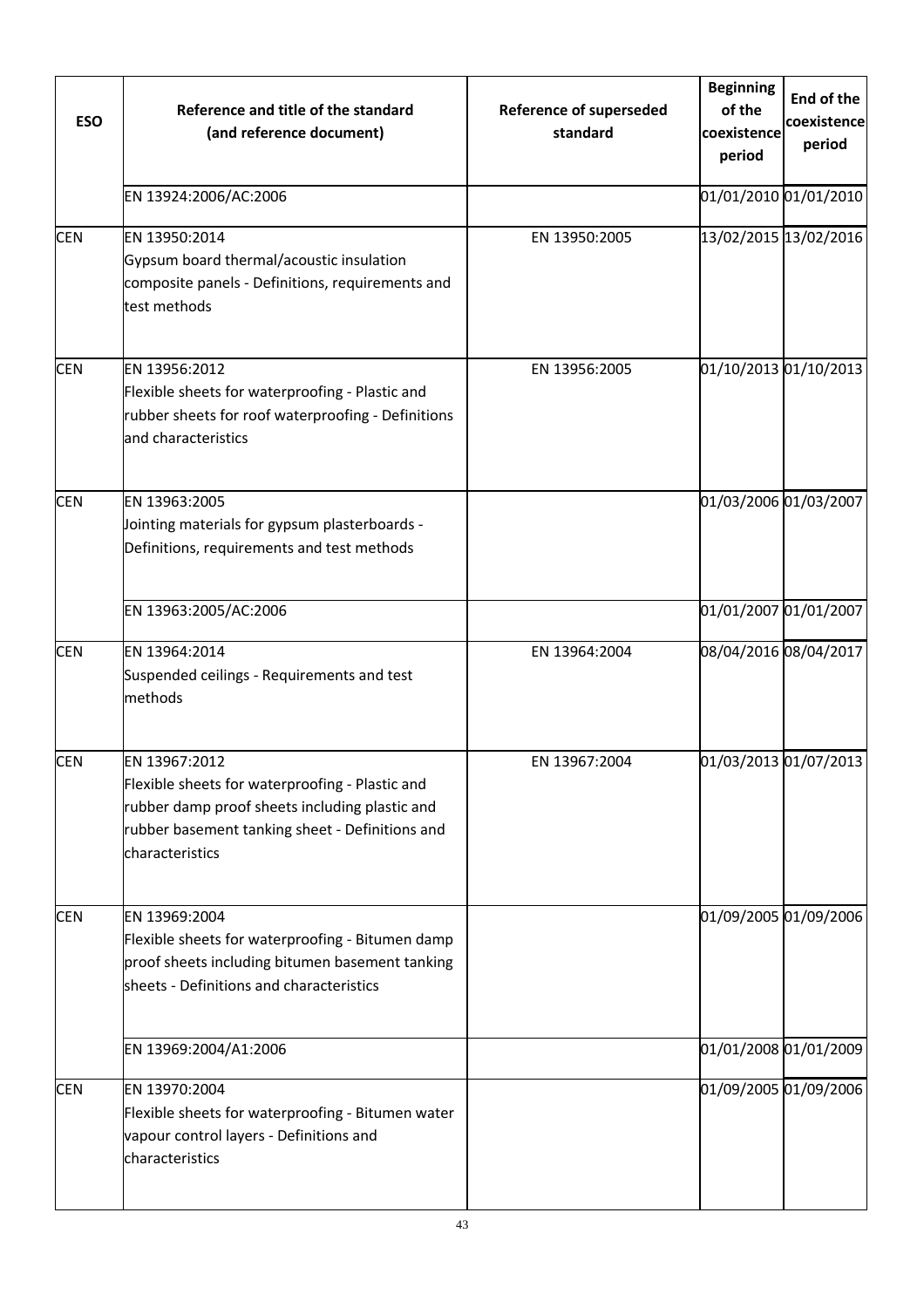| <b>ESO</b> | Reference and title of the standard<br>(and reference document)                                                                                                                                                                         | <b>Reference of superseded</b><br>standard | <b>Beginning</b><br>of the<br>coexistence<br>period | End of the<br>coexistence<br>period |
|------------|-----------------------------------------------------------------------------------------------------------------------------------------------------------------------------------------------------------------------------------------|--------------------------------------------|-----------------------------------------------------|-------------------------------------|
|            | EN 13970:2004/A1:2006                                                                                                                                                                                                                   |                                            | 01/01/2008 01/01/2009                               |                                     |
| <b>CEN</b> | EN 13978-1:2005<br>Precast concrete products - Precast concrete<br>garages - Part 1: Requirements for reinforced<br>garages monolithic or consisting of single sections<br>with room dimensions                                         |                                            | 01/03/2006 01/03/2008                               |                                     |
| <b>CEN</b> | EN 13984:2013<br>Flexible sheets for waterproofing - Plastic and<br>rubber vapour control layers - Definitions and<br>characteristics                                                                                                   | EN 13984:2004                              | 01/11/2013 01/11/2013                               |                                     |
| <b>CEN</b> | EN 13986:2004+A1:2015<br>Wood-based panels for use in construction -<br>Characteristics, evaluation of conformity and<br>marking                                                                                                        | EN 13986:2004                              | 13/11/2015 13/11/2016                               |                                     |
| <b>CEN</b> | EN 14016-1:2004<br>Binders for magnesite screeds - Caustic magnesia<br>and magnesium chloride - Part 1: Definitions,<br>requirements                                                                                                    |                                            | 01/12/2004 01/12/2005                               |                                     |
| <b>CEN</b> | EN 14023:2010<br>Bitumen and bituminous binders - Specification<br>framework for polymer modified bitumens                                                                                                                              |                                            | 01/01/2011 01/01/2012                               |                                     |
| <b>CEN</b> | EN 14037-1:2016<br>Free hanging heating and cooling surfaces for<br>water with a temperature below 120°C - Part 1:<br>Pre-fabricated ceiling mounted radiant panels for<br>space heating - Technical specifications and<br>requirements | EN 14037-1:2003                            | 10/03/2017 10/03/2018                               |                                     |
| <b>CEN</b> | EN 14041:2004<br>Resilient, textile and laminate floor coverings -<br><b>Essential characteristics</b>                                                                                                                                  |                                            | 01/01/2006 01/01/2007                               |                                     |
|            | EN 14041:2004/AC:2006                                                                                                                                                                                                                   |                                            | 01/01/2007 01/01/2007                               |                                     |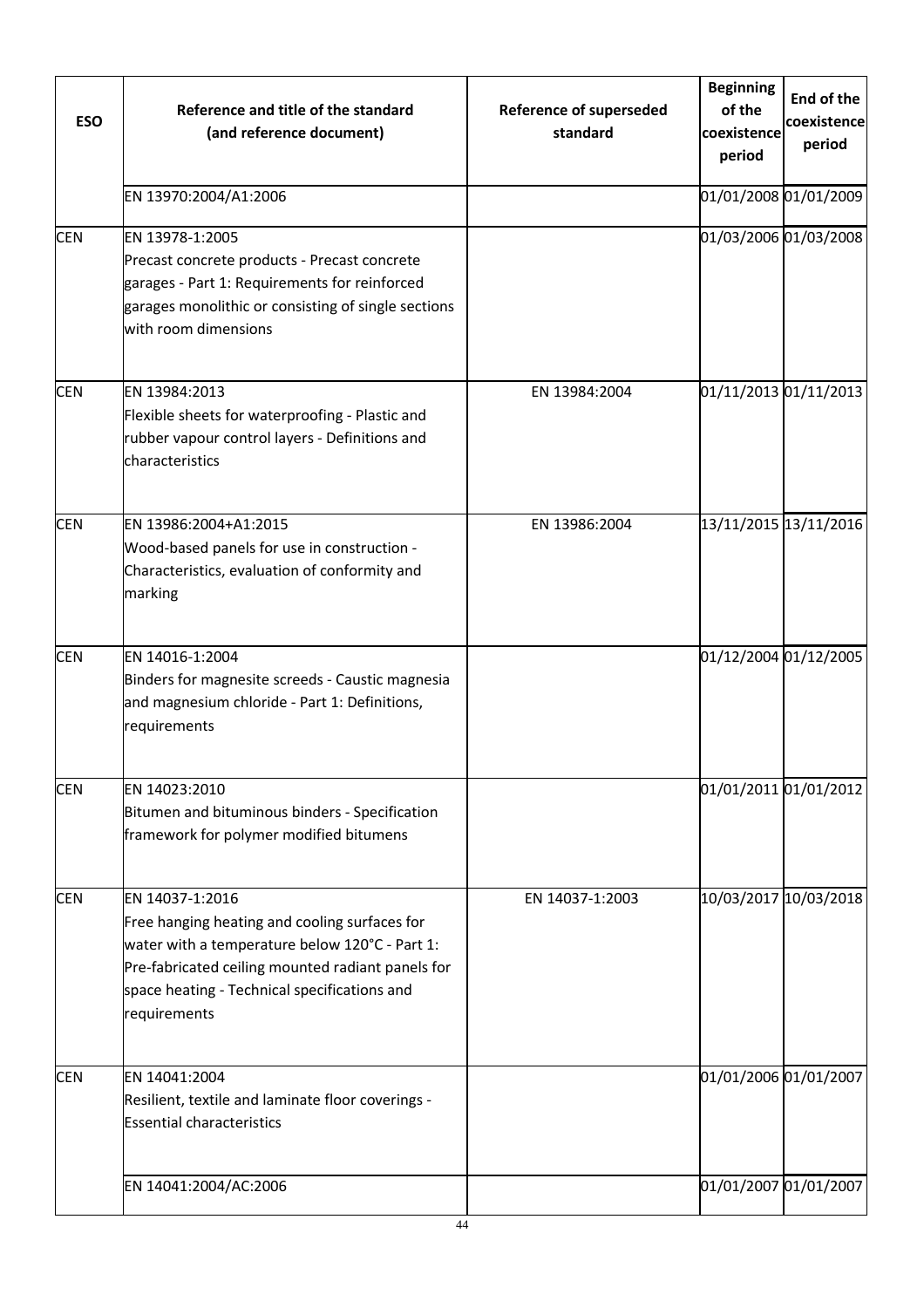| <b>ESO</b> | Reference and title of the standard<br>(and reference document)                                                                                                                                             | <b>Reference of superseded</b><br>standard | <b>Beginning</b><br>of the<br>coexistence<br>period | End of the<br>coexistence<br>period |
|------------|-------------------------------------------------------------------------------------------------------------------------------------------------------------------------------------------------------------|--------------------------------------------|-----------------------------------------------------|-------------------------------------|
| <b>CEN</b> | EN 14055:2010<br>WC and urinal flushing cisterns                                                                                                                                                            |                                            |                                                     | 01/09/2011 01/09/2012               |
| <b>CEN</b> | EN 14063-1:2004<br>Thermal insulation products for buildings - In-situ<br>formed expanded clay lightweight aggregate<br>products - Part 1: Specification for the loose-fill<br>products before installation |                                            |                                                     | 01/06/2005 01/06/2006               |
|            | EN 14063-1:2004/AC:2006                                                                                                                                                                                     |                                            |                                                     | 01/01/2008 01/01/2008               |
| <b>CEN</b> | EN 14064-1:2010<br>Thermal insulation products for buildings - In-situ<br>formed loose-fill mineral wool (MW) products -<br>Part 1: Specification for the loose-fill products<br>before installation        |                                            |                                                     | 01/12/2010 01/12/2011               |
| <b>CEN</b> | EN 14080:2013<br>Timber structures - Glued laminated timber and<br>glued solid timber - Requirements                                                                                                        | EN 14080:2005                              |                                                     | 08/08/2014 08/08/2015               |
| <b>CEN</b> | EN 14081-1:2005+A1:2011<br>Timber structures - Strength graded structural<br>timber with rectangular cross section - Part 1:<br>General requirements                                                        | EN 14081-1:2005                            |                                                     | 01/10/2011 31/12/2011               |
| <b>CEN</b> | EN 14178-2:2004<br>Glass in building - Basic alkaline earth silicate glass<br>products - Part 2: Evaluation of conformity/Product<br>standard                                                               |                                            |                                                     | 01/09/2005 01/09/2006               |
| <b>CEN</b> | EN 14179-2:2005<br>Glass in building - Heat soaked thermally<br>toughened soda lime silicate safety glass - Part 2:<br>Evaluation of conformity/Product standard                                            |                                            |                                                     | 01/03/2006 01/03/2007               |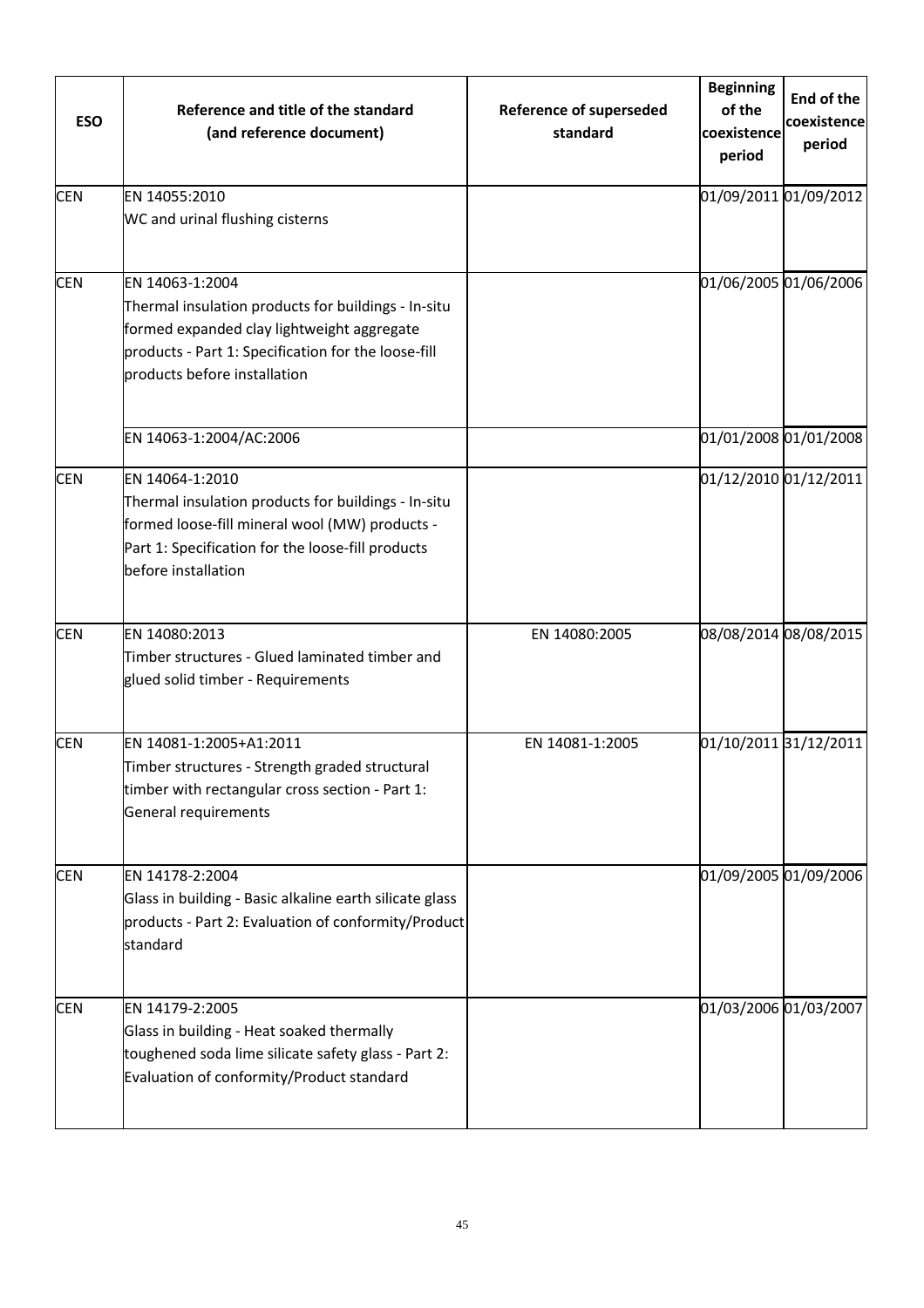| <b>ESO</b> | Reference and title of the standard<br>(and reference document)                                                              | <b>Reference of superseded</b><br>standard | <b>Beginning</b><br>of the<br>coexistence<br>period | End of the<br>coexistence<br>period |
|------------|------------------------------------------------------------------------------------------------------------------------------|--------------------------------------------|-----------------------------------------------------|-------------------------------------|
| <b>CEN</b> | EN 14188-1:2004<br>Joint fillers and sealants - Part 1: Specifications for<br>hot applied sealants                           |                                            |                                                     | 01/07/2005 01/01/2007               |
| <b>CEN</b> | EN 14188-2:2004<br>Joint fillers and sealants - Part 2: Specifications for<br>cold applied sealants                          |                                            | 01/10/2005 01/01/2007                               |                                     |
| <b>CEN</b> | EN 14188-3:2006<br>Joint fillers and sealants - Part 3: Specifications for<br>preformed joint seals                          |                                            | 01/11/2006 01/11/2007                               |                                     |
| <b>CEN</b> | EN 14190:2014<br>Gypsum board products from reprocessing -<br>Definitions, requirements and test methods                     | EN 14190:2005                              |                                                     | 13/02/2015 13/02/2016               |
| <b>CEN</b> | EN 14195:2005<br>Metal framing components for gypsum<br>plasterboard systems - Definitions, requirements<br>and test methods |                                            | 01/01/2006 01/01/2007                               |                                     |
|            | EN 14195:2005/AC:2006                                                                                                        |                                            |                                                     | 01/01/2007 01/01/2007               |
| <b>CEN</b> | EN 14209:2017<br>Preformed plasterboard cornices - Definitions,<br>requirements and test methods                             | EN 14209:2005                              |                                                     | 09/03/2018 09/03/2019               |
| <b>CEN</b> | EN 14216:2015<br>Cement - Composition, specifications and<br>conformity criteria for very low heat special<br>cements        | EN 14216:2004                              |                                                     | 08/04/2016 08/04/2017               |
| <b>CEN</b> | EN 14229:2010<br>Structural timber - Wood poles for overhead lines                                                           |                                            |                                                     | 01/09/2011 01/09/2012               |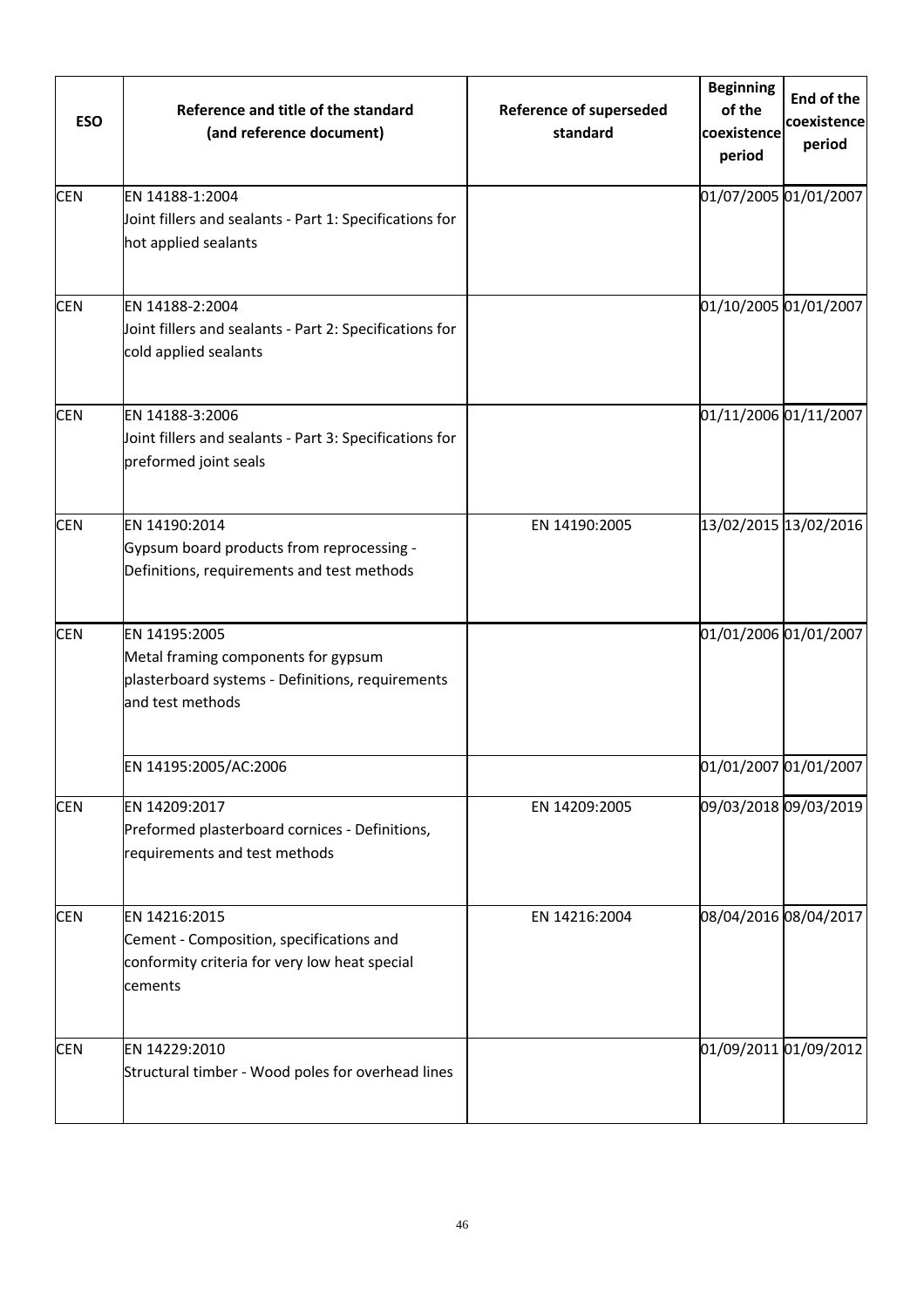| <b>ESO</b> | Reference and title of the standard<br>(and reference document)                                                                                                                        | <b>Reference of superseded</b><br>standard | <b>Beginning</b><br>of the<br>coexistence<br>period | <b>End of the</b><br>coexistence<br>period |
|------------|----------------------------------------------------------------------------------------------------------------------------------------------------------------------------------------|--------------------------------------------|-----------------------------------------------------|--------------------------------------------|
| <b>CEN</b> | EN 14246:2006<br>Gypsum elements for suspended ceilings -<br>Definitions, requirements and test methods                                                                                |                                            | 01/04/2007 01/04/2008                               |                                            |
|            | EN 14246:2006/AC:2007                                                                                                                                                                  |                                            |                                                     | 01/01/2008 01/01/2008                      |
| <b>CEN</b> | EN 14250:2010<br>Timber structures - Product requirements for<br>prefabricated structural members assembled with<br>punched metal plate fasteners                                      | EN 14250:2004                              |                                                     | 01/11/2010 01/11/2010                      |
| <b>CEN</b> | EN 14296:2005<br>Sanitary appliances - Communal washing troughs                                                                                                                        |                                            |                                                     | 01/03/2006 01/03/2008                      |
| <b>CEN</b> | EN 14303:2009+A1:2013<br>Thermal insulation products for building equipment<br>and industrial installations - Factory made mineral<br>wool (MW) products - Specification               | EN 14303:2009                              | 01/11/2013 01/11/2013                               |                                            |
| <b>CEN</b> | EN 14304:2009+A1:2013<br>Thermal insulation products for building equipment<br>and industrial installations - Factory made flexible<br>elastomeric foam (FEF) products - Specification | EN 14304:2009                              |                                                     | 01/11/2013 01/11/2013                      |
| <b>CEN</b> | EN 14305:2009+A1:2013<br>Thermal insulation products for building equipment<br>and industrial installations - Factory made cellular<br>glass (CG) products - Specification             | EN 14305:2009                              |                                                     | 01/11/2013 01/11/2013                      |
| <b>CEN</b> | EN 14306:2009+A1:2013<br>Thermal insulation products for building equipment<br>and industrial installations - Factory made calcium<br>silicate (CS) products - Specification           | EN 14306:2009                              | 01/11/2013 01/11/2013                               |                                            |
| <b>CEN</b> | EN 14307:2009+A1:2013<br>Thermal insulation products for building equipment<br>and industrial installations - Factory made extruded<br>polystyrene foam (XPS) products - Specification | EN 14307:2009                              | 01/11/2013 01/11/2013                               |                                            |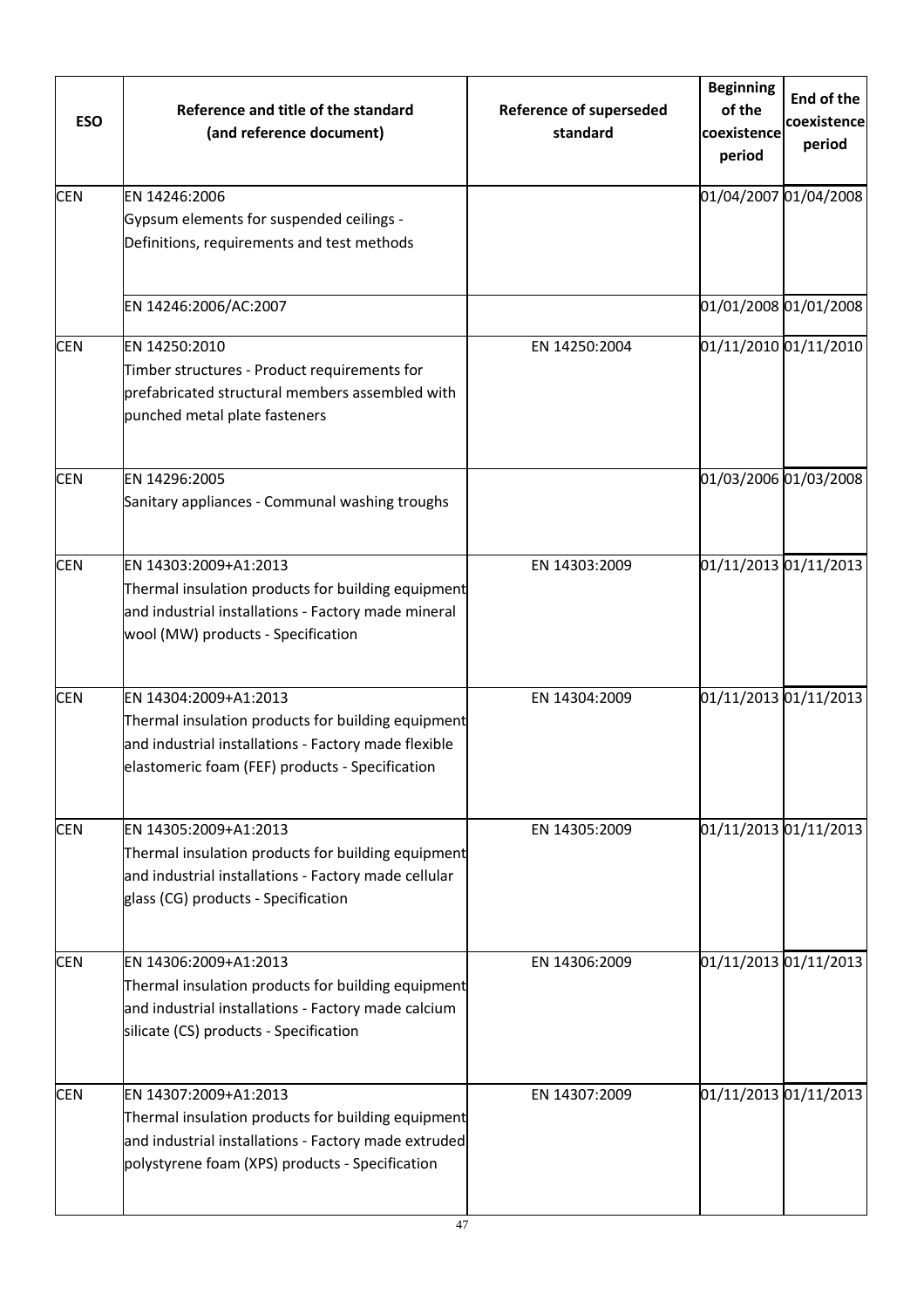| <b>ESO</b> | Reference and title of the standard<br>(and reference document)                                                                                                                                                                                 | <b>Reference of superseded</b><br>standard | <b>Beginning</b><br>of the<br>coexistence<br>period | End of the<br>coexistence<br>period |
|------------|-------------------------------------------------------------------------------------------------------------------------------------------------------------------------------------------------------------------------------------------------|--------------------------------------------|-----------------------------------------------------|-------------------------------------|
| <b>CEN</b> | EN 14308:2009+A1:2013<br>Thermal insulation products for building equipment<br>and industrial installations - Factory made rigid<br>polyurethane foam (PUR) and polyisocyanurate<br>foam (PIR) products - Specification                         | EN 14308:2009                              |                                                     | 01/11/2013 01/11/2013               |
| <b>CEN</b> | EN 14309:2009+A1:2013<br>Thermal insulation products for building equipment<br>and industrial installations - Factory made products<br>of expanded polystyrene (EPS) - Specification                                                            | EN 14309:2009                              |                                                     | 01/11/2013 01/11/2013               |
| <b>CEN</b> | EN 14313:2009+A1:2013<br>Thermal insulation products for building equipment<br>and industrial installations - Factory made<br>polyethylene foam (PEF) products - Specification                                                                  | EN 14313:2009                              |                                                     | 01/11/2013 01/11/2013               |
| <b>CEN</b> | EN 14314:2009+A1:2013<br>Thermal insulation products for building equipment<br>and industrial installations - Factory made phenolic<br>foam (PF) products - Specification                                                                       | EN 14314:2009                              |                                                     | 01/11/2013 01/11/2013               |
| <b>CEN</b> | EN 14315-1:2013<br>Thermal insulating products for buildings - In-situ<br>formed sprayed rigid polyurethane (PUR) and<br>polyisocyanurate (PIR) foam products - Part 1:<br>Specification for the rigid foam spray system before<br>installation |                                            |                                                     | 01/11/2013 01/11/2014               |
| <b>CEN</b> | EN 14316-1:2004<br>Thermal insulation products for buildings - In-situ<br>thermal insulation formed from expanded perlite<br>(EP) products - Part 1: Specification for bonded and<br>loose-fill products before installation                    |                                            |                                                     | 01/06/2005 01/06/2006               |
| <b>CEN</b> | EN 14317-1:2004<br>Thermal insulation products for buildings - In-situ<br>thermal insulation formed from exfoliated<br>vermiculite (EV) products - Part 1: Specification for<br>bonded and loose-fill products before installation              |                                            |                                                     | 01/06/2005 01/06/2006               |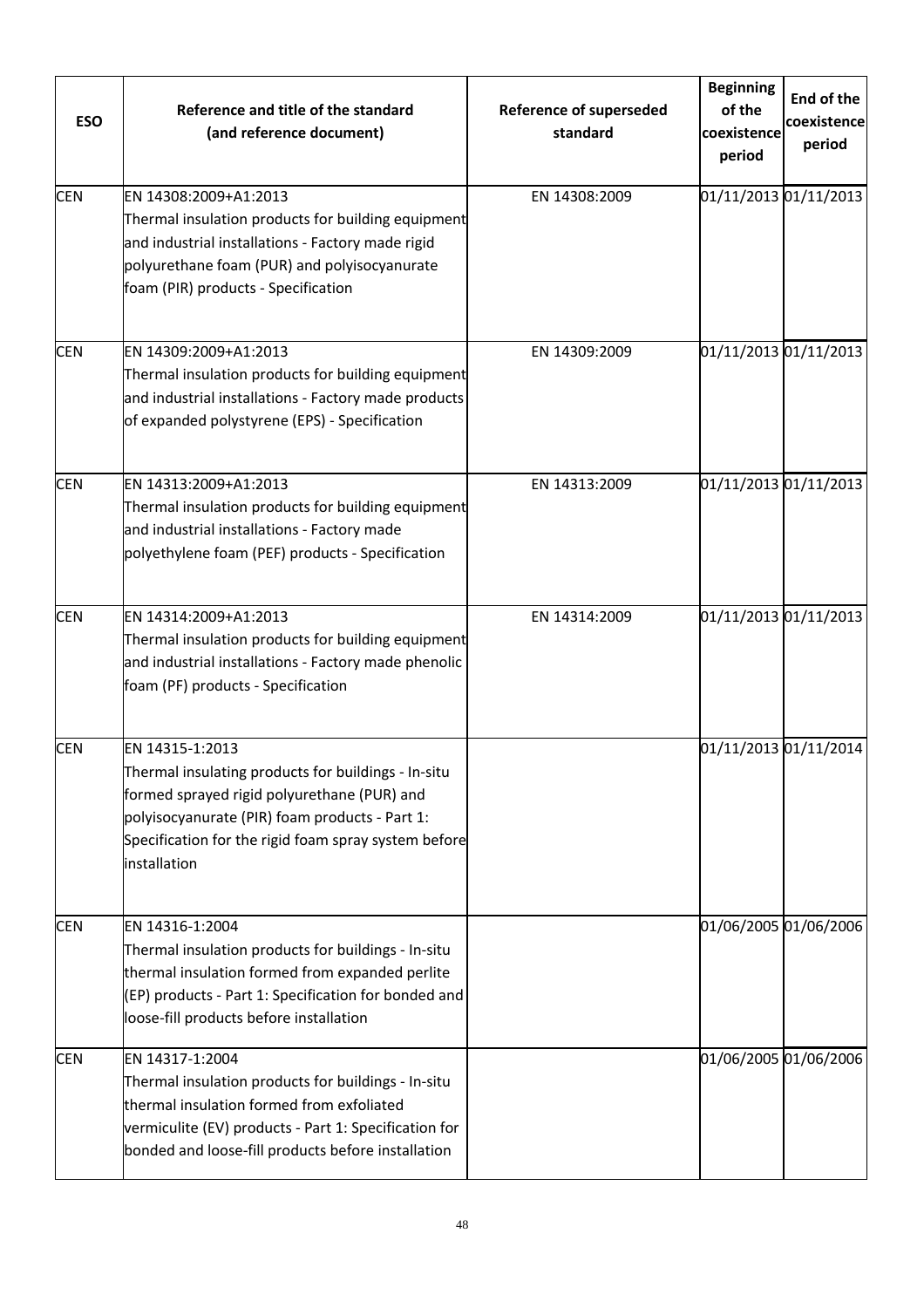| <b>ESO</b>     | Reference and title of the standard<br>(and reference document)                                                                                                                                                                                                                                | <b>Reference of superseded</b><br>standard | <b>Beginning</b><br>of the<br>coexistence<br>period | End of the<br>coexistence<br>period |
|----------------|------------------------------------------------------------------------------------------------------------------------------------------------------------------------------------------------------------------------------------------------------------------------------------------------|--------------------------------------------|-----------------------------------------------------|-------------------------------------|
| <b>CEN</b>     | EN 14318-1:2013<br>Thermal insulating products for buildings - In-situ<br>formed dispensed rigid polyurethane (PUR) and<br>polyisocyanurate (PIR) foam products - Part 1:<br>Specification for the rigid foam dispensed system<br>before installation                                          |                                            | 01/11/2013 01/11/2014                               |                                     |
| <b>CEN</b>     | EN 14319-1:2013<br>Thermal insulating products for building equipment<br>and industrial installations - In-situ formed<br>dispensed rigid polyurethane (PUR) and<br>polyisocyanurate foam (PIR) products - Part 1:<br>Specification for the rigid foam dispensed system<br>before installation |                                            | 01/11/2013 01/11/2014                               |                                     |
| <b>CEN</b>     | EN 14320-1:2013<br>Thermal insulating products for building equipment<br>and industrial installations - In-situ formed sprayed<br>rigid polyurethane (PUR) and polyisocyanurate<br>foam (PIR) products - Part 1: Specification for the<br>rigid foam spray system before installation          |                                            | 01/11/2013 01/11/2014                               |                                     |
| <b>CEN</b>     | EN 14321-2:2005<br>Glass in building - Thermally toughened alkaline<br>earth silicate safety glass - Part 2: Evaluation of<br>conformity/Product standard                                                                                                                                      |                                            | 01/06/2006 01/06/2007                               |                                     |
| <b>CEN</b>     | EN 14339:2005<br>Underground fire hydrants                                                                                                                                                                                                                                                     |                                            | 01/05/2006 01/05/2007                               |                                     |
| <b>CEN</b>     | EN 14342:2013<br>Wood flooring and parquet - Characteristics,<br>evaluation of conformity and marking                                                                                                                                                                                          | EN 14342:2005+A1:2008                      | 08/08/2014 08/08/2015                               |                                     |
|                | Clause 4.4 of standard EN 14342:2013 is excluded from the scope of the reference published.                                                                                                                                                                                                    |                                            |                                                     |                                     |
| <b>CEN</b>     | EN 14351-1:2006+A2:2016<br>Windows and doors - Product standard,<br>performance characteristics - Part 1: Windows and<br>external pedestrian doorsets                                                                                                                                          | EN 14351-1:2006+A1:2010                    | 01/11/2016 01/11/2019                               |                                     |
| the reference. | The sentence regarding "ability to release" in Clause 1, Scope (of EN 14351-1:2006+A2:2016) is excluded from the scope of                                                                                                                                                                      |                                            |                                                     |                                     |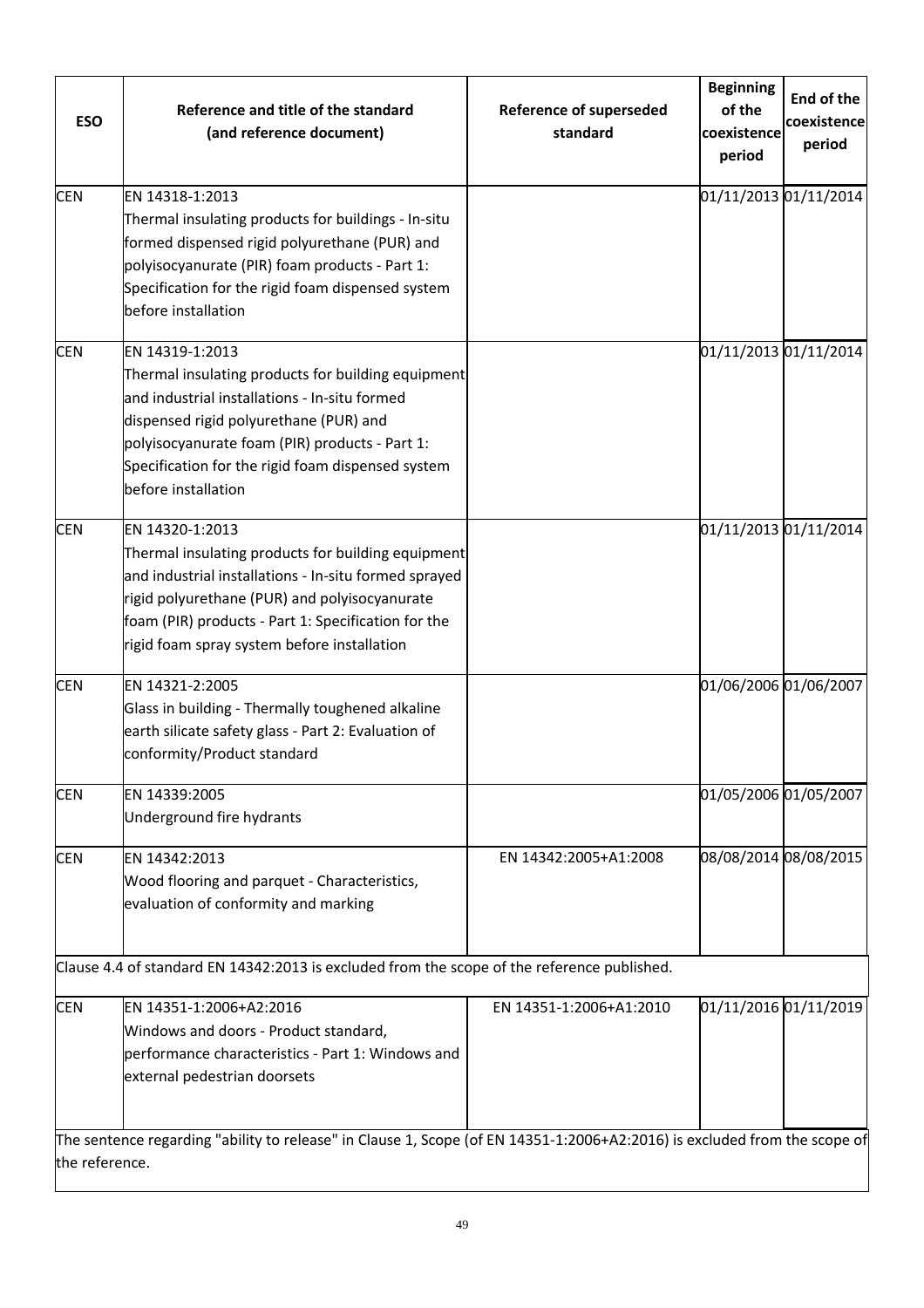| <b>ESO</b> | Reference and title of the standard<br>(and reference document)                                                                                | <b>Reference of superseded</b><br>standard | <b>Beginning</b><br>of the<br>coexistence<br>period | End of the<br>coexistence<br>period |
|------------|------------------------------------------------------------------------------------------------------------------------------------------------|--------------------------------------------|-----------------------------------------------------|-------------------------------------|
| <b>CEN</b> | EN 14353:2007+A1:2010<br>Metal beads and feature profiles for use with<br>gypsum plasterboards - Definitions, requirements<br>and test methods | EN 14353:2007                              | 01/11/2010 01/11/2010                               |                                     |
| <b>CEN</b> | EN 14374:2004<br>Timber structures - Structural laminated veneer<br>lumber - Requirements                                                      |                                            | 01/09/2005 01/09/2006                               |                                     |
| <b>CEN</b> | EN 14384:2005<br>Pillar fire hydrants                                                                                                          |                                            | 01/05/2006 01/05/2007                               |                                     |
| <b>CEN</b> | EN 14388:2005<br>Road traffic noise reducing devices - Specifications                                                                          |                                            | 01/05/2006 01/05/2007                               |                                     |
|            | EN 14388:2005/AC:2008                                                                                                                          |                                            | 01/01/2009 01/01/2009                               |                                     |
| <b>CEN</b> | EN 14396:2004<br><b>Fixed ladders for manholes</b>                                                                                             |                                            | 01/12/2004 01/12/2005                               |                                     |
| <b>CEN</b> | EN 14399-1:2015<br>High-strength structural bolting assemblies for<br>preloading - Part 1: General requirements                                | EN 14399-1:2005                            | 08/04/2016 08/04/2017                               |                                     |
| <b>CEN</b> | EN 14411:2012<br>Ceramic tiles - Definitions, classification,<br>characteristics, evaluation of conformity and<br>marking                      | EN 14411:2006                              | 01/07/2013 01/07/2014                               |                                     |
| <b>CEN</b> | EN 14428:2004+A1:2008<br>Shower enclosures - Functional requirements and<br>test methods                                                       | EN 14428:2004                              | 01/01/2009 01/01/2010                               |                                     |
| <b>CEN</b> | EN 14449:2005<br>Glass in building - Laminated glass and laminated<br>safety glass - Evaluation of conformity/Product<br>standard              |                                            | 01/03/2006 01/03/2007                               |                                     |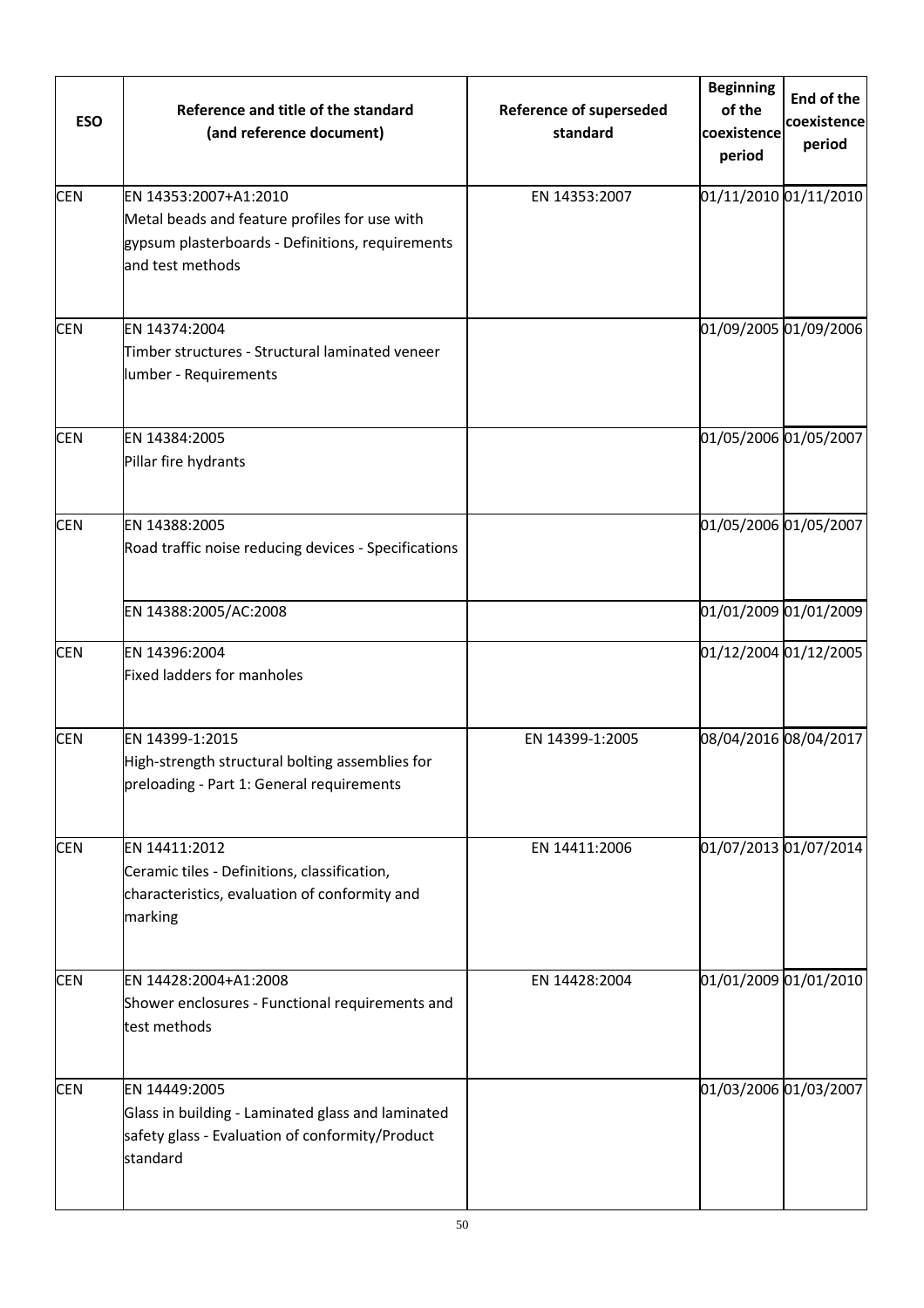| <b>ESO</b> | Reference and title of the standard<br>(and reference document)                                                                                               | <b>Reference of superseded</b><br>standard | <b>Beginning</b><br>of the<br>coexistence<br>period | End of the<br>coexistence<br>period |
|------------|---------------------------------------------------------------------------------------------------------------------------------------------------------------|--------------------------------------------|-----------------------------------------------------|-------------------------------------|
|            | EN 14449:2005/AC:2005                                                                                                                                         |                                            |                                                     | 01/06/2006 01/06/2006               |
| <b>CEN</b> | EN 14471:2013+A1:2015<br>Chimneys - System chimneys with plastic flue liners<br>Requirements and test methods                                                 | EN 14471:2005                              |                                                     | 10/07/2015 10/07/2016               |
| <b>CEN</b> | EN 14496:2005<br>Gypsum based adhesives for thermal/acoustic<br>insulation composite panels and plasterboards -<br>Definitions, requirements and test methods |                                            |                                                     | 01/09/2006 01/09/2007               |
| <b>CEN</b> | EN 14509:2013<br>Self-supporting double skin metal faced insulating<br>panels - Factory made products - Specifications                                        | EN 14509:2006                              |                                                     | 08/08/2014 08/08/2015               |
| <b>CEN</b> | EN 14516:2006+A1:2010<br>Baths for domestic purposes                                                                                                          |                                            |                                                     | 01/05/2011 01/05/2012               |
| <b>CEN</b> | EN 14527:2006+A1:2010<br>Shower trays for domestic purposes                                                                                                   |                                            |                                                     | 01/05/2011 01/05/2012               |
| <b>CEN</b> | EN 14528:2007<br>Bidets - Functional requirements and test methods                                                                                            | EN 14528:2005                              |                                                     | 01/01/2008 01/01/2009               |
| <b>CEN</b> | EN 14545:2008<br>Timber structures - Connectors - Requirements                                                                                                |                                            |                                                     | 01/08/2009 01/08/2010               |
| <b>CEN</b> | EN 14566:2008+A1:2009<br>Mechanical fasteners for gypsum plasterboard<br>systems - Definitions, requirements and test<br>methods                              | EN 14566:2008                              |                                                     | 01/05/2010 01/11/2010               |
| <b>CEN</b> | EN 14592:2008+A1:2012<br>Timber structures - Dowel-type fasteners -<br>Requirements                                                                           | EN 14592:2008                              |                                                     | 01/03/2013 01/07/2013               |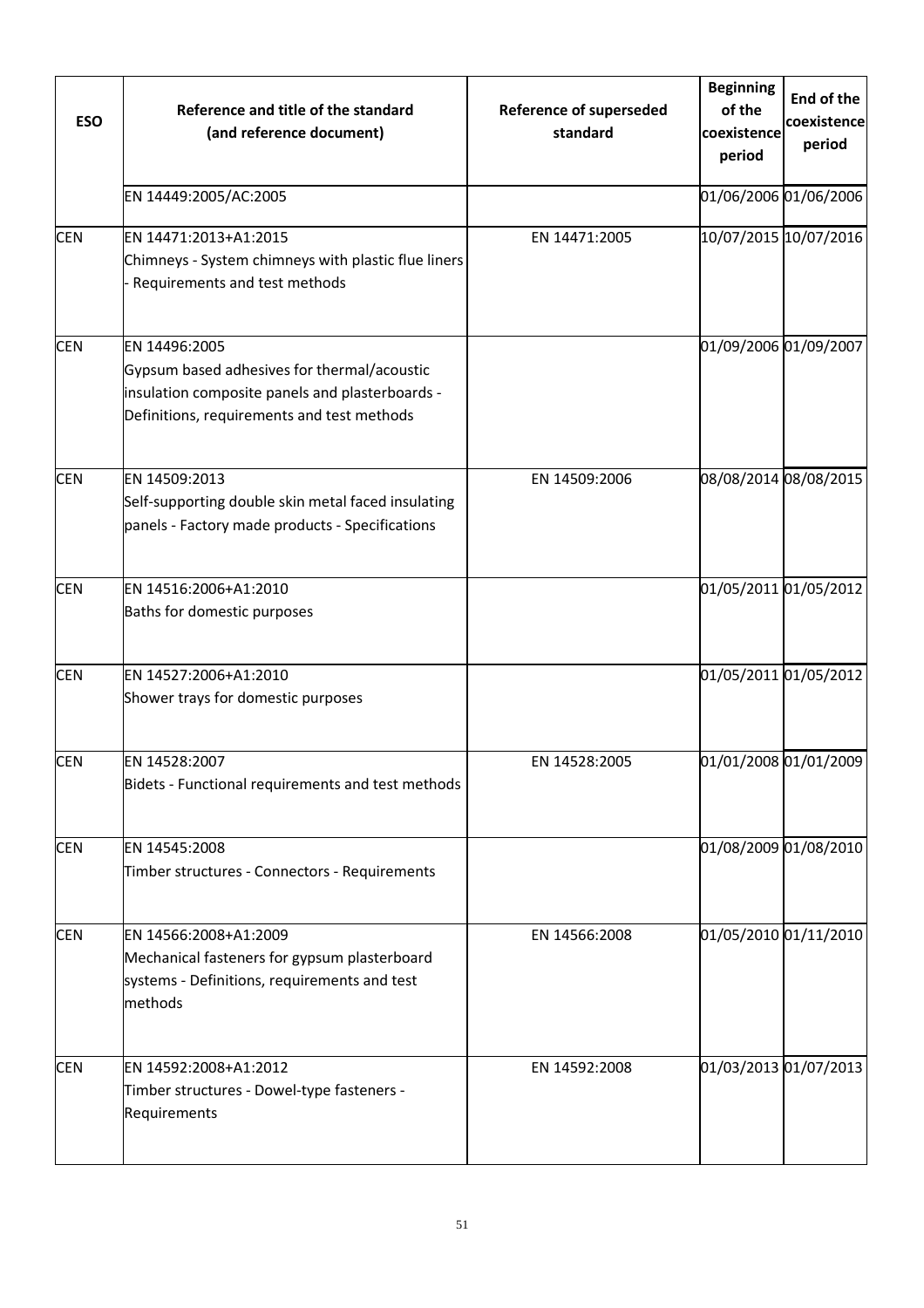| <b>ESO</b> | Reference and title of the standard<br>(and reference document)                                                                                                                                           | <b>Reference of superseded</b><br>standard | <b>Beginning</b><br>of the<br>coexistence<br>period | End of the<br>coexistence<br>period |
|------------|-----------------------------------------------------------------------------------------------------------------------------------------------------------------------------------------------------------|--------------------------------------------|-----------------------------------------------------|-------------------------------------|
| <b>CEN</b> | EN 14604:2005<br>Smoke alarm devices                                                                                                                                                                      |                                            |                                                     | 01/05/2006 01/08/2008               |
|            | EN 14604:2005/AC:2008                                                                                                                                                                                     |                                            |                                                     | 01/08/2009 01/08/2009               |
| <b>CEN</b> | EN 14647:2005<br>Calcium aluminate cement - Composition,<br>specifications and conformity criteria                                                                                                        |                                            |                                                     | 01/08/2006 01/08/2007               |
|            | EN 14647:2005/AC:2006                                                                                                                                                                                     |                                            |                                                     | 01/01/2008 01/01/2008               |
| <b>CEN</b> | EN 14680:2006<br>Adhesives for non-pressure thermoplastic piping<br>systems - Specifications                                                                                                              |                                            |                                                     | 01/01/2008 01/01/2009               |
| <b>CEN</b> | EN 14688:2006<br>Sanitary appliances - Wash basins - Functional<br>requirements and test methods                                                                                                          |                                            |                                                     | 01/01/2008 01/01/2009               |
| <b>CEN</b> | EN 14695:2010<br>Flexible sheets for waterproofing - Reinforced<br>bitumen sheets for waterproofing of concrete<br>bridge decks and other trafficked areas of concrete<br>Definitions and characteristics |                                            |                                                     | 01/10/2010 01/10/2011               |
| <b>CEN</b> | EN 14716:2004<br>Stretched ceilings - Requirements and test methods                                                                                                                                       |                                            |                                                     | 01/10/2005 01/10/2006               |
| <b>CEN</b> | EN 14782:2006<br>Self-supporting metal sheet for roofing, external<br>cladding and internal lining - Product specification<br>and requirements                                                            |                                            |                                                     | 01/11/2006 01/11/2007               |
| <b>CEN</b> | EN 14783:2013<br>Fully supported metal sheet and strip for roofing,<br>external cladding and internal lining - Product<br>specification and requirements                                                  | EN 14783:2006                              |                                                     | 08/08/2014 08/08/2015               |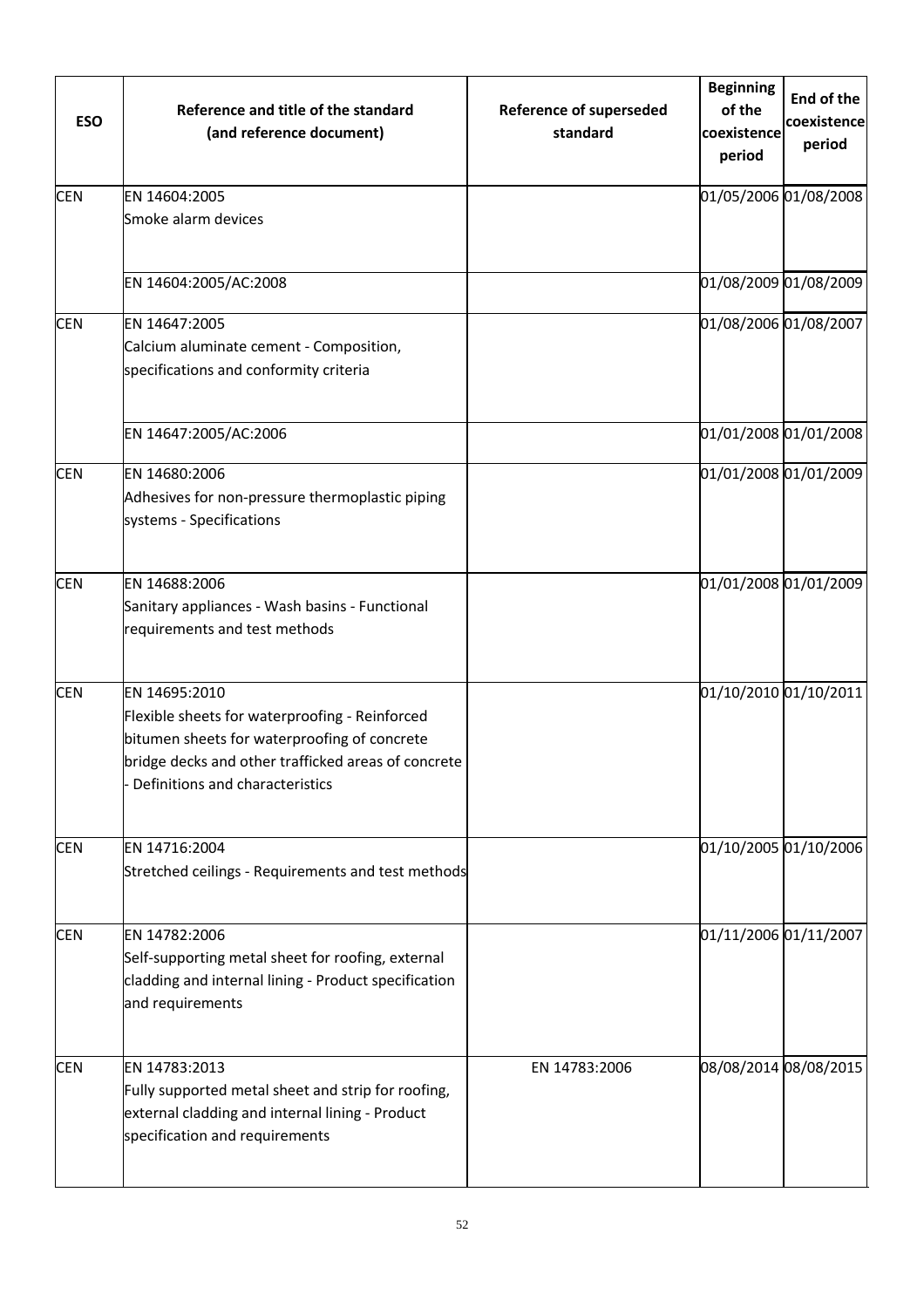| <b>ESO</b> | Reference and title of the standard<br>(and reference document)                                                                                                                                                 | <b>Reference of superseded</b><br>standard | <b>Beginning</b><br>of the<br>coexistence<br>period | <b>End of the</b><br>coexistence<br>period |
|------------|-----------------------------------------------------------------------------------------------------------------------------------------------------------------------------------------------------------------|--------------------------------------------|-----------------------------------------------------|--------------------------------------------|
| <b>CEN</b> | EN 14785:2006<br>Residential space heating appliances fired by wood<br>pellets - Requirements and test methods                                                                                                  |                                            |                                                     | 01/01/2010 01/01/2011                      |
| <b>CEN</b> | EN 14800:2007<br>Corrugated safety metal hose assemblies for the<br>connection of domestic appliances using gaseous<br>fuels                                                                                    |                                            |                                                     | 01/01/2008 01/01/2009                      |
| <b>CEN</b> | EN 14814:2007<br>Adhesives for thermoplastic piping systems for<br>fluids under pressure - Specifications                                                                                                       |                                            |                                                     | 01/01/2008 01/01/2009                      |
| <b>CEN</b> | EN 14843:2007<br>Precast concrete products - Stairs                                                                                                                                                             |                                            |                                                     | 01/01/2008 01/01/2009                      |
| <b>CEN</b> | EN 14844:2006+A2:2011<br>Precast concrete products - Box culverts                                                                                                                                               | EN 14844:2006+A1:2008                      |                                                     | 01/09/2012 01/09/2013                      |
| <b>CEN</b> | EN 14846:2008<br>Building hardware - Locks and latches -<br>Electromechanically operated locks and striking<br>plates - Requirements and test methods                                                           |                                            |                                                     | 01/09/2011 01/09/2012                      |
| <b>CEN</b> | EN 14889-1:2006<br>Fibres for concrete - Part 1: Steel fibres -<br>Definitions, specifications and conformity                                                                                                   |                                            |                                                     | 01/06/2007 01/06/2008                      |
| <b>CEN</b> | EN 14889-2:2006<br>Fibres for concrete - Part 2: Polymer fibres -<br>Definitions, specifications and conformity                                                                                                 |                                            |                                                     | 01/06/2007 01/06/2008                      |
| <b>CEN</b> | EN 14891:2012<br>Liquid-applied water impermeable products for use<br>beneath ceramic tiling bonded with adhesives -<br>Requirements, test methods, evaluation of<br>conformity, classification and designation |                                            |                                                     | 01/03/2013 01/03/2014                      |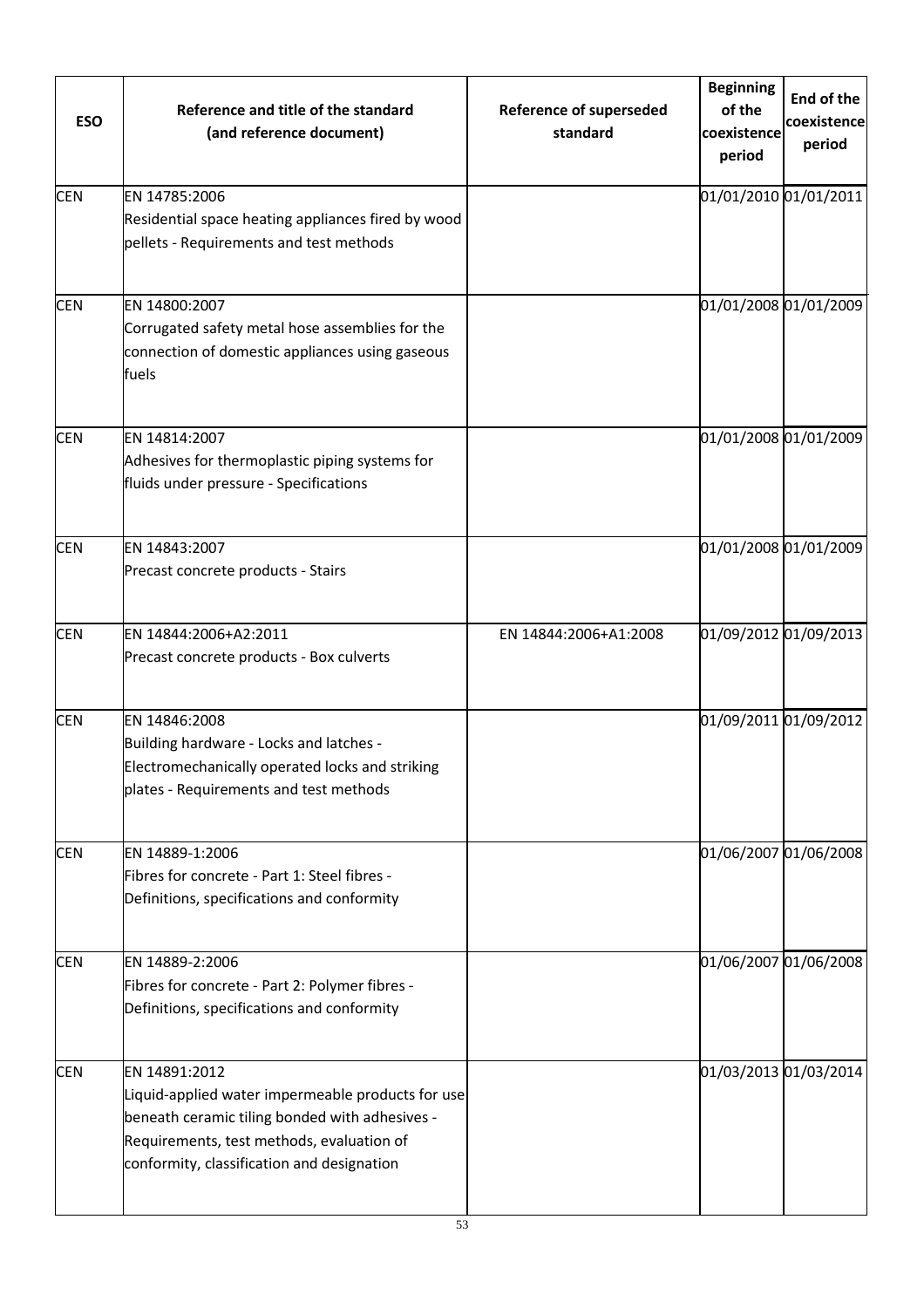| <b>ESO</b> | Reference and title of the standard<br>(and reference document)                                                                                                                           | <b>Reference of superseded</b><br>standard | <b>Beginning</b><br>of the<br>coexistence<br>period | End of the<br>coexistence<br>period |
|------------|-------------------------------------------------------------------------------------------------------------------------------------------------------------------------------------------|--------------------------------------------|-----------------------------------------------------|-------------------------------------|
|            | EN 14891:2012/AC:2012                                                                                                                                                                     |                                            | 01/03/2013 01/03/2013                               |                                     |
| <b>CEN</b> | EN 14904:2006<br>Surfaces for sports areas - Indoor surfaces for<br>multi-sports use - Specification                                                                                      |                                            | 01/02/2007 01/02/2008                               |                                     |
|            | Note 1 of Annex ZA.1 to standard EN 14904:2006 is excluded from the scope of the reference published.                                                                                     |                                            |                                                     |                                     |
| <b>CEN</b> | EN 14909:2012<br>Flexible sheets for waterproofing - Plastic and<br>rubber damp proof courses - Definitions and<br>characteristics                                                        | EN 14909:2006                              | 01/03/2013 01/07/2013                               |                                     |
| <b>CEN</b> | EN 14915:2013<br>Solid wood panelling and cladding - Characteristics,<br>evaluation of conformity and marking                                                                             | EN 14915:2006                              | 08/08/2014 08/08/2015                               |                                     |
| <b>CEN</b> | EN 14933:2007<br>Thermal insulation and light weight fill products for<br>civil engineering applications - Factory made<br>products of expanded polystyrene (EPS) -<br>Specification      |                                            | 01/07/2008 01/07/2009                               |                                     |
| <b>CEN</b> | EN 14934:2007<br>Thermal insulation and light weight fill products for<br>civil engineering applications - Factory made<br>products of extruded polystyrene foam (XPS) -<br>Specification |                                            | 01/07/2008 01/07/2009                               |                                     |
| <b>CEN</b> | EN 14963:2006<br>Roof coverings - Continuous rooflights of plastics<br>with or without upstands - Classification,<br>requirements and test methods                                        |                                            | 01/08/2009 01/08/2012                               |                                     |
| <b>CEN</b> | EN 14964:2006<br>Rigid underlays for discontinuous roofing -<br>Definitions and characteristics                                                                                           |                                            | 01/01/2008 01/01/2009                               |                                     |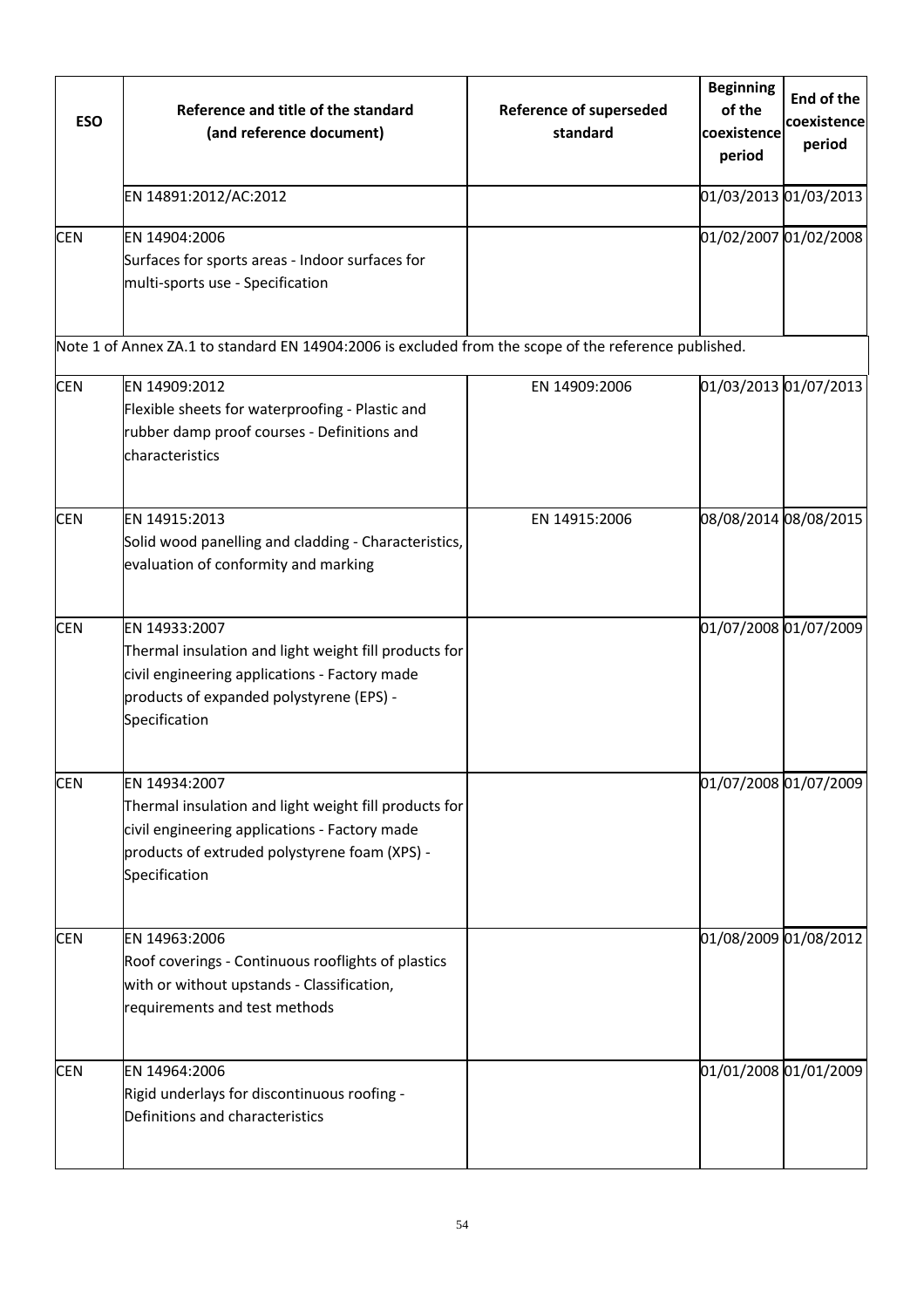| <b>ESO</b><br><b>CEN</b> | Reference and title of the standard<br>(and reference document)<br>EN 14967:2006<br>Flexible sheets for waterproofing - Bitumen damp<br>proof courses - Definitions and characteristics                                                 | <b>Reference of superseded</b><br>standard | <b>Beginning</b><br>of the<br>coexistence<br>period | End of the<br>coexistence<br>period<br>01/03/2007 01/03/2008 |
|--------------------------|-----------------------------------------------------------------------------------------------------------------------------------------------------------------------------------------------------------------------------------------|--------------------------------------------|-----------------------------------------------------|--------------------------------------------------------------|
| <b>CEN</b>               | EN 14989-1:2007<br>Chimneys - Requirements and test methods for<br>metal chimneys and material independent air<br>supply ducts for roomsealed heating applications -<br>Part 1: Vertical air/flue terminals for C6-type<br>appliances   |                                            |                                                     | 01/01/2008 01/01/2009                                        |
| <b>CEN</b>               | EN 14989-2:2007<br>Chimneys - Requirements and test methods for<br>metal chimneys and material independent air<br>supply ducts for roomsealed heating applications -<br>Part 2: Flue and air supply ducts for room sealed<br>appliances |                                            |                                                     | 01/01/2009 01/01/2010                                        |
| <b>CEN</b>               | EN 14991:2007<br>Precast concrete products - Foundation elements                                                                                                                                                                        |                                            |                                                     | 01/01/2008 01/01/2009                                        |
| <b>CEN</b>               | EN 14992:2007+A1:2012<br>Precast concrete products - Wall elements                                                                                                                                                                      | EN 14992:2007                              |                                                     | 01/04/2013 01/07/2013                                        |
| <b>CEN</b>               | EN 15037-1:2008<br>Precast concrete products - Beam-and-block floor<br>systems - Part 1: Beams                                                                                                                                          |                                            |                                                     | 01/01/2010 01/01/2011                                        |
| <b>CEN</b>               | EN 15037-2:2009+A1:2011<br>Precast concrete products - Beam-and-block floor<br>systems - Part 2: Concrete blocks                                                                                                                        |                                            | 01/12/2011 01/12/2012                               |                                                              |
| <b>CEN</b>               | EN 15037-3:2009+A1:2011<br>Precast concrete products - Beam-and-block floor<br>systems - Part 3: Clay blocks                                                                                                                            |                                            |                                                     | 01/12/2011 01/12/2012                                        |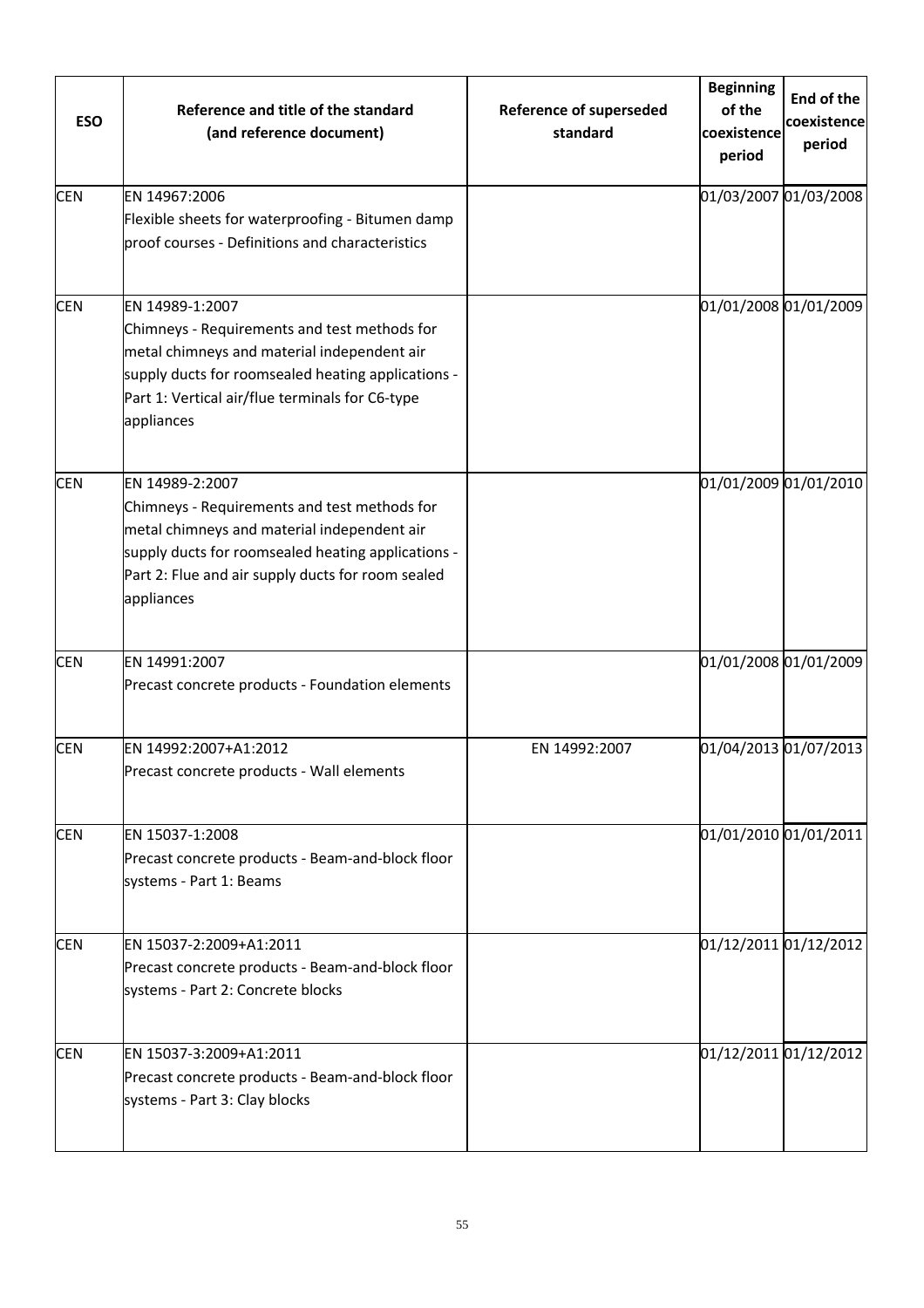| <b>ESO</b> | Reference and title of the standard<br>(and reference document)                                                                                                   | <b>Reference of superseded</b><br>standard | <b>Beginning</b><br>of the<br>coexistence<br>period | End of the<br>coexistence<br>period |
|------------|-------------------------------------------------------------------------------------------------------------------------------------------------------------------|--------------------------------------------|-----------------------------------------------------|-------------------------------------|
| <b>CEN</b> | EN 15037-4:2010+A1:2013<br>Precast concrete products - Beam-and-block floor<br>systems - Part 4: Expanded polystyrene blocks                                      | EN 15037-4:2010                            |                                                     | 08/08/2014 08/08/2015               |
| <b>CEN</b> | EN 15037-5:2013<br>Precast concrete products - Beam-and-block floor<br>systems - Part 5: Lightweight blocks for simple<br>formwork                                |                                            |                                                     | 08/08/2014 08/08/2015               |
| <b>CEN</b> | EN 15048-1:2007<br>Non-preloaded structural bolting assemblies - Part<br>1: General requirements                                                                  |                                            |                                                     | 01/01/2008 01/10/2009               |
| <b>CEN</b> | EN 15050:2007+A1:2012<br>Precast concrete products - Bridge elements                                                                                              | EN 15050:2007                              |                                                     | 01/12/2012 01/12/2012               |
| <b>CEN</b> | EN 15069:2008<br>Safety gas connection valves for metal hose<br>assemblies used for the connection of domestic<br>appliances using gaseous fuel                   |                                            |                                                     | 01/01/2009 01/01/2010               |
| <b>CEN</b> | EN 15088:2005<br>Aluminium and aluminium alloys - Structural<br>products for construction works - Technical<br>conditions for inspection and delivery             |                                            |                                                     | 01/10/2006 01/10/2007               |
| <b>CEN</b> | EN 15102:2007+A1:2011<br>Decorative wall coverings - Roll and panel form                                                                                          | EN 15102:2007                              | 01/07/2012 01/07/2012                               |                                     |
| <b>CEN</b> | EN 15129:2009<br>Anti-seismic devices                                                                                                                             |                                            |                                                     | 01/08/2010 01/08/2011               |
| <b>CEN</b> | EN 15167-1:2006<br>Ground granulated blast furnace slag for use in<br>concrete, mortar and grout - Part 1: Definitions,<br>specifications and conformity criteria |                                            | 01/01/2008 01/01/2009                               |                                     |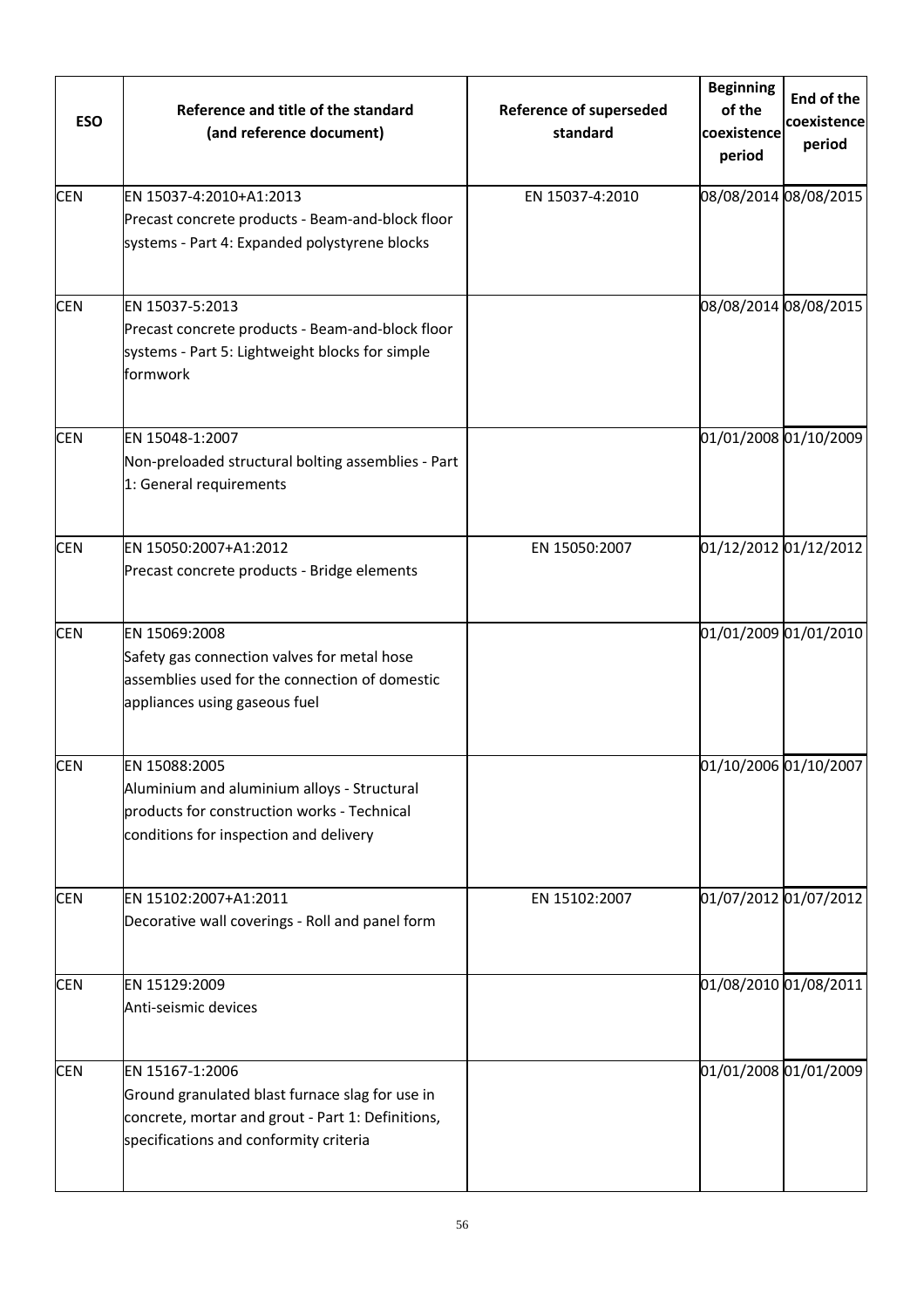| <b>ESO</b> | Reference and title of the standard<br>(and reference document)                                                                                                       | <b>Reference of superseded</b><br>standard | <b>Beginning</b><br>of the<br>coexistence<br>period | End of the<br>coexistence<br>period |
|------------|-----------------------------------------------------------------------------------------------------------------------------------------------------------------------|--------------------------------------------|-----------------------------------------------------|-------------------------------------|
| <b>CEN</b> | EN 15250:2007<br>Slow heat release appliances fired by solid fuel -<br>Requirements and test methods                                                                  |                                            |                                                     | 01/01/2008 01/01/2010               |
| <b>CEN</b> | EN 15258:2008<br>Precast concrete products - Retaining wall<br>lelements                                                                                              |                                            |                                                     | 01/01/2010 01/01/2011               |
| <b>CEN</b> | EN 15274:2015<br>General purpose adhesives for structural assembly<br>Requirements and test methods                                                                   | EN 15274:2007                              |                                                     | 13/11/2015 13/11/2016               |
| <b>CEN</b> | EN 15275:2015<br>Structural adhesives - Characterisation of anaerobic<br>adhesives for co-axial metallic assembly in building<br>and civil engineering structures     | EN 15275:2007                              |                                                     | 13/11/2015 13/11/2016               |
| <b>CEN</b> | EN 15283-1:2008+A1:2009<br>Gypsum boards with fibrous reinforcement -<br>Definitions, requirements and test methods - Part<br>1: Gypsum boards with mat reinforcement | EN 15283-1:2008                            | 01/06/2010 01/06/2011                               |                                     |
| <b>CEN</b> | EN 15283-2:2008+A1:2009<br>Gypsum boards with fibrous reinforcement -<br>Definitions, requirements and test methods - Part<br>2: Gypsum fibre boards                  | EN 15283-2:2008                            |                                                     | 01/06/2010 01/06/2011               |
| <b>CEN</b> | EN 15285:2008<br>Agglomerated stone - Modular tiles for flooring and<br>stairs (internal and external)                                                                |                                            |                                                     | 01/01/2009 01/01/2010               |
|            | EN 15285:2008/AC:2008                                                                                                                                                 |                                            |                                                     | 01/01/2009 01/01/2009               |
| <b>CEN</b> | EN 15286:2013<br>Agglomerated stone - Slabs and tiles for wall<br>finishes (internal and external)                                                                    |                                            |                                                     | 08/08/2014 08/08/2015               |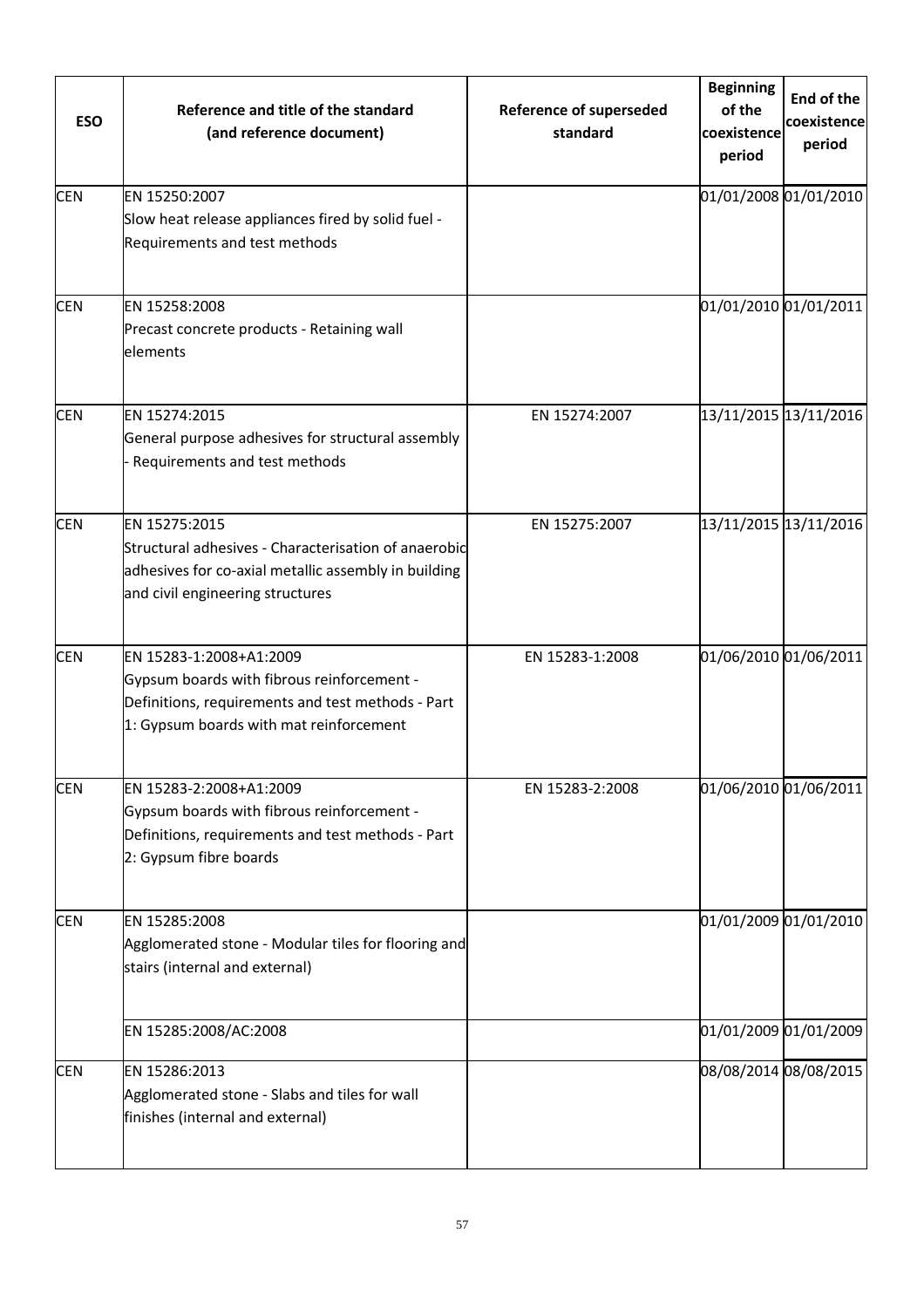| <b>ESO</b> | Reference and title of the standard<br>(and reference document)                                                                                                                                         | <b>Reference of superseded</b><br>standard | <b>Beginning</b><br>of the<br>coexistence<br>period | End of the<br>coexistence<br>period |
|------------|---------------------------------------------------------------------------------------------------------------------------------------------------------------------------------------------------------|--------------------------------------------|-----------------------------------------------------|-------------------------------------|
| <b>CEN</b> | EN 15322:2013<br>Bitumen and bituminous binders - Framework for<br>specifying cut-back and fluxed bituminous binders                                                                                    | EN 15322:2009                              |                                                     | 08/08/2014 08/08/2015               |
| <b>CEN</b> | EN 15368:2008+A1:2010<br>Hydraulic binder for non-structural applications -<br>Definition, specifications and conformity criteria                                                                       |                                            |                                                     | 01/09/2011 01/09/2012               |
| <b>CEN</b> | EN 15381:2008<br>Geotextiles and geotextile-related products -<br>Characteristics required for use in pavements and<br>asphalt overlays                                                                 |                                            |                                                     | 01/01/2010 01/01/2011               |
| <b>CEN</b> | EN 15382:2013<br>Geosynthetic barriers - Characteristics required for<br>use in transportation infrastructure                                                                                           | EN 15382:2008                              | 08/08/2014 08/08/2015                               |                                     |
| <b>CEN</b> | EN 15435:2008<br>Precast concrete products - Normal weight and<br>lightweight concrete shuttering blocks - Product<br>properties and performance                                                        |                                            |                                                     | 01/02/2009 01/02/2010               |
| <b>CEN</b> | EN 15497:2014<br>Structural finger jointed solid timber - Performance<br>requirements and minimum production<br>requirements                                                                            |                                            |                                                     | 10/10/2014 10/10/2015               |
| <b>CEN</b> | EN 15498:2008<br>Precast concrete products - Wood-chip concrete<br>shuttering blocks - Product properties and<br>performance                                                                            |                                            |                                                     | 01/02/2009 01/02/2010               |
| <b>CEN</b> | EN 15501:2013<br>Thermal insulation products for building equipment<br>and industrial installations - Factory made<br>expanded perlite (EP) and exfoliated vermiculite<br>(EV) products - Specification |                                            |                                                     | 08/08/2014 08/08/2015               |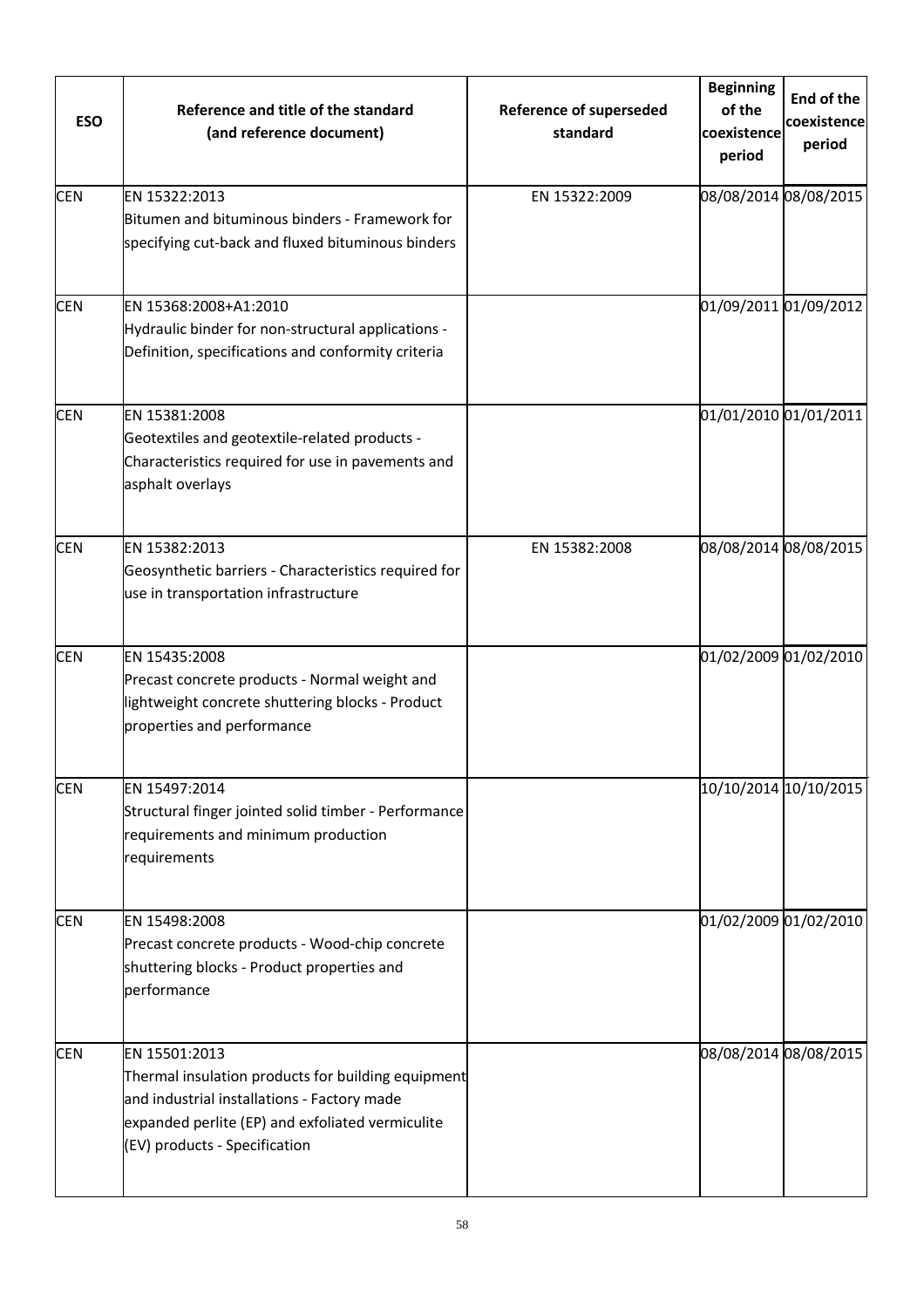| <b>ESO</b> | Reference and title of the standard<br>(and reference document)                                                                                                                                                                                                             | <b>Reference of superseded</b><br>standard | <b>Beginning</b><br>of the<br>coexistence<br>period | End of the<br>coexistence<br>period |
|------------|-----------------------------------------------------------------------------------------------------------------------------------------------------------------------------------------------------------------------------------------------------------------------------|--------------------------------------------|-----------------------------------------------------|-------------------------------------|
| <b>CEN</b> | EN 15599-1:2010<br>Thermal insulation products for building equipment<br>land industrial installations - In-situ thermal<br>insulation formed from expanded perlite (EP)<br>products - Part 1: Specification for bonded and<br>loose-fill products before installation      |                                            |                                                     | 01/04/2011 01/04/2012               |
| <b>CEN</b> | EN 15600-1:2010<br>Thermal insulation products for building equipment<br>and industrial installations - In-situ thermal<br>insulation formed from exfoliated vermiculite (EV)<br>products - Part 1: Specification for bonded and<br>loose-fill products before installation |                                            | 01/04/2011 01/04/2012                               |                                     |
| <b>CEN</b> | EN 15650:2010<br>Ventilation for buildings - Fire dampers                                                                                                                                                                                                                   |                                            | 01/09/2011 01/09/2012                               |                                     |
| <b>CEN</b> | EN 15651-1:2012<br>Sealants for non-structural use in joints in buildings<br>and pedestrian walkways - Part 1: Sealants for<br>facade elements                                                                                                                              |                                            | 01/07/2013 01/07/2014                               |                                     |
| <b>CEN</b> | EN 15651-2:2012<br>Sealants for non-structural use in joints in buildings<br>and pedestrian walkways - Part 2: Sealants for<br>glazing                                                                                                                                      |                                            |                                                     | 01/07/2013 01/07/2014               |
| <b>CEN</b> | EN 15651-3:2012<br>Sealants for non-structural use in joints in buildings<br>and pedestrian walkways - Part 3: Sealants for<br>sanitary joints                                                                                                                              |                                            |                                                     | 01/07/2013 01/07/2014               |
| <b>CEN</b> | EN 15651-4:2012<br>Sealants for non-structural use in joints in buildings<br>and pedestrian walkways - Part 4: Sealants for<br>pedestrian walkways                                                                                                                          |                                            |                                                     | 01/07/2013 01/07/2014               |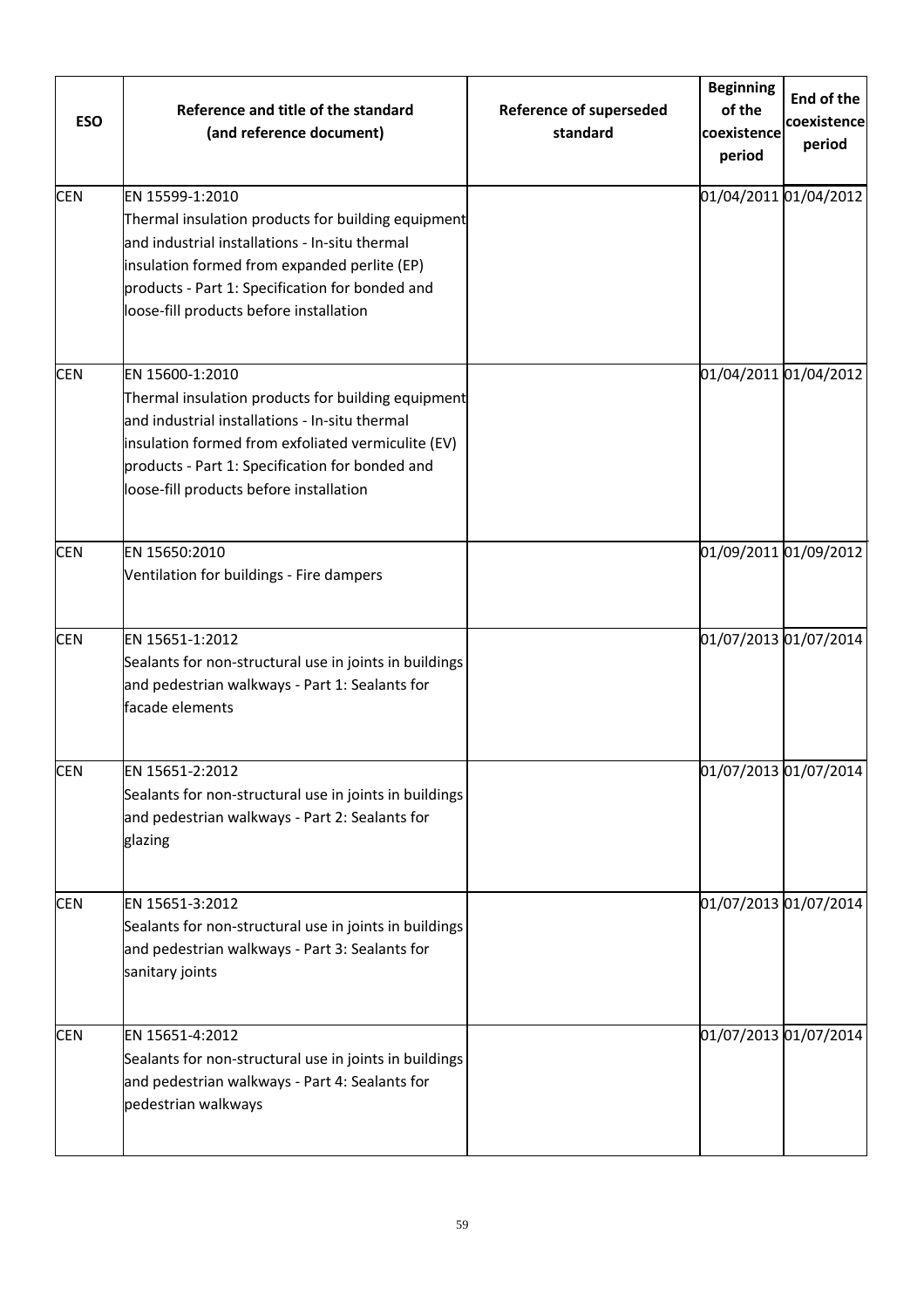| <b>ESO</b> | Reference and title of the standard<br>(and reference document)                                                                                                        | <b>Reference of superseded</b><br>standard | <b>Beginning</b><br>of the<br>coexistence<br>period | End of the<br>coexistence<br>period |
|------------|------------------------------------------------------------------------------------------------------------------------------------------------------------------------|--------------------------------------------|-----------------------------------------------------|-------------------------------------|
| <b>CEN</b> | EN 15681-2:2017<br>Glass in Building - Basic alumino silicate glass<br>products - Part 2: Product standard                                                             |                                            | 11/08/2017 11/08/2018                               |                                     |
|            | The third sentence of Clause 4.2.2.10 is excluded from the scope of the reference published.                                                                           |                                            |                                                     |                                     |
| <b>CEN</b> | EN 15682-2:2013<br>Glass in building - Heat soaked thermally<br>toughened alkaline earth silicate safety glass - Part<br>2: Evaluation of conformity/Product standard  |                                            | 08/08/2014 08/08/2015                               |                                     |
| <b>CEN</b> | EN 15683-2:2013<br>Glass in building - Thermally toughened soda lime<br>silicate channel shaped safety glass - Part 2:<br>Evaluation of conformity/Product standard    |                                            | 08/08/2014 08/08/2015                               |                                     |
| <b>CEN</b> | EN 15732:2012<br>Light weight fill and thermal insulation products for<br>civil engineering applications (CEA) - Expanded clay<br>lightweight aggregate products (LWA) |                                            | 01/08/2013 01/08/2014                               |                                     |
| <b>CEN</b> | EN 15743:2010+A1:2015<br>Supersulfated cement - Composition, specifications<br>and conformity criteria                                                                 | EN 15743:2010                              | 13/11/2015 13/11/2016                               |                                     |
| <b>CEN</b> | EN 15814:2011+A2:2014<br>Polymer modified bituminous thick coatings for<br>waterproofing - Definitions and requirements                                                | EN 15814:2011+A1:2012                      | 10/07/2015 10/07/2016                               |                                     |
| <b>CEN</b> | EN 15821:2010<br>Multi-firing sauna stoves fired by natural wood logs<br>Requirements and test methods                                                                 |                                            | 01/07/2011 01/07/2012                               |                                     |
| <b>CEN</b> | EN 15824:2017<br>Specifications for external renders and internal<br>plasters based on organic binders                                                                 | EN 15824:2009                              | 09/03/2018 09/03/2020                               |                                     |